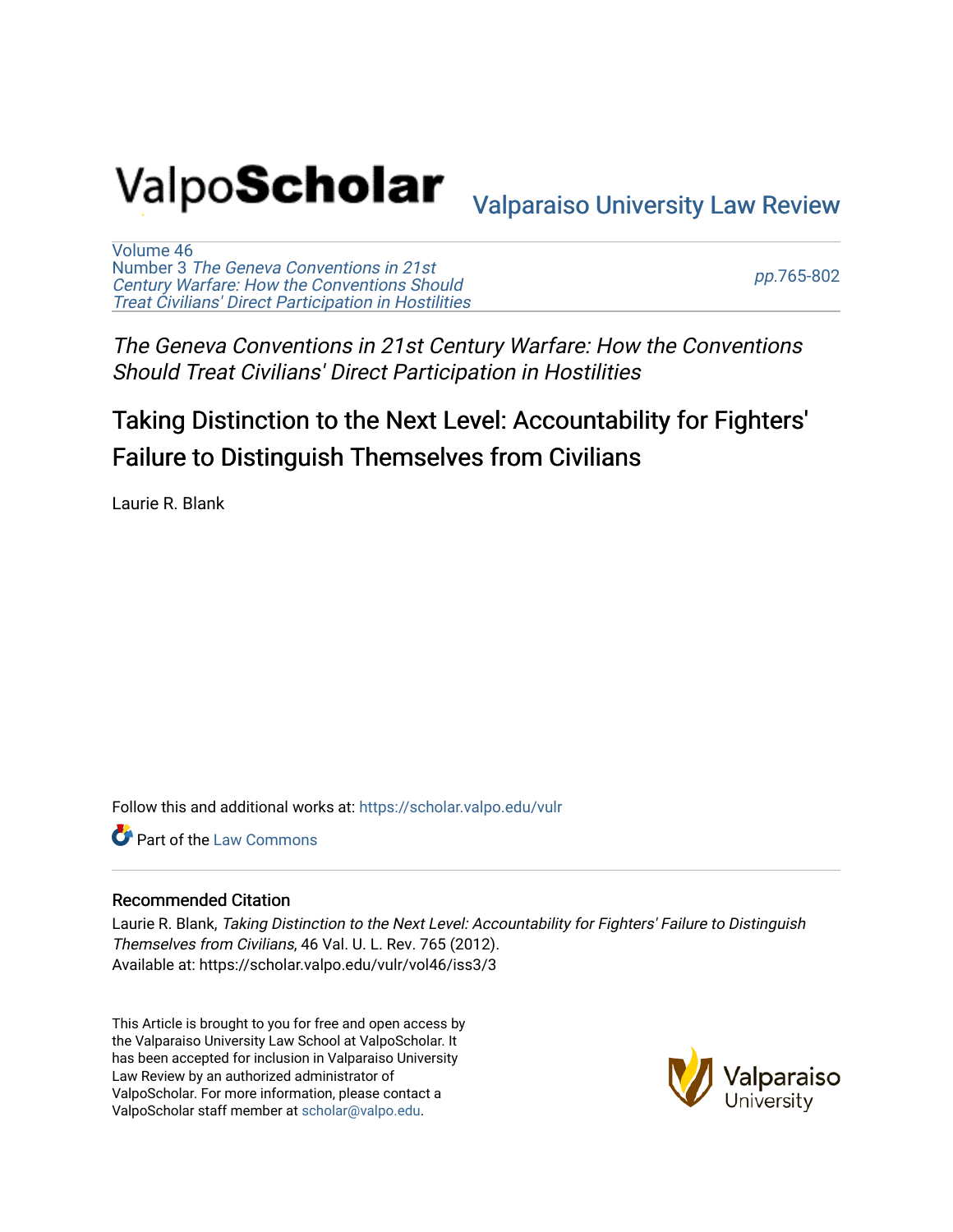### **TAKING DISTINCTION TO THE NEXT LEVEL: ACCOUNTABILITY FOR FIGHTERS' FAILURE TO DISTINGUISH THEMSELVES FROM CIVILIANS**

#### **Laurie R. Blank\***

#### I. INTRODUCTION

Suicide bombings, terrorist attacks, rockets launched from civilian residences, weapons stored in mosques or hospitals—these now common news stories from conflicts share one common thread: the erosion of the distinction between fighter and civilian during armed conflict. The principle of distinction is one of the fundamental principles of the law of armed conflict ("LOAC") and obligates all parties to a conflict to distinguish between combatants and civilians—between those who are fighting and those who are not. The Geneva Conventions establish a framework based on this distinction: Combatants are entitled to participate in hostilities, and are also legitimate targets of attack at all times; civilians are immune from attack unless and for so long as they participate directly in hostilities. This distinction lies at the heart of the law governing warfare.

The nature of recent conflicts and the "civilianization" of the battlefield have thus led many to question the effectiveness of distinction going forward, in essence challenging the very foundations of LOAC. Indeed, the use of tactics that ignore this distinction have led some to call for new rules to govern warfare or for revisions to the existing law of war to address the challenges of contemporary conflict with terrorist groups and other non-state actors. But is distinction truly on the defensive, or do we simply need to rethink how we approach this most fundamental protective principle?

Indeed, without a deep and unwavering commitment to distinction and its central place in the law of war, the horrors and atrocities of armed conflict in the past century may well become merely a prelude. LOAC, otherwise known as international humanitarian law or the law of war, applies to situations of armed conflict and governs the conduct of hostilities and the protection of persons during conflict.<sup>1</sup> Distinction is

<sup>\*</sup> Director, International Humanitarian Law Clinic, Emory University School of Law. 1 *See War and International Humanitarian Law*, ICRC (Sept. 23, 2011),

http://www.icrc.org/eng/war-and-law/overview-war-and-law.htm. The law of armed conflict is set forth primarily in the four Geneva Conventions of August 14, 1949 and their Additional Protocols: Protocol Additional to the Geneva Conventions of 12 August 1949, and Relating to the Protection of Victims of International Armed Conflicts (Protocol I),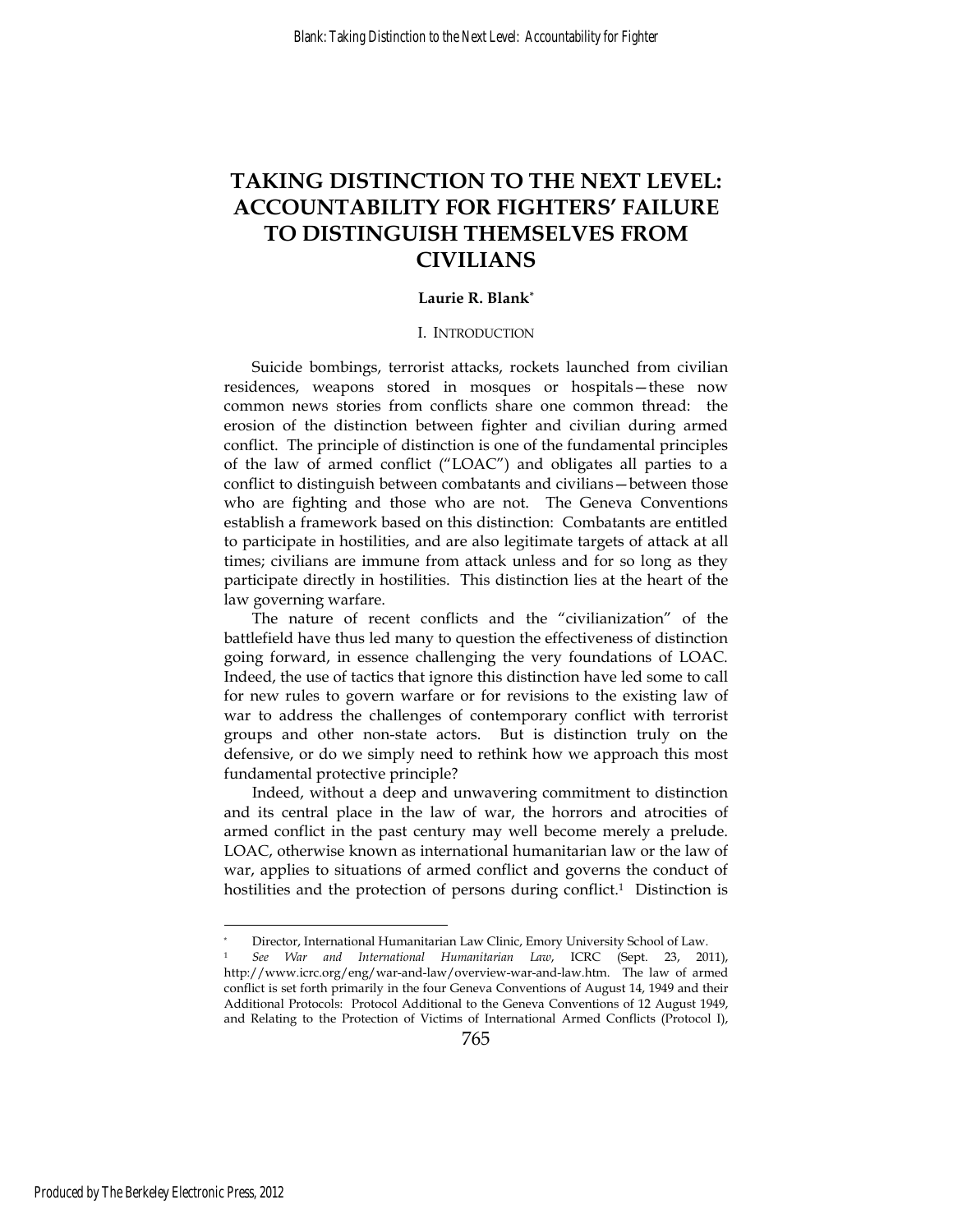one of the "intransgressible principles" of LOAC and the building block upon which so many other key provisions and principles of the law are founded.2 The first critical step is to recognize that the principle of distinction mandates that we distinguish between and among civilians between those who are legitimate targets of attack and those who are innocent civilians deserving of every protection during the conduct of hostilities.

However, trumpeting the obligation to distinguish between combatants and civilians and then bemoaning the blurred and complex nature of the zone of combat, in which fighters purposely blend into the civilian population and fight from within the civilian infrastructure, simply falls short of the mark. The principle of distinction has two parts. It is not sufficient simply to distinguish between innocent civilians and legitimate targets in the targeting process. Persons who are fighting must also distinguish themselves from those who are not fighting so as to ensure and maximize the protection of innocent civilians. The nature of contemporary conflicts demands that we take distinction to the next level and hold non-state actors and others accountable for the failure to distinguish themselves from innocent civilians. The essential next step, therefore, is to reinforce this distinction—not only in the conduct of hostilities but also in the post-conflict accountability phase. International criminal tribunals have issued numerous convictions and sentences for deliberate targeting of civilians, indiscriminate attacks on civilians, and disproportionate attacks on civilians—all violations of the principle of distinction. However, accountability for violations in this second part of distinction, which this Article will refer to as distinction in conduct, lags far behind.

This Article explores how the failure to hold persons accountable for perfidy and other violations of the obligation to distinguish will continue to undermine the ability of the law to provide maximum protection to innocent civilians during armed conflict. These violations pose an equal

*adopted by Conference* June 8, 1977, 1125 U.N.T.S. 3 [hereinafter AP I]; Protocol Additional to the Geneva Conventions of 12 August 1949, and Relating to the Protection of Victims of Non-International Armed Conflicts (Protocol II), *adopted by Conference* June 8, 1977, 1125 U.N.T.S. 609 [hereinafter AP II]; Geneva Convention for the Amelioration of the Condition of the Wounded and Sick in Armed Forces in the Field, Aug. 12, 1949, 6 U.S.T. 3114, 75 U.N.T.S. 31 [hereinafter GC I]; Geneva Convention for the Amelioration of the Condition of Wounded, Sick and Shipwrecked Members of Armed Forces at Sea, Aug. 12, 1949, 6 U.S.T. 3217, 75 U.N.T.S. 85 [hereinafter GC II]; Geneva Convention Relative to the Treatment of Prisoners of War, Aug. 12, 1949, 6 U.S.T. 3316, 75 U.N.T.S. 135 [hereinafter GC III]; Geneva Convention Relative to the Protection of Civilian Persons in Time of War, Aug. 12, 1949, 6 U.S.T. 3516, 75 U.N.T.S. 287 [hereinafter GC IV].

<sup>2</sup> Legality of the Threat or Use of Nuclear Weapons, Advisory Opinion, 1996 I.C.J. ¶ 79 (July 8) [hereinafter Nuclear Weapons].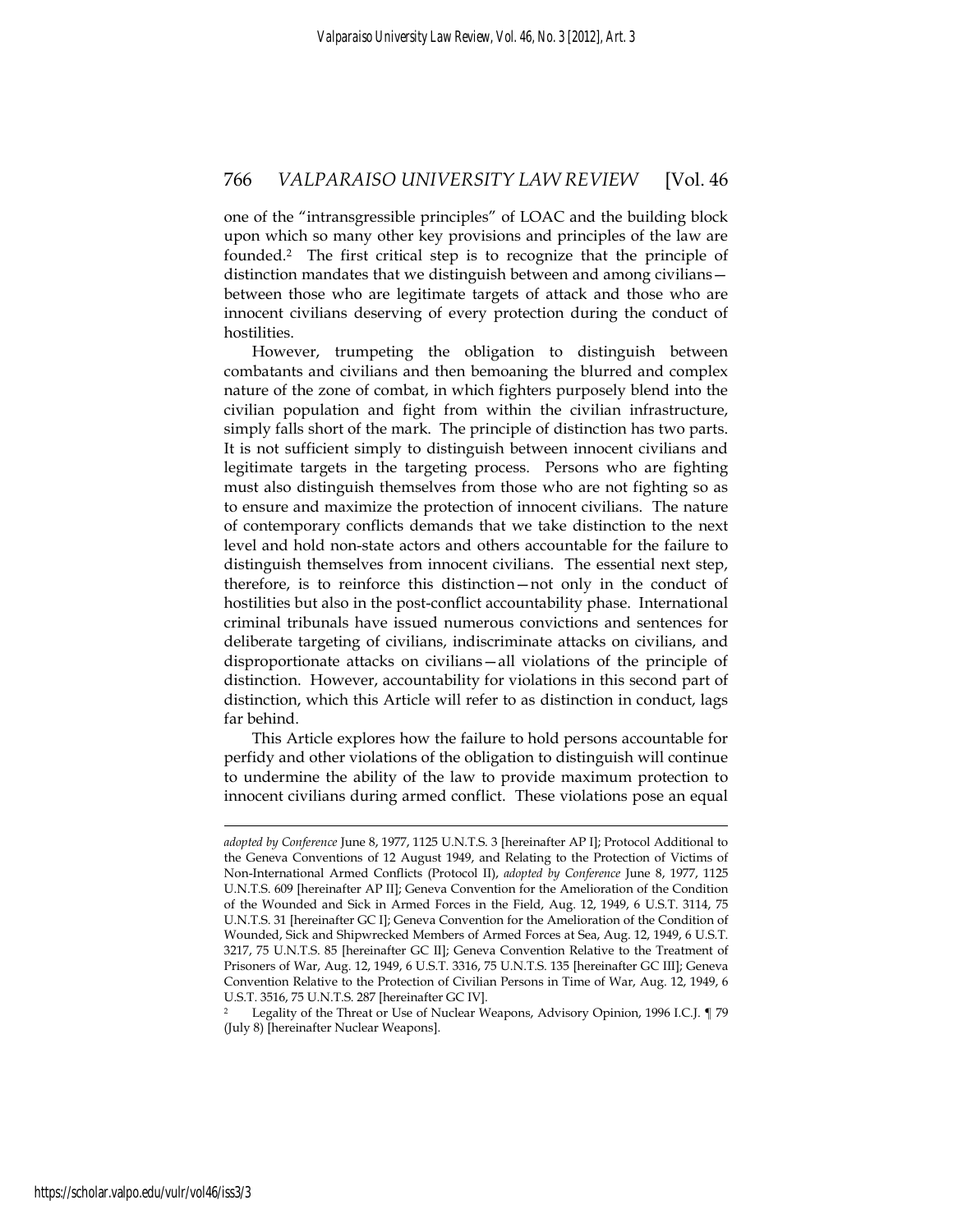danger to civilians when soldiers cannot tell who is an innocent civilian and who is a fighter simply disguised in civilian clothes. When militants benefit both tactically and strategically from the use of the civilian population as a shield and as a disguise, the international community must take distinction to the next level and demand accountability for such violations as a critical step in the protection of civilians during armed conflict.

The first section of this Article sets forth the parameters of the principle of distinction and how LOAC implements this fundamental principle. In addition, the first section explores the challenges and complexities of contemporary warfare, specifically with relation to the obligations of distinction. The second section addresses current trends and efforts in the implementation and enforcement of the principle of distinction. Militaries operationalize distinction through rules of engagement that focus on the concepts of hostile act and hostile intent, rather than the formal legal distinction between civilian and combatant. The jurisprudence of the international criminal tribunals—as well as other courts and tribunals—includes extensive precedent regarding the obligations of distinction in targeting. However, this wealth of jurisprudence does not extend to violations of the obligations all parties have to distinguish themselves from innocent civilians, creating a range of risks for civilians and soldiers alike. Finally, this Article highlights LOAC's untapped potential, a gap resulting from the failure to enforce distinction on both sides of the coin.

#### II. DISTINCTION: PAST AND PRESENT

One of the most fundamental issues during conflict is identifying who or what can be targeted. The principle of distinction, one of the "cardinal principles of [international humanitarian law]," requires that any party to a conflict distinguish between those who are fighting and those who are not, and direct attacks solely at the former.3 Similarly, parties must distinguish between civilian objects and military objects and target only the latter.

Distinction has a long pedigree and has been a central tenet of warfare for thousands of years. Many ancient codes of conduct during wartime differentiated in some way between those who could be killed and those who must be spared.4 For example, in his orders to his

Id. ¶ 78 (Higgins, J., dissenting) (declaring that distinction and the prohibition on unnecessary suffering are the two cardinal principles of international humanitarian law).

<sup>4</sup> *See* MICHAEL WALZER, JUST AND UNJUST WARS 42 (1977) ("[T]he general conception of war as a *combat between combatants* . . . turns up again and again in anthropological and historical accounts."). For example, the Mahabharata text tracing the history of the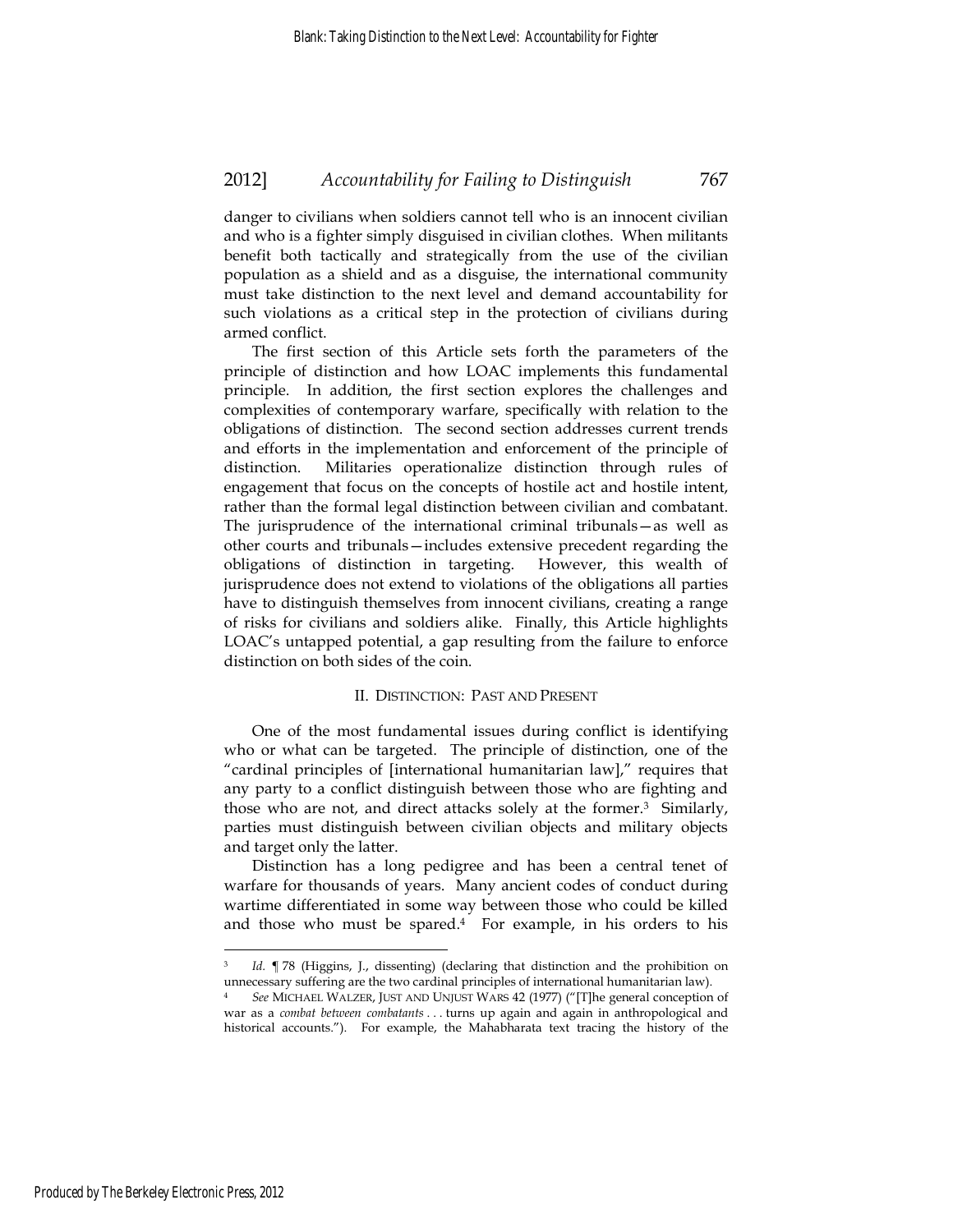commanders, the first caliph, Abu Bakr, stated, "'[t]he blood of women, children and old people shall not stain your victory.'"5 The Greeks considered the temples, embassies, priests, and envoys of the opposite side inviolable.<sup>6</sup> Beginning with Augustine and St. Thomas Aquinas, early legal theorists began to set forth a framework for who could be killed during armed conflict—the underpinnings of today's principle of distinction. Thus, St. Thomas Aquinas declared that "it is no way lawful to slay the innocent."7 During the Enlightenment, Jean-Jacques Rousseau advanced this thinking significantly, focusing primarily on distinguishing between those who bore arms and those who did not. In this way, Rousseau formulated the principle of noncombatant immunity in terms that remain vital and recognizable today:

> Since the purpose of war is to destroy the enemy State, it is legitimate to kill the latter's defenders *so long as they are carrying arms*; but as soon as they lay them down and surrender, they cease to be enemies or agents of the enemy, and again become mere men, and it is no longer legitimate to take their lives.<sup>8</sup>

Although early wars were often uncompromising in their brutality, these early moral, religious, and legal precepts and teachings established a firm foundation for the modern law of war and the notion of discrimination between and among persons on the battlefield.

Kurukshetra War stated, "[h]e is no son of the Vishni race who slayeth a woman, a boy or an old man." L.C. Green, *Enforcement of the Law in International and Non-International Conflicts—The Way Ahead*, 24 DENV. J. INT'L L. & POL'Y 285, 287 (1996). Similarly, the prophet Elisha warned the king against the killing of civilians: "[W]hen thou comest nigh unto a city to fight against it, . . . thou shalt smite every male therof with the edge of the sword: But the women, and the little ones, and the cattle, and all that is in the city . . . shalt thou take unto thyself . . . ." L.C. GREEN, THE CONTEMPORARY LAW OF ARMED CONFLICT 21 (1993) [hereinafter THE CONTEMPORARY LAW OF ARMED CONFLICT]. Also, the Code of Hammurabi ordered "protection of the weak against oppression by the strong and ordered that hostages be released on payment of a ransom." Christopher Greenwood, *Historical Development and Legal Basis*, *in* THE HANDBOOK OF HUMANITARIAN LAW IN ARMED CONFLICTS 12 (Dieter Fleck ed., 1995). 5 Greenwood, *supra* note 4, at 14. 6 *Id*. at 13; *see* THE CONTEMPORARY LAW OF ARMED CONFLICT, *supra* note 4, at 19

<sup>(</sup>discussing how Elisha warned the king against the killing of civilians).

<sup>7 2</sup> ST. THOMAS AQUINAS, SUMMA THEOLOGICA, Question XL, Sixth Article (Benziger Bros. ed., Fathers of the English Dominican Province trans., 1947).

<sup>8</sup> Daphne Richemond-Barak, *Nonstate Actors in Armed Conflicts: Issues of Distinction and Reciprocity*, *in* NEW BATTLEFIELDS, OLD LAWS: FROM THE HAGUE CONVENTIONS TO ASYMMETRIC WARFARE 10 (William C. Banks ed., 2011) (quoting JEAN-JACQUES ROUSSEAU, DU CONTRAT SOCIAL [THE SOCIAL CONTRACT] 111 (1762)).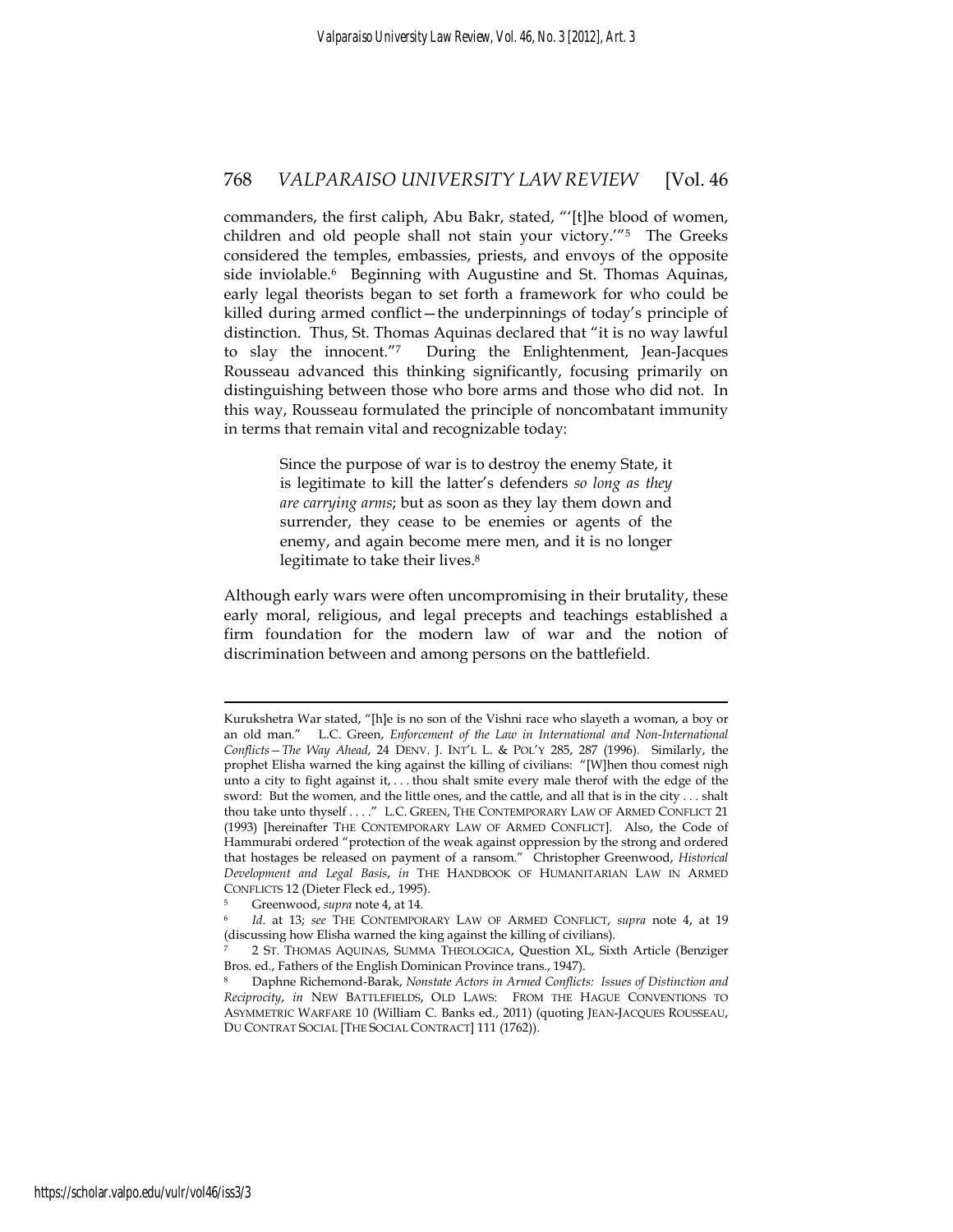#### *A. Distinction in LOAC: The Basics*

In the modern law of war, distinction was first set forth in Article 22 of the Lieber Code, the first codification of the law of war, which was drafted during the U.S. Civil War:

> Nevertheless, as civilization has advanced during the last centuries, so has likewise steadily advanced, especially in war on land, the distinction between the private individual belonging to a hostile country and the hostile country itself, with its men in arms. The principle has been more and more acknowledged that the unarmed citizen is to be spared in person, property, and honor as much as the exigencies of war will admit.<sup>9</sup>

A few short years later, the international community reinforced the rule in the St. Petersburg Declaration, which stated "[t]hat the only legitimate object which States should endeavour to accomplish during war is to weaken the military forces of the enemy."10 Although the overall purpose of the St. Petersburg Declaration was the prohibition of weapons causing unnecessary suffering for combatants, this provision confirms the immunity of the civilian population from attack.

Neither the Hague Conventions of 1899 and 1907 nor the Geneva Conventions of 1949 contain specific statements of the principle of distinction, but its force as customary law remained in effect. By 1977, when the Additional Protocols were drafted, the nature of warfare demonstrated the need for a clear restatement of the principle of distinction and reinforcement of its central role in LOAC. Article 48 of Additional Protocol I thus sets forth the basic rule: "In order to ensure respect for and protection of the civilian population and civilian objects, the Parties to the conflict shall at all times distinguish between the civilian population and combatants and between civilian objects and military objectives and accordingly shall direct their operations only against military objectives."11

<sup>9</sup> FRANCIS LIEBER, INSTRUCTIONS FOR THE GOVERNMENT OF ARMIES OF THE UNITED STATES IN THE FIELD art. 22, at 9 (1898), *available at* http://www.loc.gov/rr/frd/Military\_ Law/pdf/Instructions-gov-armies.pdf [hereinafter LIEBER CODE]. 10 Declaration Renouncing the Use, in Time of War, of Explosive Projectiles Under 400

Grammes Weight pmbl., Nov. 29, 1868, *reprinted in Official Documents*, 1 AM. J. INT'L L. SUPP. 87, 95 (1907) [hereinafter St. Petersburg Declaration]. 11 AP I, *supra* note 1, art. 48. Article 48 is considered customary international law. *See*<sup>1</sup>

JEAN-MARIE HENCKAERTS AND LOUISE DOSWALD-BECK, CUSTOMARY INTERNATIONAL HUMANITARIAN LAW Rule 1, at 3–4 (2005) [hereinafter CIHL], *available at*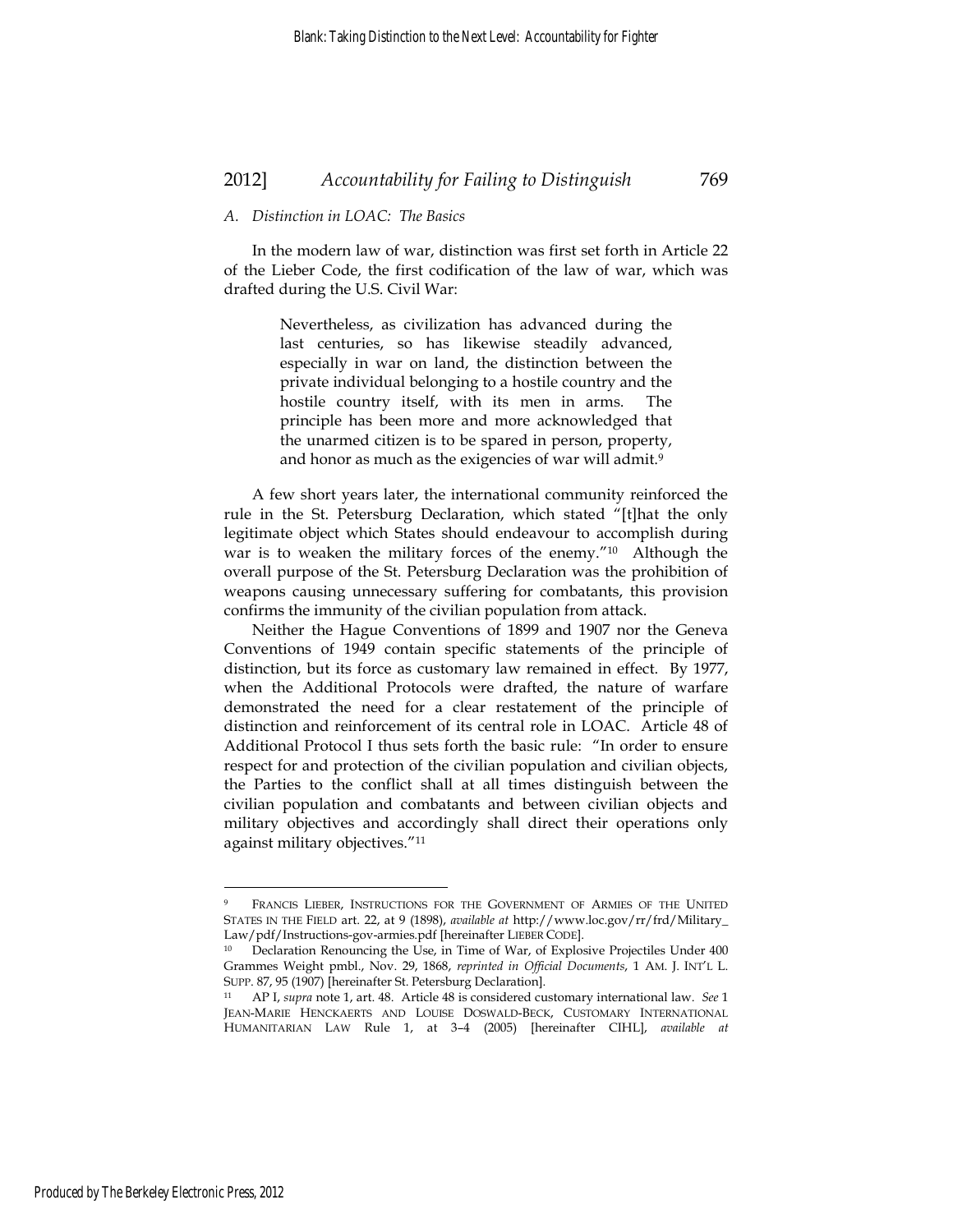Distinction lies at the core of LOAC's seminal goal of protecting innocent civilians and persons who are *hors de combat*. The obligation to distinguish forms part of the customary international law of both international and non-international armed conflicts—as the International Criminal Tribunal for the former Yugoslavia ("ICTY") held in *Tadic*.12 As a result, all parties to any conflict are obligated to distinguish between combatants, or fighters, and civilians, and concomitantly, to distinguish themselves from civilians, and their own military objects from civilian objects.13 The purpose of distinction, to protect civilians, is emphasized in Article 51 of Additional Protocol I, which states that "[t]he civilian population as such, as well as individual civilians, shall not be the object of attack."14 Article 51 continues, stating:

> Indiscriminate attacks are prohibited. Indiscriminate attacks are:

> (a) [t]hose which are not directed at a specific military objective;

> (b) [t]hose which employ a method or means of combat which cannot be directed at a specific military objective; or

Bearing in mind the need for measures to ensure the better protection of human rights in armed conflicts of all types, [ . . . the General Assembly] Affirms the following basic principles for the protection of civilian populations in armed conflicts, without prejudice to their future elaboration within the framework of progressive development of the international law of armed conflict:

2. In the conduct of military operations during armed conflicts, a distinction must be made at all times between persons actively taking part in the hostilities and civilian populations.

14 AP I, *supra* note 1, art. 51(2).

. . . .

<u>.</u>

http://www.icrc.org/eng/assets/files/other/customary-international-humanitarian-lawi-icrc-eng.pdf.

<sup>12</sup> Prosecutor v. Tadic, Case No. IT-94-1-T, Decision on Defence Motion for Interlocutory Appeal on Jurisdiction, ¶¶ 111, 127 (Int'l Crim. Trib. for the Former Yugoslavia Oct. 2, 1995) (citing U.N. General Assembly Resolution 2675). The decision states that:

*Id.* (alteration in original); *see* Abella v. Argentina, Case 11.137, Inter-Am. Comm'n H.R., Report No. 55/97, OEA/Ser.L/V/II.98, doc. 6 rev. ¶ 178 (1997); Nuclear Weapons, *supra* note 2, ¶ 79 (distinction is one of the "intransgressible principles of international customary law"); CIHL, *supra* note 11, Rule 1 (explaining that the principle of distinction is customary international law in all types of armed conflicts).

<sup>13</sup> U.S. DEP'T OF THE AIR FORCE, PAMPHLET NO. 110-31, INTERNATIONAL LAW—THE CONDUCT OF ARMED CONFLICT AND AIR OPERATIONS 5–8 (1976) [hereinafter AIR FORCE PAMPHLET] (''The requirement to distinguish between combatants and civilians, and between military objectives and civilian objects, imposes obligations on all the parties to the conflict to establish and maintain the distinctions.").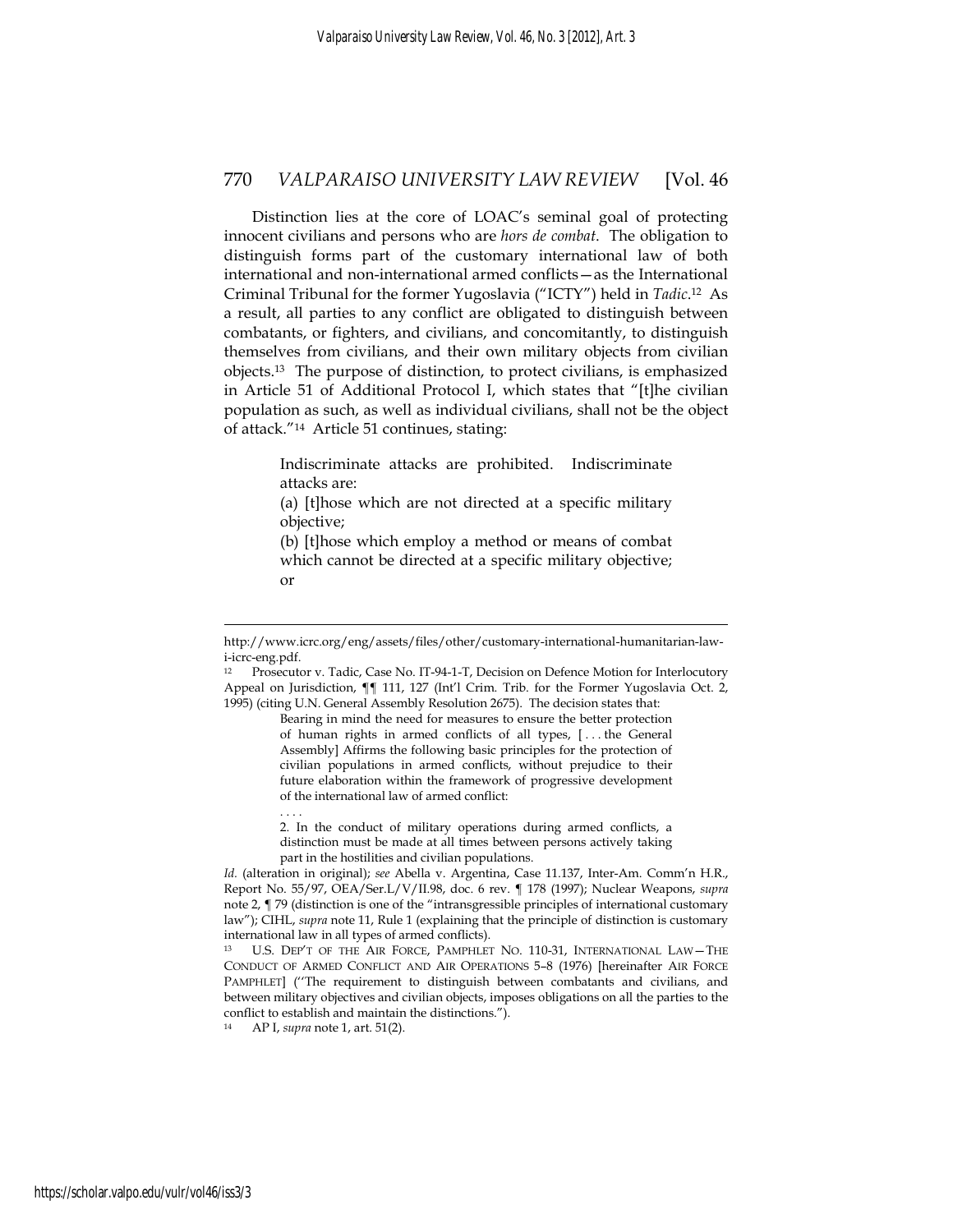(c) [t]hose which employ a method or means of combat the effects of which cannot be limited as required by this Protocol;

and consequently, in each such case, are of a nature to strike military objectives and civilians or civilian objects without distinction.15

Furthermore, Article 85 of Protocol I declares that nearly all violations of distinction constitute grave breaches of the Protocol, including:

> (a) [m]aking the civilian population or individual civilians the object of attack;

> (b) [l]aunching an indiscriminate attack affecting the civilian population or civilian objects in the knowledge that such attack will cause excessive loss of life, injury to civilians or damage to civilian objects, as defined in Article 57, paragraph 2 (a)(iii);

> (d) [m]aking non-defended localities and demilitarized zones the object of attack; [and]

> (e) [m]aking a person the object of attack in the knowledge that he is *hors de combat* . . . .16

The Rome Statute similarly criminalizes attacks on civilians and indiscriminate attacks.17

Finally, the principle of distinction mandates not only differentiation between civilians and combatants, but between civilian objects and military objects as well—a critical component of the protection of the civilian population during armed conflict. Article 52(1) of Additional Protocol I declares that "[c]ivilian objects shall not be the object of attack or of reprisals," and defines civilian objects as "all objects which are not military objectives."18 The definition of military objectives in Article 52 of Additional Protocol I demonstrates the framework for distinguishing between military and civilian objects: "those objects which by their nature, location, purpose or use make an effective contribution to military action and whose total or partial destruction, capture or

. . . .

<sup>15</sup> *Id.* at art. 51(4).<br>
16 *Id.* at art. 85.<br>
17 Rome Statute of the International Criminal Court, arts. 8(2)(b)(i)–(ii), 8(2)(b)(iv)–(vi), 8(2)(e)(i)–(ii), 8(2)(e)(iv), July 17, 1998, 2187 U.N.T.S. 90 [hereinafter Rome Statute].

<sup>18</sup> AP I, *supra* note 1, art. 52(1).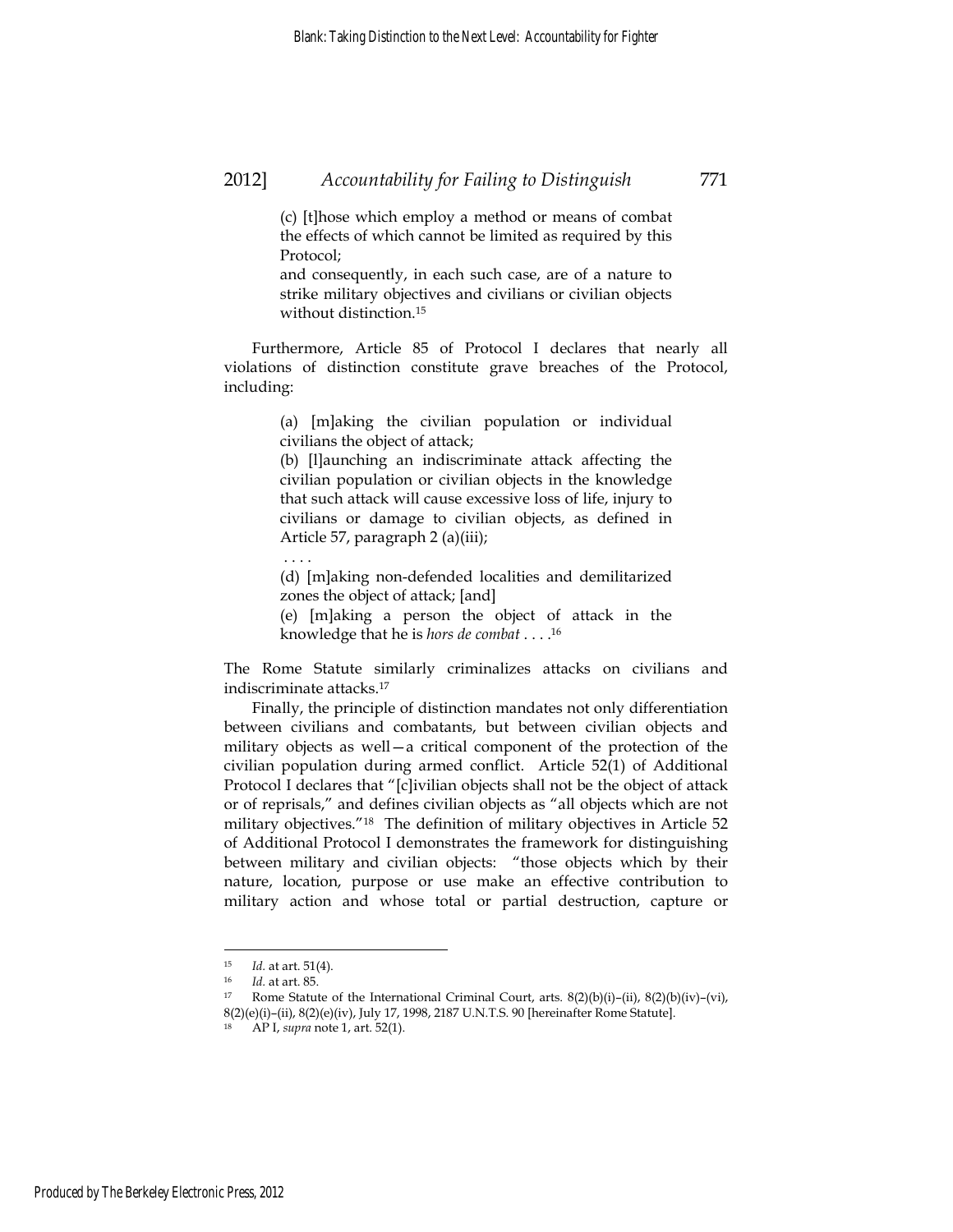neutralization, in the circumstances ruling at the time, offers a definite military advantage."19

Thus, beyond the obligation to differentiate between innocent civilians and persons who are fighting (and therefore can be targeted), the principle of distinction requires comparable determinations regarding the targeting of objects. The obligation to target only military objectives is one means of implementing the age-old principle that the means and methods of warfare are not unlimited.20

The prohibition on attacks against civilian objects is a necessary and inherent complement to the prohibition on attacks on civilians and the civilian population. For example, schools and residential areas are immune from attack unless used for military purposes to the extent that they qualify as military objectives. The Commentary on the Additional Protocols explains that many civilian objects are or "can become useful objects to the armed forces. Thus, for example, a school or a hotel is a civilian object, but if . . . used to accommodate troops or headquarters staff, [it will] become [a] military objective[]."21 For example, during Operation Iraqi Freedom, the United States attacked, among other buildings, the Baath Party Headquarters, which at first blush appeared to be a civilian object. Yet, Iraqi forces were firing at U.S. troops from

<u>.</u>

<sup>&</sup>lt;sup>19</sup> *Id.* at art. 52(2).<br><sup>20</sup> The modern version of this principle appears in Article 35 of Additional Protocol I; earlier formulations appear in the writings of Vitoria, Grotius, and Vattel, as well as in early codifications of the laws of war. St. Petersburg Declaration, *supra* note 10; LAWS OF WAR ON LAND art. 4 (1880 Oxford Manual) art. 4, *available at* www.icrc.org/ihl.nsf/FULL/ 140?OpenDocument; LIEBER CODE, *supra* note 9, art. 16, at 8; 3 HUGO GROTIUS, THE LAW OF WAR AND PEACE (Francis W. Kelsey trans., Oceana Publ'ns 1964) (1646); EMMERICH DE VATTEL, THE LAW OF NATIONS OR THE PRINCIPLES OF NATURAL LAW (Charles G. Fenwick trans., Carnegie Institute of Washington 1916) (1785); FRANCISCUS DE VICTORIA, DE INDIS ET

DE IVRE BELLI REFLECTIONES (John Pawley Bate trans., Ocean Publ'ns 1964) (1557).<br><sup>21</sup> YVES SANDOZ, CHRISTOPHE SWINARSKI, BRUNO ZIMMERMANN, COMMENTARY ON THE ADDITIONAL PROTOCOLS OF 8 JUNE 1977 TO THE GENEVA CONVENTIONS OF 12 AUGUST 1949 ¶ 2022 (1987); *see* CIHL, *supra* note 11, at 236 (citing AUSTRALIA, DEFENCE FORCE MANUAL § 530 (1994)) ("For example, if enemy soldiers use a school building as shelter from attack by direct fire, then they are clearly gaining a military advantage from the school. This means the school becomes a military objective and can be attacked."); *id.* at 237 (citing OFFICE OF THE JUDGE ADVOCATE GENERAL, NATIONAL DEFENCE OF CANADA, THE LAW OF ARMED CONFLICT AT THE OPERATIONAL AND TACTICAL LEVELS 4–5 (2001)) ("[W]here a civilian object is used for military purposes, it loses its protection as a civilian object and may become a legitimate target." (internal quotation marks omitted)); *id*. at 238 (citing NETHERLANDS, MILITARY MANUAL, at V-3 (1993)) (noting civilian buildings can become military objectives if, for example, they house combatants or are used as commando posts); *see also* AIR FORCE PAMPHLET, *supra* note 13, § 5-3(b)(2) ("The inherent nature of the object is not controlling since even a traditionally civilian object, such as a civilian house, can be a military objective when it is occupied and used by military forces during an armed engagement.").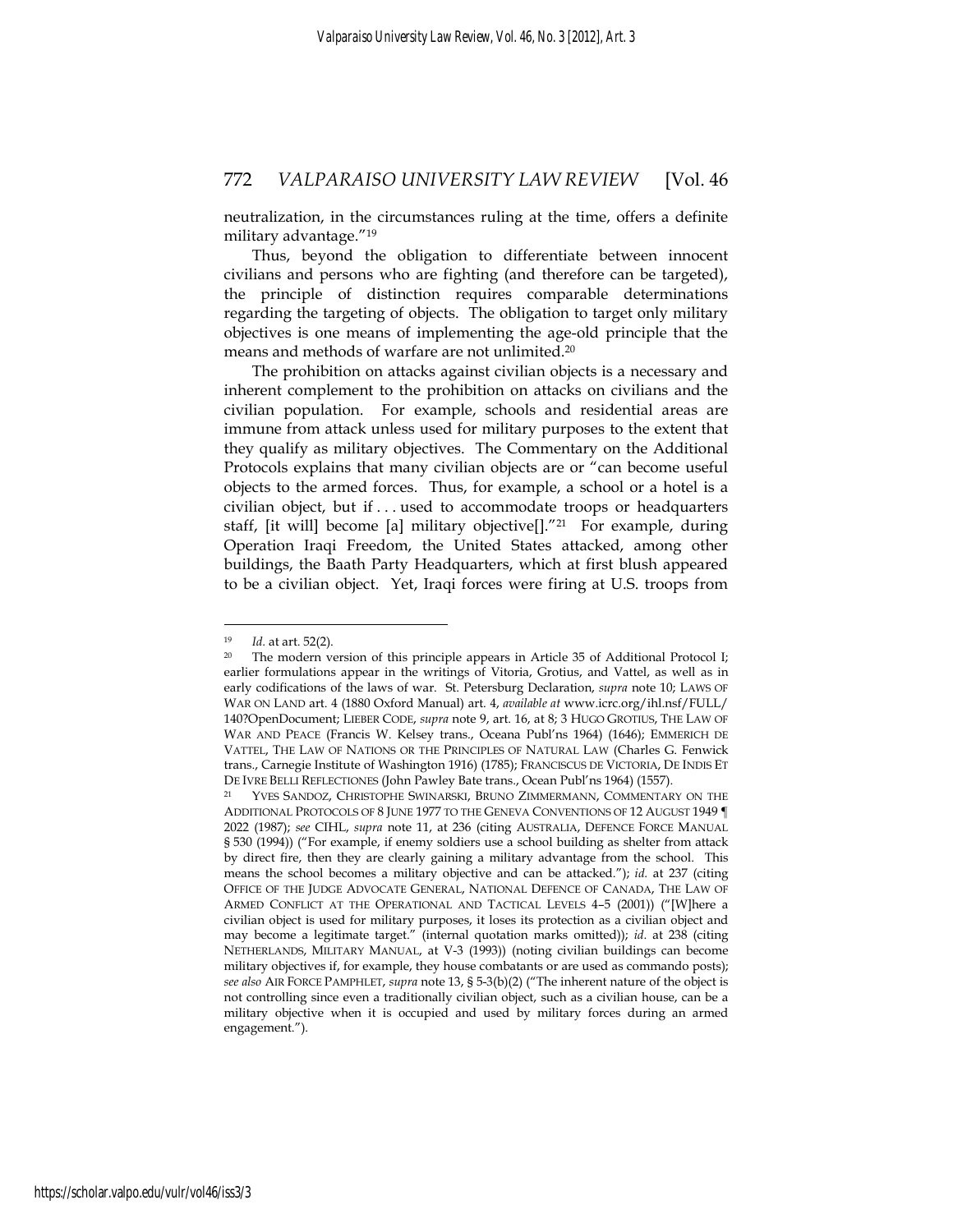within and near the building, and a weapons cache was subsequently found inside the facility.22 This episode shows how actual use is a critical component to understanding whether a building is a legitimate target and to distinguishing between military and civilian objects. Even though the Additional Protocol I emphasizes, importantly, that all doubts as to the civilian or military nature of an object should be resolved in favor of civilian status, the actual use of a building must be taken into account in distinguishing between civilian and military objects in targeting determinations.

Some objects enjoy additional special protection under LOAC, including hospitals, religious and cultural property, the environment, objects indispensable for the civilian population, and works and installations containing dangerous forces (such as dams or nuclear power generating stations). Beyond the general protection these buildings and sites have as civilian objects, they benefit from additional protections as set forth in Articles 53–56 of Additional Protocol I as a further means of protecting both the civilian population and its ability to survive during and after conflict. In particular, the LOAC prohibits the use of such objects for military purposes. In situations where they are used for military purposes (in violation of the law) and meet the test for military objectives, the attacking party is obligated to follow further precautions and only attack in restricted circumstances.

Several of these categories have recognized protective emblems that mark objects as deserving of special protection under the law. For medical and religious objects and personnel, the recognized emblems are: (1) the Red Cross; (2) the Red Crescent; and (3) the newly-added Red Crystal.23 Cultural property is marked by a shield, as denoted in the 1954 Hague Cultural Property Convention, and works and installations containing dangerous forces are marked with three bright orange circles.24

Through this framework for differentiating between civilians and fighters, between civilian objects and military objectives, LOAC transforms the spirit and purpose of the principle of distinction into

<sup>22</sup> Michael N. Schmitt, *The Conduct of Hostilities During Operation Iraqi Freedom: An International Humanitarian Law Assessment*, 6 Y.B. INT'L HUM. L. 73 (2003) (citing US CENTCOM News Release No. 03-03-105, *U.S. Marines Destroy Ba'ath Party Headquarters* (Mar. 31, 2003)).

<sup>&</sup>lt;sup>23</sup> Protocol Additional to the Geneva Conventions of 12 August 1949, and Relating to the Adoption of an Additional Distinctive Emblem (Protocol III), Dec. 8, 2005, 2404 U.N.T.S. 1 [hereinafter AP III]. Israel uses the Red Star of David, which is protected as a matter of practice.

<sup>24</sup> Convention for the Protection of Cultural Property in the Event of Armed Conflict, arts. 16−17, Apr. 9, 1956, 249 U.N.T.S. 215; AP I, *supra* note 1, annex I, art. 16.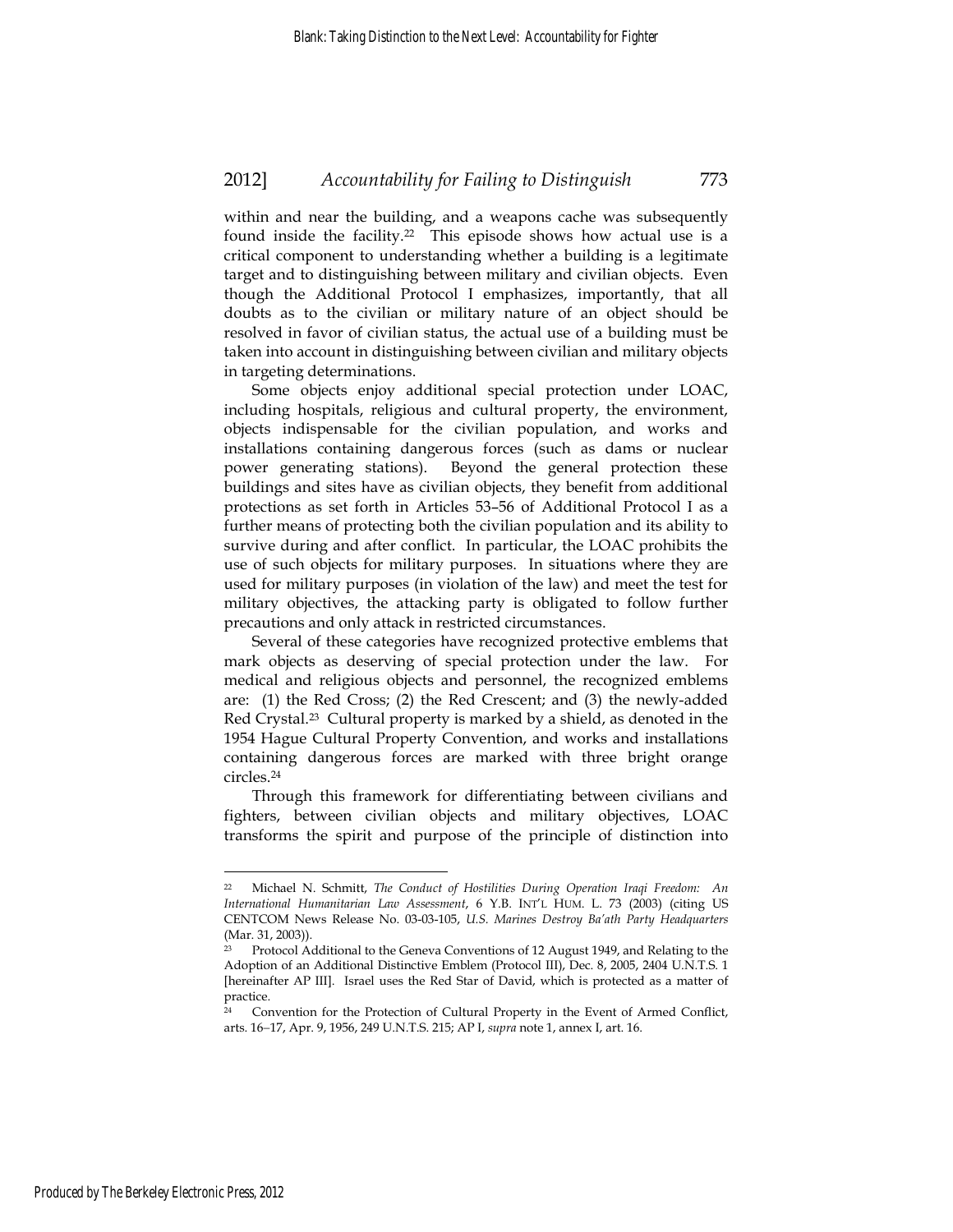concrete obligations and protections. And yet, as the following section highlights, modern conflicts continue to impose extraordinary strain on distinction and pose grave threats to civilians and civilian protection.

#### *B. Contemporary Challenges for Distinction*

In traditional conflicts, one could distinguish between soldiers—who wore uniforms—and civilians—who typically did not venture near the battlefield—in most circumstances. Similarly, identifying military and civilian objects was usually feasible. Contemporary conflicts introduce a whole new set of challenges in this area, however, demanding evergreater efforts—through intelligence-gathering and surveillance—to determine who is who in the zone of combat operations. It is precisely because of the lack of boundaries between conflict areas and civilian areas—between those who are actively participating in hostilities and those who are not—that today's conflicts pose particular challenges for distinction. In addition, modern warfare is increasingly characterized by asymmetry in the military capabilities of the parties, which adds to these challenges. As such asymmetry grows, "the disadvantaged party has an incentive to blur the distinction between its forces and the civilian population in the hope that this will deter the other side from attack."25

Critical to the implementation of distinction in all situations is the identification of targets—both planned targets and dynamic targets. A lawful attack must be directed at a legitimate target: either a combatant, a civilian directly participating in hostilities, or a military object. In international armed conflicts—those occurring between states—all members of a state's regular armed forces are combatants and can be identified by the uniform they wear, among other characteristics. In state versus non-state actor conflicts, including counterterrorism operations within the context of an armed conflict, determining who is a legitimate target is significantly more complex. The legal obligation remains the same, however, requiring parties to distinguish between an innocent civilian and an individual who, although dressed in civilian attire, may pose an immediate threat, and is therefore a legitimate target. In addition, a commander must assess whether and when to target identifiably hostile persons deliberately hiding among the civilian population.

<sup>25</sup> Michael N. Schmitt, *The Impact of High Tech and Low Tech Warfare on Distinction*, *in* INTERNATIONAL HUMANITARIAN LAW AND THE 21ST CENTURY'S CONFLICTS: CHANGES AND CHALLENGES 169, 178 (Roberta Arnold & Pierre-Antoine Hildbrand eds., 2005).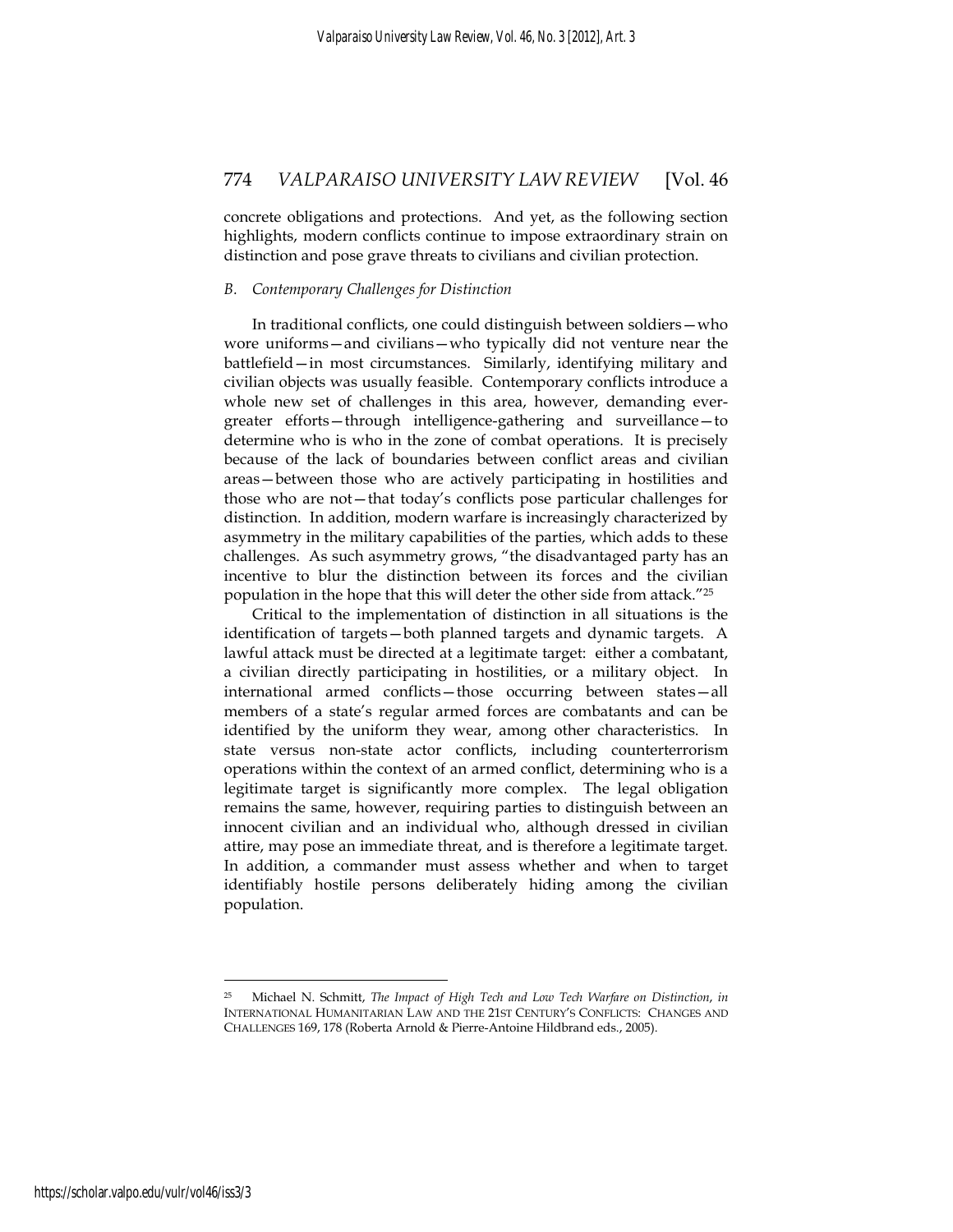Persons who are members of an organized armed group are legitimate targets at all times<sup>26</sup>-but dress the same as civilians either due to a lack of uniforms or specifically in order to blend into the civilian population for protection. A second category of legitimate target, as noted above, is the civilian directly participating in hostilities. The concept of what constitutes direct participation has been the subject of extensive analysis and debate and is outside the scope of this Article.<sup>27</sup> Nonetheless, regardless of the particular parameters of direct participation, the essence of the targeting determination in this situation is the notion that persons directly participating in hostilities—whether all the time or only once or intermittently—must be distinguished from innocent civilians. When neither hostile persons nor members of armed groups wear uniforms or carry their arms openly, differentiating between legitimate targets and innocent civilians is extraordinarily difficult and fraught with danger for both the soldier and the innocent civilian.

U.S. and NATO forces in Iraq and Afghanistan have been wrestling with the difficult legal and moral questions contemporary conflict raises for nearly a decade and continue to face complicated questions about who to target, how to target, and when to target. For example, as one news article explained about combat in Afghanistan:

> The elusive insurgents blend easily into the population, invisible to Marines until they pick up a weapon. They use villagers to spot and warn of U.S. troop movements, take up positions in farmers' homes and fields, and attack Marines from spots with ready escape routes.

<sup>26</sup> *See* Nils Melzer, *Interpretive Guidance on the Notion of Direct Participation in Hostilities Under International Humanitarian Law*, 90 INT'L REV. RED CROSS 991 (2008) (adopted by ICRC Assembly Feb. 26, 2009), http://www.cicr.org/web/eng/siteeng0.nsf/html/review-872−991 [hereinafter *Interpretive Guidance*] (stating that organized armed groups are targetable based on status in non-international armed conflict); *see also* JIMMY GURULÉ & GEOFFREY S. CORN, PRINCIPLES OF COUNTER-TERRORISM LAW 70−76 (2011) (discussing the rules governing targeting of enemy forces in international and non-international armed conflict and noting that (1) "a member of an enemy force . . . is presumed hostile and therefore presumptively subject to attack" in international armed conflict, and (2) "[s]ubjecting members of organized belligerent groups to status based targeting pursuant to the LOAC as opposed to civilians who periodically lose their protection from attack seems both logical and consistent with the practice of states engaged in non-international armed conflicts").

<sup>27</sup> *Interpretive Guidance*, *supra* note 26; *see* HCJ 769/02 Public Committee against Torture in Israel v. Government of Israel (Targeted Killings Case) 57(6) IsrSC [2006]; Forum, *The ICRC Interpretive Guidance on the Notion of Direct Participation in Hostilities Under International Humanitarian Law*, 42 N.Y.U. J. INT'L L. & POL. 637 (2010).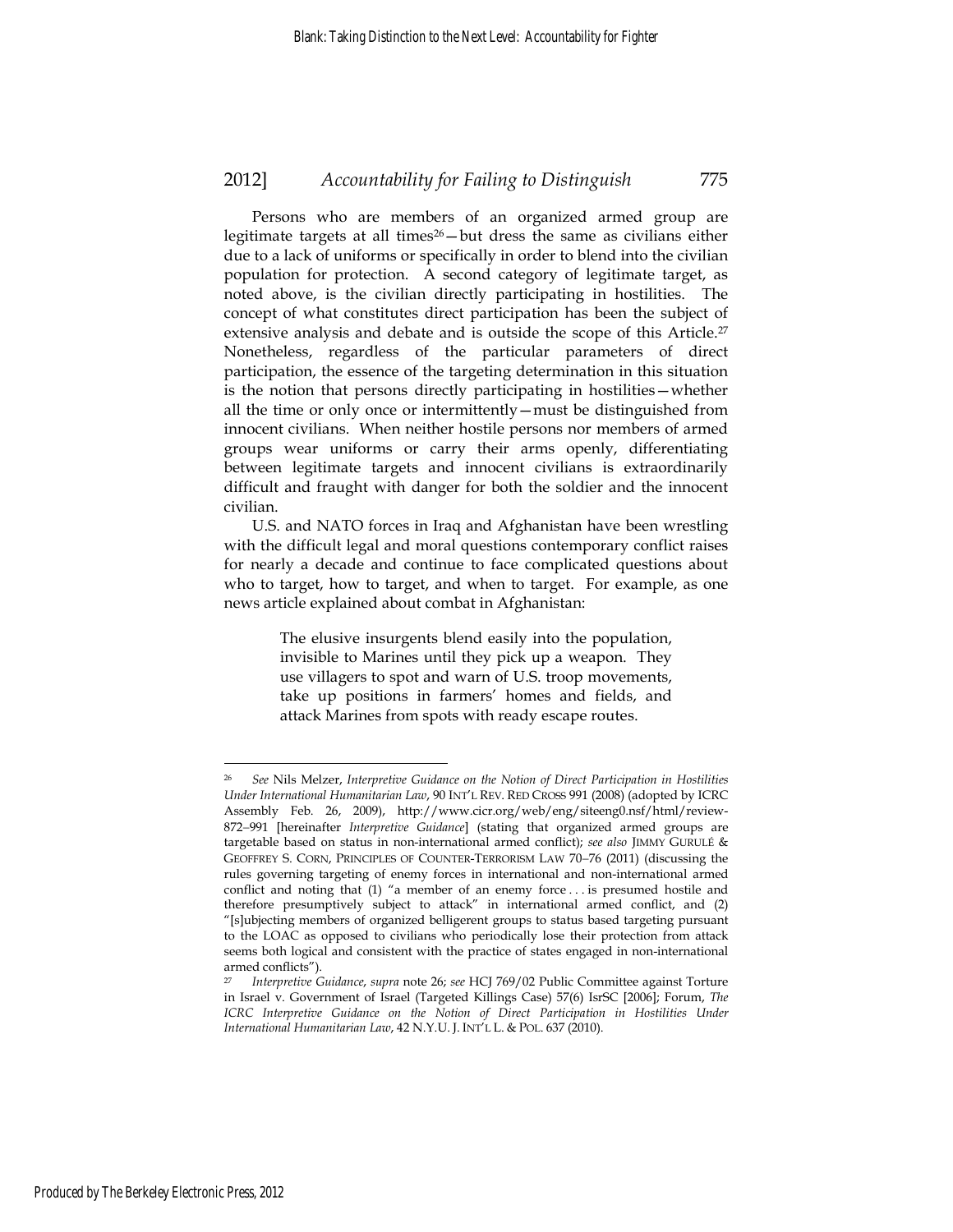The Marines, under strict rules to protect civilians, must wait for insurgents to attack and then attempt to ensnare them. Limited in their use of airstrikes and artillery—because of the danger to civilians and because aircraft often frighten the Taliban away—Marine riflemen must use themselves as bait and then engage in the riskier task of pursuing insurgents on foot.28

Similarly, during Operation Iraqi Freedom, Iraqi insurgents commonly wore civilian clothing when approaching American and British forces in order to get closer without seeming to present a threat.<sup>29</sup> Perhaps most nefariously, insurgent groups that employ suicide bombing as a tactic have now turned to the use of women and children for they have proven more likely to evade measures designed to identify suicide bombers.<sup>30</sup>

In all of these situations, the great fluidity between hostile persons and innocent civilians and the conscious blending of hostile persons into the civilian population makes the task of identifying legitimate targets nearly impossible.31 Insurgents take advantage of this dilemma every day to gain an edge over the superior fighting capabilities of state forces. In Afghanistan, for example, the Taliban regularly "use a tactic of engaging coalition forces from positions that expose Afghan civilians to danger."32 This tactic is designed to force U.S. troops to either hold their

<sup>28</sup> Ann Scott Tyson, *In Afghanistan, a Test of Tactics Under Strict Rules to Protect Civilians,* 

*Marines Face More Complex Missions*, WASH. POST, Aug. 13, 2009, at A6. 29 *Id*.; *see Official: Afghan Militants Fled Dressed as Women*, CNN.COM (July 6, 2009), http://www.cnn.com/2009/WORLD/asiapcf/07/06/afghanistan.marine.standoff/index. html (discussing how insurgents locked in a standoff with U.S. marines disguised themselves as women in order to escape).

<sup>30</sup> *See*, *e.g.*, Dan Abrams, *Turning a Blind Eye to Child Suicide Bombers*, MSNBC.COM (Mar. 26, 2004, 11:37 AM), http://www.msnbc.msn.com/id/4601244; *Child Bombers-in-Training Arrested in Iraq*, UPI.COM (Apr. 21, 2009, 11:14 AM), http://www.upi.com/Top\_News/ 2009/04/21/Child-bombers-in-training-arrested-in-Iraq/UPI-48761240326883/; Cassandra Clifford, *The Battle for Suicide Bombers*, FOREIGN POL'Y BLOGS NETWORK (Jan. 8, 2010), http://children.foreignpolicyblogs.com/category/suicide-bombers/; *Pakistan: Taliban Buying Children for Suicide Attacks*, CNN.COM (July 7, 2009), http://edition.cnn.com/2009/ WORLD/asiapcf/07/07/pakistan.child.bombers/index.html (explaining that "young suicide bombers may be able to reach targets unnoticed").

<sup>31</sup> Laurie R. Blank & Amos N. Guiora, *Teaching an Old Dog New Tricks: Operationalizing the Law of Armed Conflict in New Warfare*, 1 HARV. NAT'L SEC. J. 45, 65–66 (2010). 32 Jim Garamone, *Directive Re-emphasizes Protecting Afghan Civilians*, U.S. AIR FORCE (July

<sup>6, 2009),</sup> http://www.af.mil/news/story.asp?id=123157435; *see* UNITED NATIONS ASSISTANCE MISSION TO AFGHANISTAN, HUMAN RIGHTS UNIT, AFGHANISTAN: MID YEAR BULLETIN ON PROTECTION OF CIVILIANS IN ARMED CONFLICT ¶ 35 (2009), *available at*  http://unama.unmissions.org/portals/unama/human%20rights/09july31-unama-humanrights-civilian-casualties-mid-year-2009-bulletin.pdf ("In several cases investigated by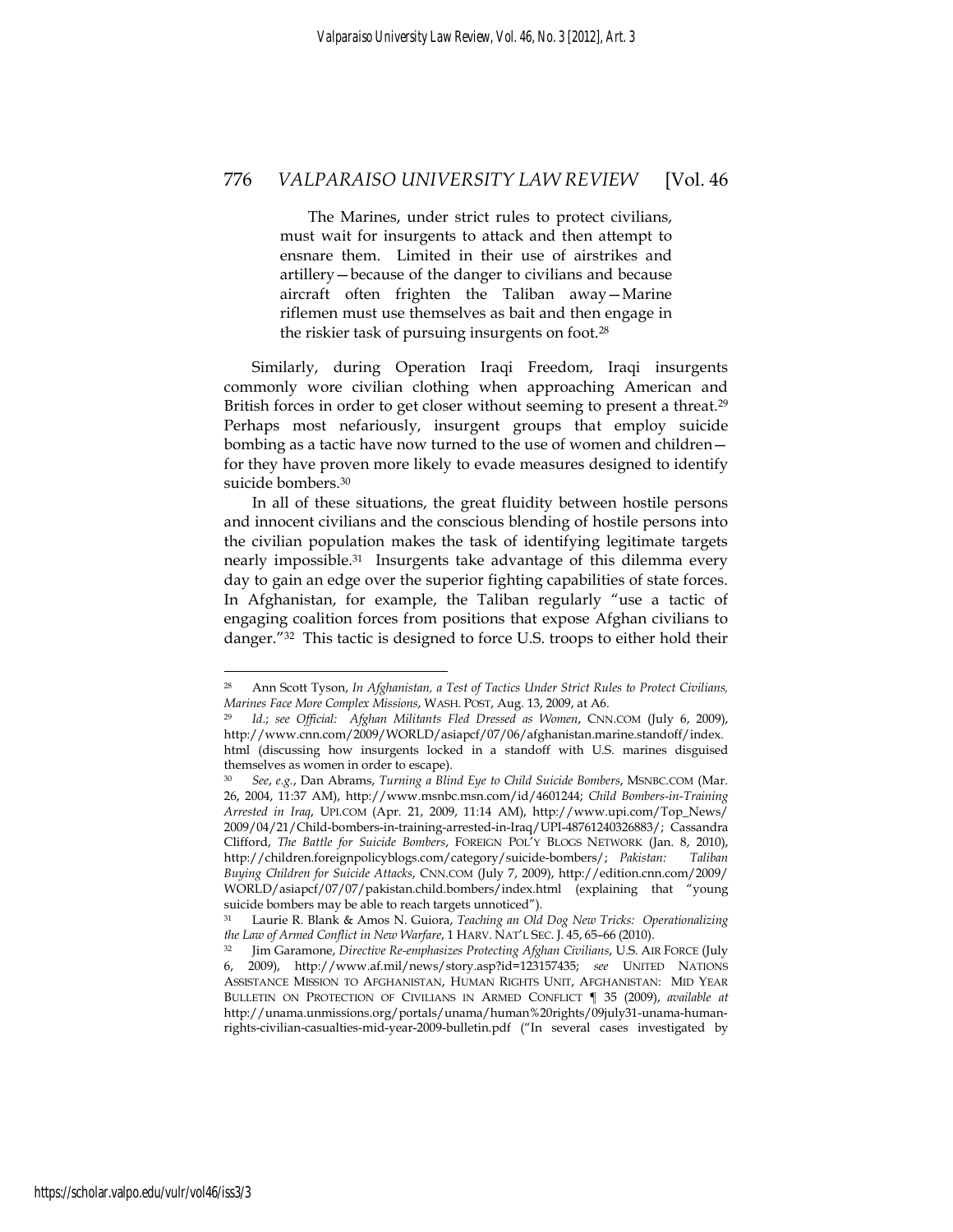fire in the face of an attack or endanger innocent civilians—a lose-lose situation. By not distinguishing themselves from civilians—thus violating the principle of distinction—these militants deliberately create such situations. Israel's conflicts, particularly those with Hezbollah in Lebanon in 2006 and with Hamas and other Palestinian armed groups in Gaza from December 2008 through January 2009, offer an equally searing commentary about the nature of asymmetrical war. Indeed, in the Gaza Strip, "one of the most densely populated tracts of land in the world,"33 where militants intermingle with the civilian population, store munitions in residential buildings, hospitals, and mosques, and launch rockets from farmers' fields and residential rooftops, the implementation of LOAC faces one of its gravest tests. Faced with Hamas militants firing from schools, storing munitions in mosques, and using hospitals as command posts, Israeli troops encounter many of the same challenging decisions as U.S. troops in Afghanistan.

In all of these situations, the failure of some groups and/or individuals—whether state or non-state actors—to distinguish themselves from civilians creates ever-greater dangers for the civilian population caught in the conflict zone. The purposeful mixing with civilians and use of the civilian population as a shield only exacerbates these dangers. For this reason, it is essential to focus not only on the need to implement distinction in targeting as effectively as possible, but also to enforce accountability for violations of distinction in conduct.

#### III. IMPLEMENTING DISTINCTION IN TARGETING AND IN CONDUCT

Legal obligations in targeting receive significant attention during dissemination, training, decision-making, and post-hoc accountability. There is little doubt that training troops—whether fighter pilots, infantrymen, or artillery units—in how to carry out the legal obligation to distinguish between legitimate targets and innocent civilians protected from attack is central to the lawful conduct of hostilities. Accountability for violations of these obligations is equally important, and has been a key focus of the international and hybrid tribunals over

<sup>[</sup>United Nations Assistance Mission to Afghanistan], it is apparent that important traditional codes of hospitality and power imbalances inhibit the ability of villagers living in areas with a strong [anti-government element] presence to refuse shelter to an [antigovernment element] commander or his men. Information indicates that [anti-government elements] take advantage of these factors to use civilian houses as cover, to deter [progovernment force] raids, or to increase the likelihood of civilian casualties if raided by [progovernment forces], potentially violating international humanitarian law.").

<sup>33</sup> *Key Maps*, BBC NEWS, http://news.bbc.co.uk/2/shared/spl/hi/middle\_east/03/ v3\_israel\_palestinians/maps/html/population\_settlements.stm (last visited Mar. 29, 2012).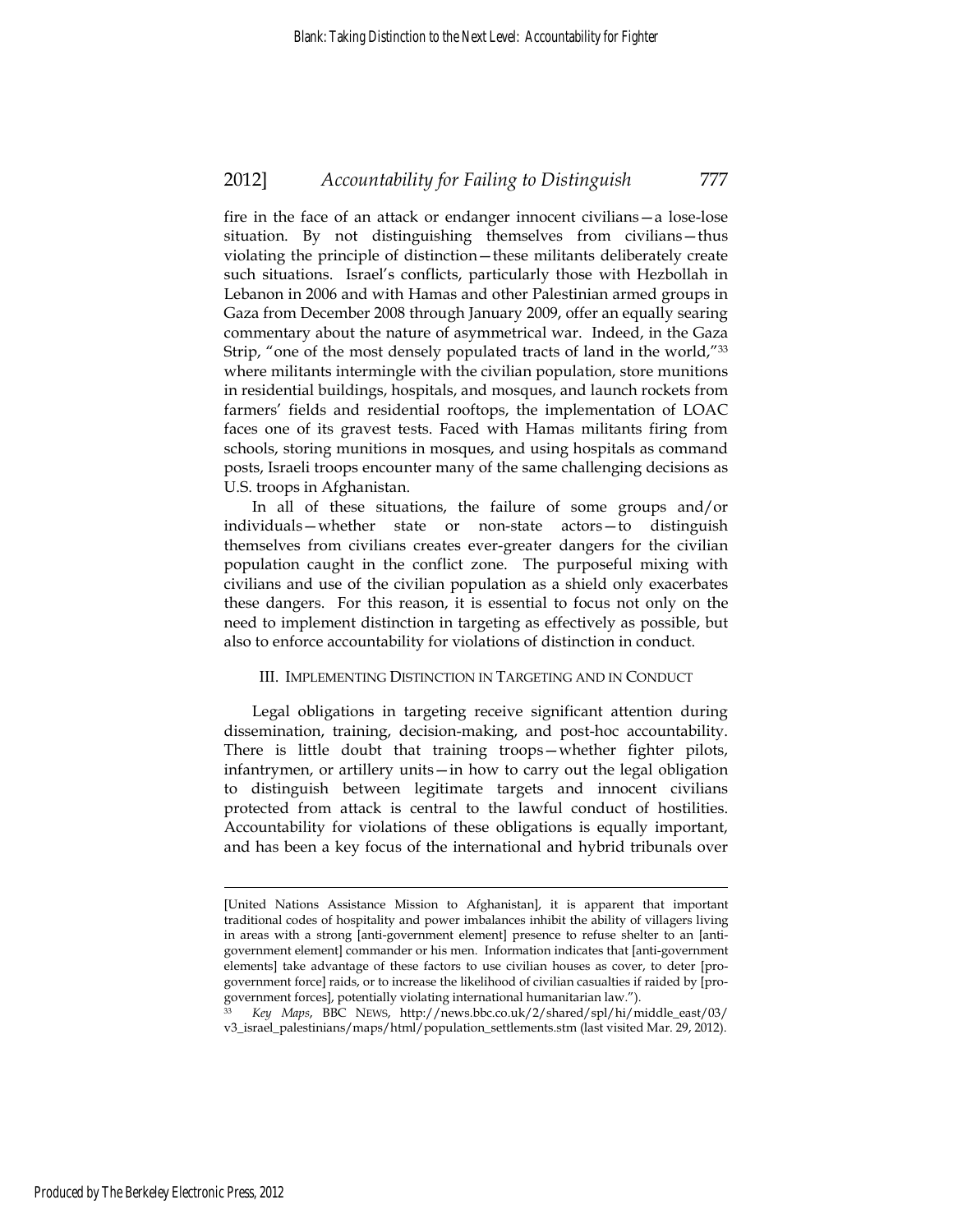the past decade or longer. But these efforts only tell part of the story and tackle part of the problem. Fighters who launch attacks in civilian clothing, from protected civilian sites, and use civilians as shields are violating LOAC and must be held accountable for their conduct. Until then, distinction will only be enforced halfway.

#### *A. Operationalizing Distinction*

On the battlefield, the critical determination is between those who can be attacked and those who cannot. Combatant status does provide one lens for making this determination: All members of the opposing armed forces are legitimate targets of attack at all times. Other individuals, such as members of militia groups and civilians directly participating in hostilities, are legitimate targets but are significantly harder to identify. Operationalizing distinction in the zone of combat thus requires extensive training and the use of intelligence to help understand who is an innocent civilian deserving of protection and who is a hostile actor posing a legitimate threat.

In practice, military forces implement distinction through rules of engagement ("ROE") that set forth the parameters for the use of force during armed conflict. ROE are "[d]irectives issued by competent military authority that delineate the circumstances and limitations under which [U.S.] forces will initiate and/or continue combat engagement with other forces encountered."34 In most conflicts between states or readily identifiable armed groups, the ROE will declare the enemy force hostile, meaning that any member of such force is a legitimate target.<sup>35</sup> Thus, Iraqi military forces and certain paramilitary groups were declared hostile for Operation Iraqi Freedom.<sup>36</sup> ROE for Operation Iraqi Freedom designated the following "groups and organizations . . . as paramilitary forces that may be considered hostile and engaged" and destroyed: Special Republican Guard, Ba'ath Party Militia, Fedayeen Sadaam, Al

<sup>34</sup> DEP'T OF DEFENSE, JOINT PUBL'N 1-02, DICTIONARY OF MILITARY AND ASSOCIATED TERMS (2010), as amended through 15 February 2012, *available at*  http://www.dtic.mil/doctrine/new\_pubs/jp1\_02.pdf; *see* INT'L & OPERATIONAL LAW DEP'T, THE JUDGE ADVOCATE GENERAL'S LEGAL CENTER & SCHOOL, JA-422, OPERATIONAL LAW HANDBOOK 73 (2010) [hereinafter OP LAW HANDBOOK]. 35 *See* Chairman of the Joint Chiefs of Staff Instruction (CJCSI) 3121.01A, *Standing Rules of* 

*Engagement (SROE) for U.S. Forces* (2000) Enclosure A, 6 [hereinafter *SROE*] ("Once a force is declared hostile by appropriate authority, US units need not observe a hostile act or a demonstration of hostile intent before engaging that force.").

<sup>36</sup> CENTER FOR LAW AND MILITARY OPERATIONS, THE JUDGE ADVOCATE GENERAL'S LEGAL CENTER & SCHOOL, LEGAL LESSONS LEARNED FROM AFGHANISTAN AND IRAQ: VOLUME I, MAJOR COMBAT OPERATIONS (11 SEPTEMBER 2001 TO 1 MAY 2003), at 98 (2004) [hereinafter CLAMO], *available at* http://www.fas.org/irp/doddir/army/clamo-v1.pdf.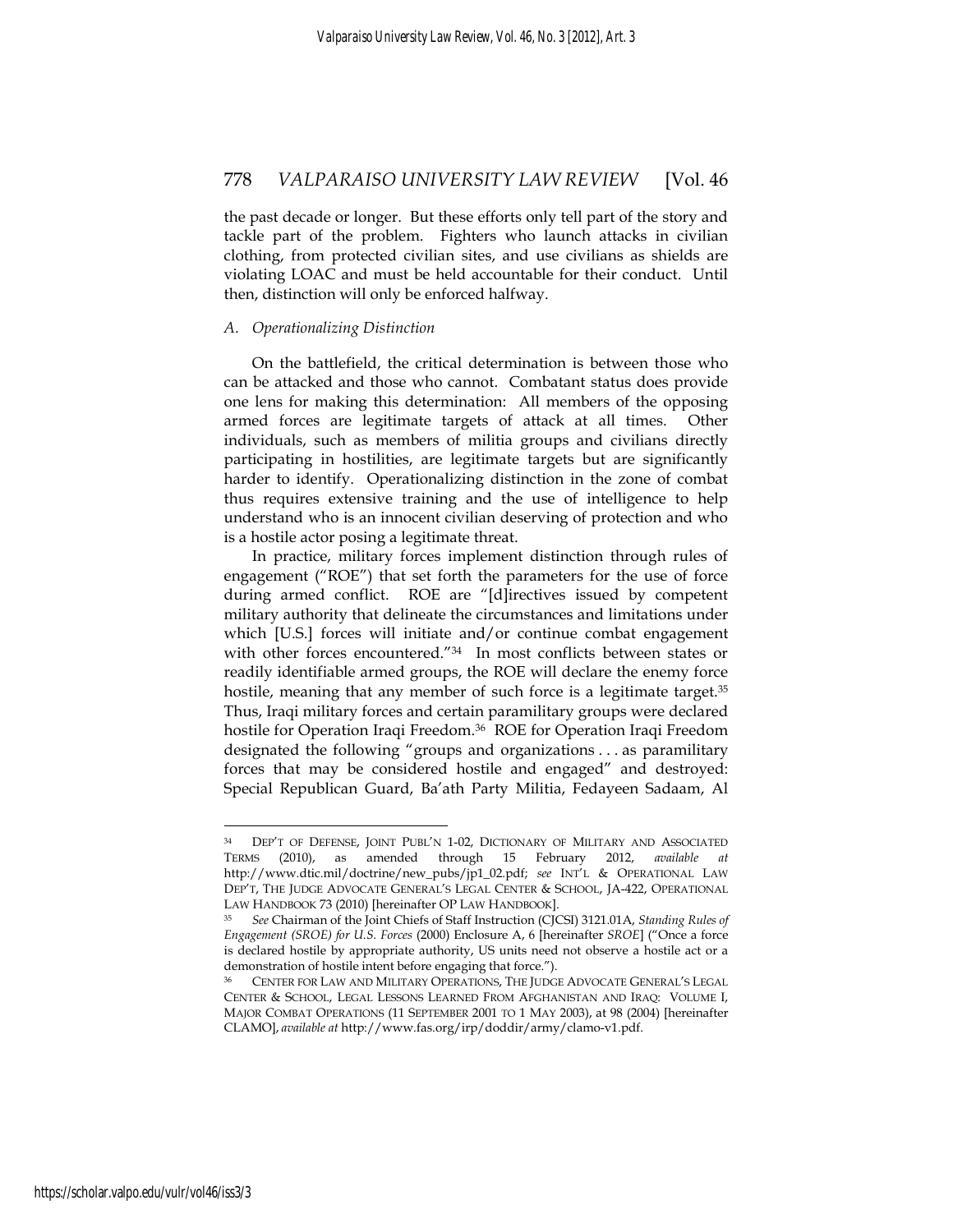Quds, and others.37 Identifying who fell into these groups was then the key issue for determining who was a legitimate target.

In contrast, in Afghanistan, the ROE for Operation Enduring Freedom did not declare any forces hostile by status. One reason was simply the challenge in defining the contours of the enemy groups:

> First, it was difficult to determine who exactly was a hostile force in Afghanistan. The Taliban was an amorphously defined group comprised of the Taliban regime itself as well as their armed units, various members of which were not committed to any cause and willingly switched allegiances. Al Qaeda members similarly were difficult to define.38

Second, status-based targeting did not fit as well with the counterinsurgency goals of the mission. In both Afghanistan and Iraq, as in all military operations, the ROE provided for the use of deadly force in self-defense in response to a hostile act or exhibited hostile intent, as set forth in the U.S. Standing Rules of Engagement ("SROE"), which is the ROE for all military operations short of declared war or prolonged conflict.39

In conflicts where status-based targeting gives way to conduct-based targeting due to the inherent difficulties of differentiating among persons in the zone of combat, the concepts of hostile act and hostile intent demonstrate how distinction is operationalized in practice. As one Marine Staff Judge Advocate explained in an After Action Report: "'What does a Taliban or Al Qa[e]da fighter look like? Can you determine the enemy's identity by the equipment they use? These and other questions were often unanswerable, even when based on the most current intelligence available.'"40 As a result, the conduct analysis inherent in hostile act and hostile intent prove to be the predominant method of identifying hostile persons in Afghanistan and other combat

<sup>37</sup> ANNEX E (CONSOLIDATED ROE) TO 3-187 FRAGO 02, OPORD 02-005, http://www.expose-the-war-profiteers.org/archive/government/2005/20050000.pdf

<sup>[</sup>hereinafter IRAQ ROE]. 38 CLAMO, *supra* note 36, at 101. 39 SROE, *supra* note 35, Enclosure A, 1(c)(1). *See generally* CLAMO, *supra* note 36 (noting that the ROE include authorization for the use of force in self-defense); IRAQ ROE, *supra* note 37, at 3.A.(2)–(3) (stating that commanders have inherent authority and an obligation to respond in self-defense to hostile acts or demonstrations of hostile intent).

<sup>40</sup> CLAMO, *supra* note 36, at 98 (citing Major Ian D. Brasure, Staff Judge Advocate, 26th Marine Expeditionary Unit (Special Operations Capable), After Action Report: Operation Enduring Freedom/Operation Swift Freedom ¶ (3)(b) (Mar. 22, 2002)).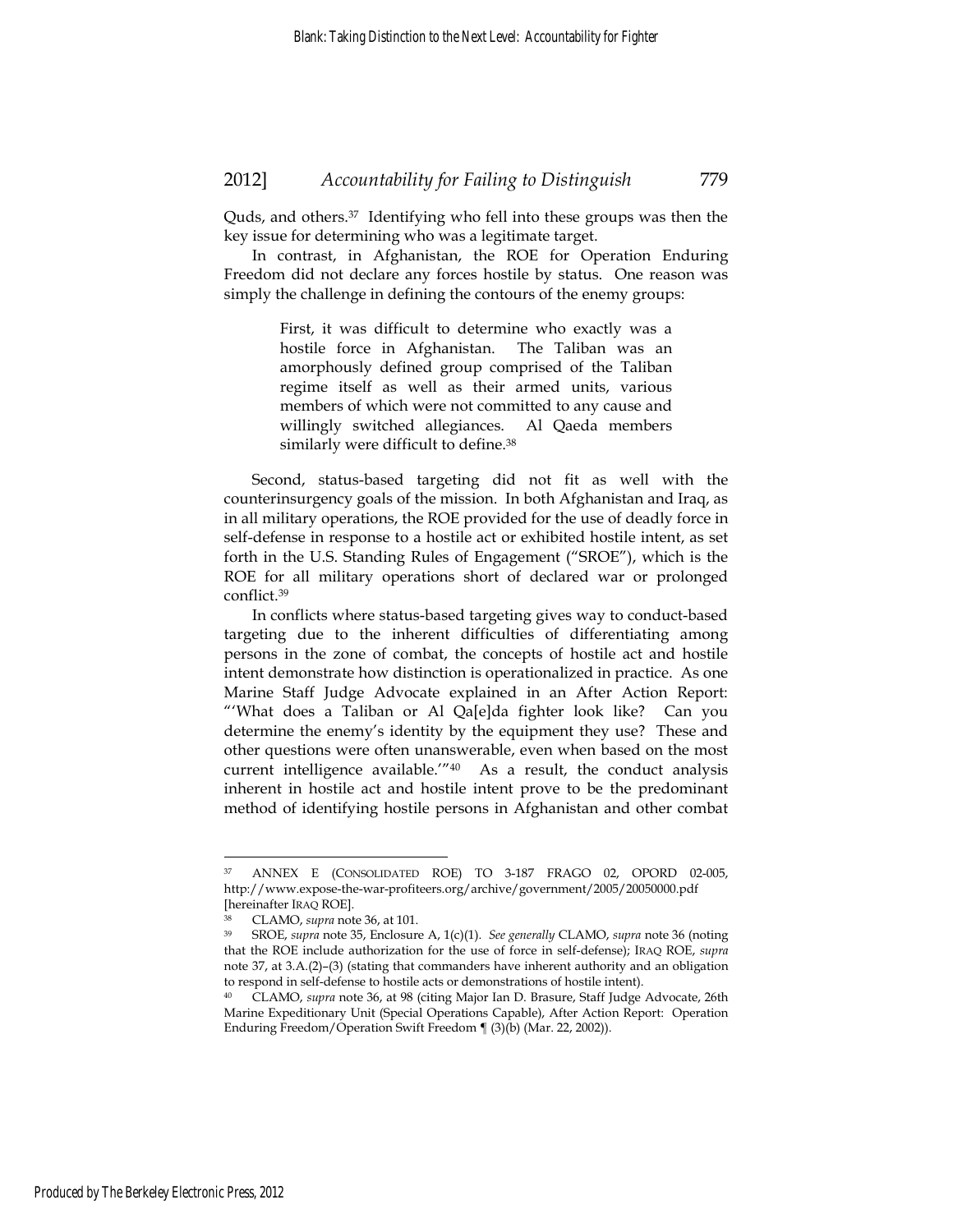areas where fighters look like civilians and the two are mingled together in civilian areas.

The SROE define "[h]ostile [a]ct" as:

An attack or other use of force against the United States, US forces, and, in certain circumstances, US nationals, their property, US commercial assets, and/or other designated non-US forces, foreign nationals and their property. It is also force used directly to preclude or impede the mission and/or duties of US forces, including the recovery of US personnel and vital US Government property . . . . 41

The ROE for Operation Iraqi Freedom offer several examples of hostile acts, including: "releasing, launching, or firing missiles, guns, rockets, directed-energy weapons or any other weapons against US Forces; laying mines; attacking or taking control of information systems critical to military employment or national infrastructure."42 Hostile intent is defined as the threat of imminent use of force against the same interests listed in the definition of hostile act above. External factors such as "the state of international or regional political tension, military preparations, intelligence, and indication and warning information" will all play a role in determining the existence of hostile intent.43

> Evidence of hostile intent is considered to exist when a foreign force or terrorist(s): is detected to maneuver into a weapon launch position; is preparing to fire, launch or release weapons against the US, US Forces, and in certain circumstances, US nationals and their property, or US commercial assets; is preparing to lay mines; or attempts to gain control of information systems critical to military employment or national infrastructure.<sup>44</sup>

Finally, the ROE for Operation Enduring Freedom ("OEF ROE") in Afghanistan added a new component to the determination of legitimate targets—and thus to the process of discrimination between such targets and innocent civilians protected from attack. OEF ROE added the criterion of "likely and identifiable threat" ("LIT"): "[C]ertain enemy forces who posed a likely and identifiable threat to friendly forces could

<sup>41</sup> SROE, *supra* note 35, at 5(g). 42 IRAQ ROE, *supra* note 37, at 3.H.(6). 43 *Id*. at 3.H.(7). 44 *Id*.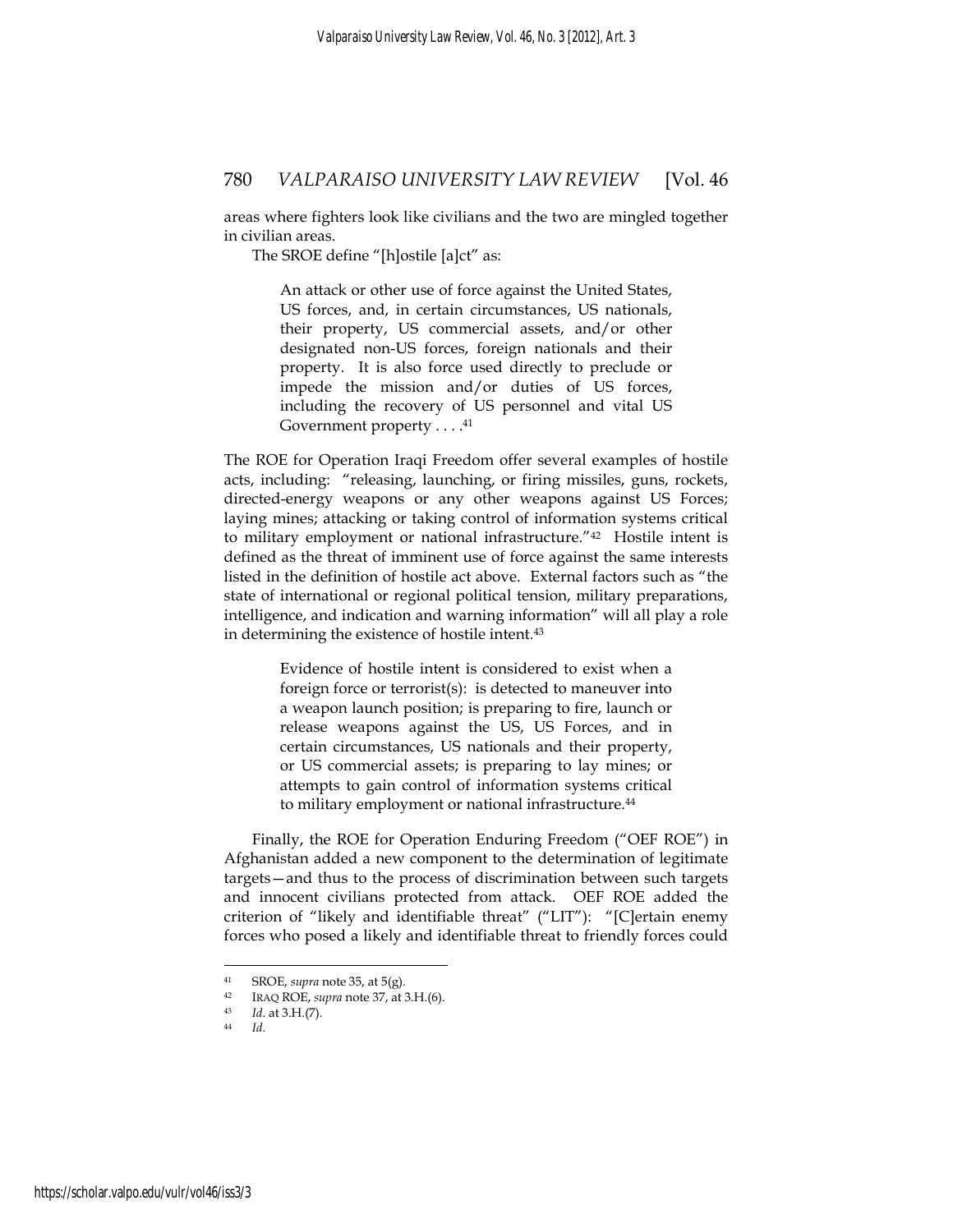be considered hostile and engaged and destroyed."45 The idea was to allow the U.S. military and allied forces to target potential threats that could arise during the conduct of military operations—in addition to actual or imminent threats—thus creating a middle ground between a declaration of hostile force and a self-defense based authorization of the use of force.

During the course of operations, therefore, militaries have a range of tools for implementing distinction to comport with their obligations under LOAC. The nature of contemporary conflicts and the tactics of militants make this task exponentially harder. As a result, effective military operations will continually demand additional efforts and new tools for operationalizing distinction and other LOAC principles, so as to maximize protection of innocent civilians while still enabling mission fulfillment.46

#### *B. Enforcing Distinction: Accountability for Attacks on Civilians*

The prohibition on attacks against civilians is the most fundamental component of distinction. As the Commentary to Additional Protocol I explains, the prohibition in Article 51 "explicitly confirms the customary rule that innocent civilians must be kept outside hostilities as far as possible and enjoy general protection against danger arising from hostilities."47 Unlawful attacks on civilians include both deliberate and indiscriminate attacks. For example, the Rome Statute of the International Criminal Court criminalizes both types of attacks: intentional attacks directed against civilians and attacks made in the knowledge that civilian casualties would be clearly excessive in relation to the military advantage gained—that is, attacks that violate the principle of proportionality.48

. . .

<u>.</u>

<sup>45</sup> CLAMO, *supra* note 36, at 100. 46 *See* Blank & Guiora, *supra* note 31 (setting out a framework for operationalizing LOAC in response to the challenges of contemporary conflicts).

<sup>47</sup> SANDOZ ET AL., *supra* note 21, at 615. 48 Rome Statute, *supra* note 17, art. 8. Defining "'war crimes'" as:

<sup>(</sup>b) Other serious violations of the laws and customs applicable in international armed conflict, within the established framework of international law, namely, any of the following acts:

 <sup>(</sup>i) Intentionally directing attacks against the civilian population as such or against individual civilians not taking direct part in hostilities;

 <sup>(</sup>iv) Intentionally launching an attack in the knowledge that such attack will cause incidental loss of life or injury to civilians or damage to civilian objects or widespread, long-term and severe damage to the natural environment which would be clearly excessive in relation to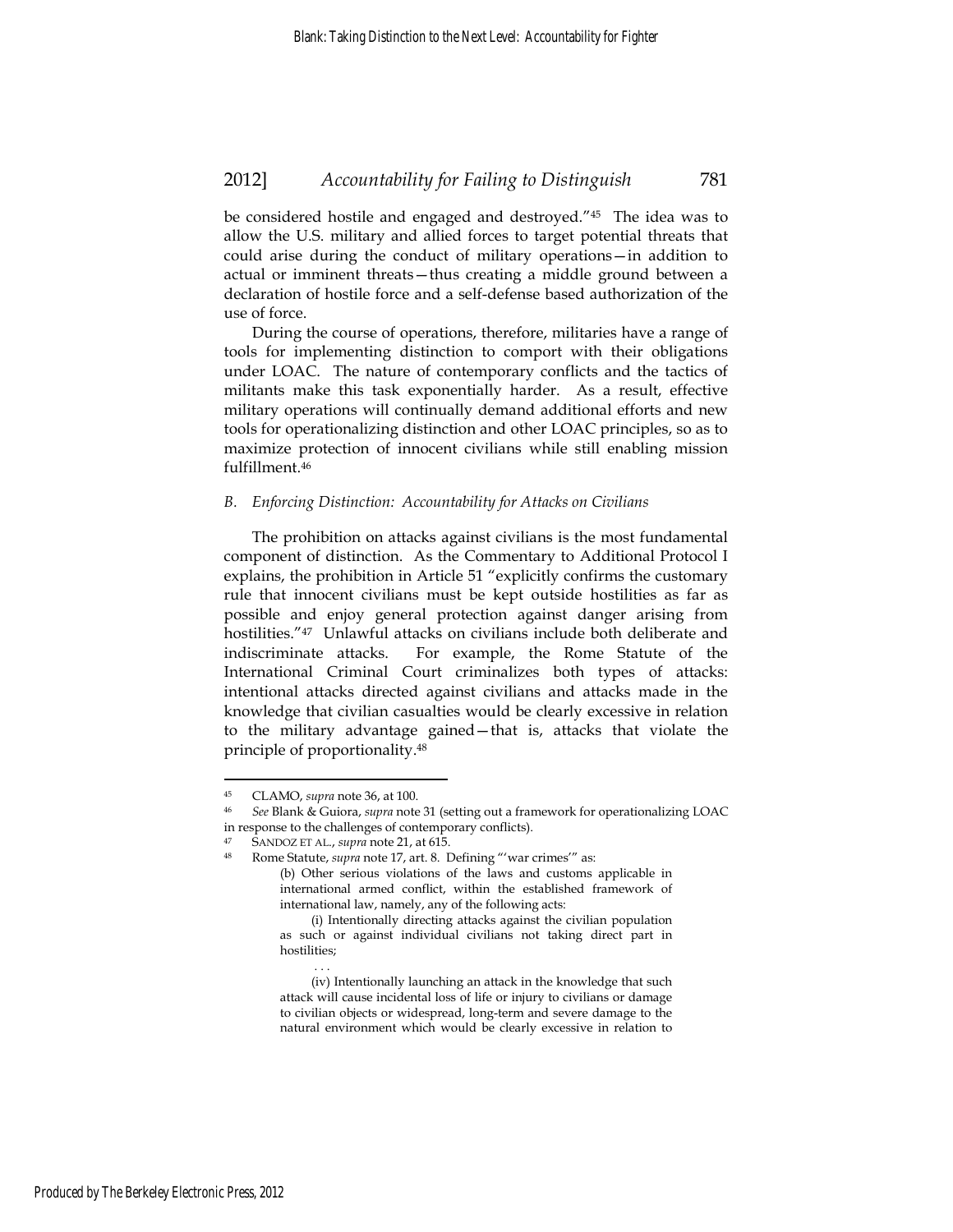The ICTY has extensive jurisprudence on the prosecution of deliberate and indiscriminate attacks on civilians and has consistently reinforced "that there is an absolute prohibition on the targeting of civilians in customary international law."49 In particular, the ICTY has repeatedly reaffirmed "that a violation of the principle prohibiting attacks on civilians entails individual criminal responsibility."50 The elements of the crime of unlawful attacks on civilians and civilian property track the obligations of distinction. As the ICTY held in *Prosecutor v. Galic*, the crime of attacks on civilians consists of the following elements:

> 1. Acts of violence directed against the civilian population or individual civilians not taking direct part in hostilities causing death or serious injury to body or health within the civilian population.

> 2. The offender wilfully [sic] made the civilian population or individual civilians not taking direct part in hostilities the object of those acts of violence.51

In *Galic*, the Bosnian Serb army laid siege to Sarajevo and engaged in a protracted campaign of sniping and shelling the civilian population over the course of three years. Certainly, deliberate attacks on civilians violate the principle of distinction. Indiscriminate attacks and disproportionate attacks on civilians do so as well because, in such cases, the perpetrator willfully or recklessly disregards the presence of civilians when launching an attack. The ICTY thus emphasized, in *Prosecutor v. Kupreskic*, "the sacrosanct character of the duty to protect civilians" even when interspersed in a city or town with combatants or other armed elements.52

National courts, national criminal codes, and military manuals also criminalize attacks on civilians. Perhaps the most emphatic statement of the prohibition on attacks against civilians and the universality of that norm appears in the court-martial of Lieutenant William Calley after the My Lai massacre during the Vietnam War. Finding Lieutenant Calley

<u>.</u>

the concrete and direct overall military advantage anticipated.

*Id.*

Prosecutor v. Blaskic, Case No. IT-95-14-A, Appeals Judgment, ¶ 109 (Int'l Crim. Trib. for the Former Yugoslavia July 29, 2004).

<sup>50</sup> Prosecutor v. Galic, Case No. IT-98-29-T, Judgment, ¶ 29 (Int'l Crim. Trib. for the Former Yugoslavia Dec. 5, 2003); Prosecutor v. Strugar, Case No. IT-01-42-AR72, Decision on Interlocutory Appeal, ¶ 10 (Int'l Crim. Trib. for the Former Yugoslavia Nov. 22, 2002).

<sup>51</sup> *Galic*, Case No. IT-98-29-T, Judgment, ¶ 56. 52 Prosecutor v. Kuprei, Case No. IT-95-16-T, Judgment, ¶ 513 (Int'l Crim. Trib. for the Former Yugoslavia Jan. 14, 2002).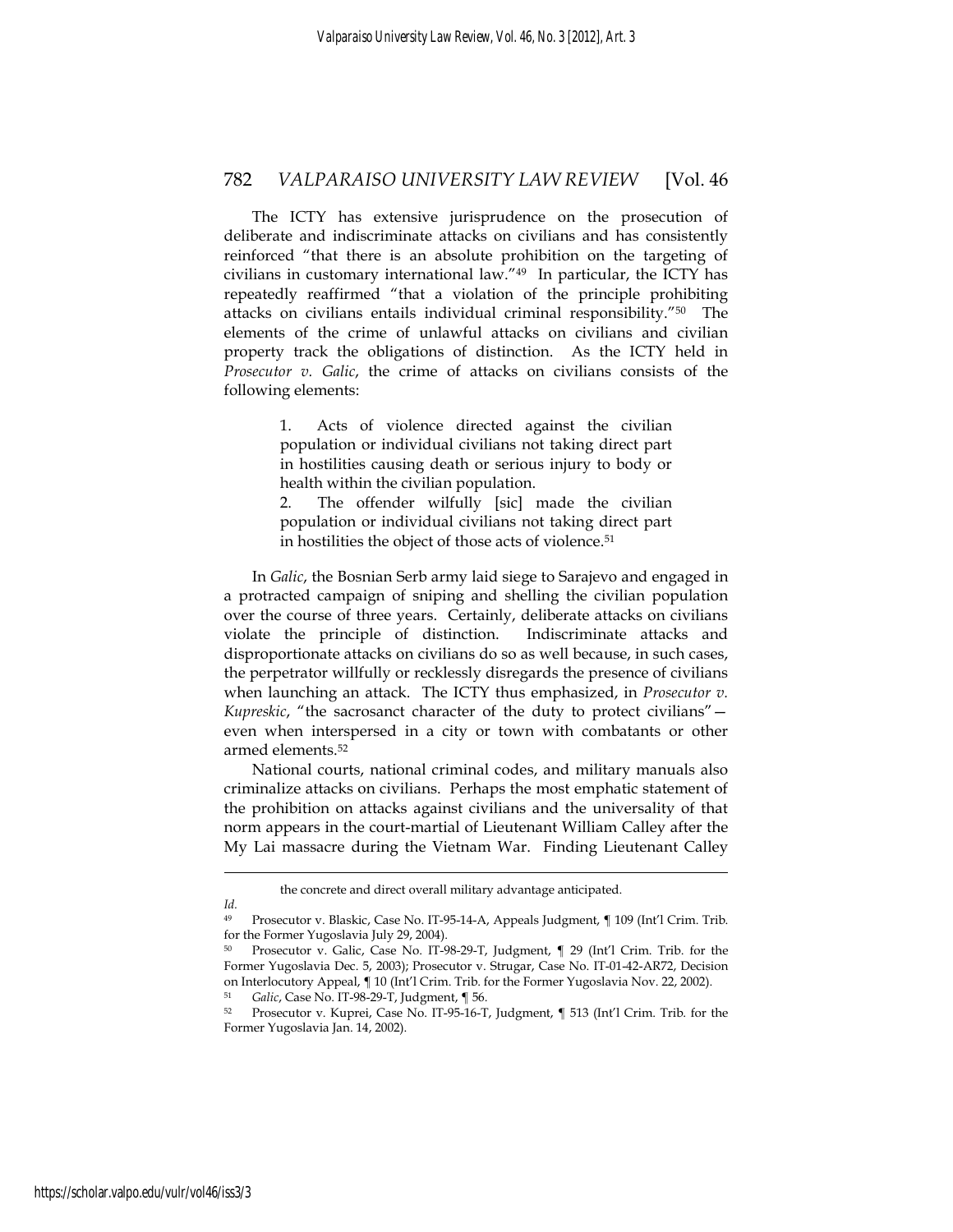guilty of the murder of innocent men, women, and children, the U.S. Court of Military Appeals stated that "kill[ing] infants and unarmed civilians who were so demonstrably incapable of resistance to the armed might of a military force . . . is . . . palpably illegal."53 Countries around the world have incorporated the war crime of attacks on civilians into their penal codes and codes of military justice.<sup>54</sup> In military manuals and military training, protection of civilians from attack is often the first rule. Thus, "'The Soldier's Rules'" start with the phrase "[s]oldiers fight only enemy combatants," a direct incorporation of the prohibition on attacks against civilians into military training and teaching.55 The United Kingdom *Manual on the Law of Armed Conflict* details extensively the categories of war crimes, including attacks on civilians and other violations of distinction in targeting, and the nature of individual criminal responsibility for war crimes.<sup>56</sup>

*Id*.

<sup>53</sup> United States v. Calley, 22 C.M.A. 534, 544 (Dec. 21, 1973).<br>54 See Calis Caso No. IT 98.29 T. Judgment 1.31, p.47 citing.

<sup>54</sup> *See Galic*, Case No. IT-98-29-T, Judgment, ¶ 31, n.47, citing the following statutes: Law of 16 June 1993 relative to the repression of serious violations of international humanitarian law, Belgium, Chapter 1§ 3, No.11; Swedish Penal Code, Chap. 22, § 6, No. 3 and 4 (1990); Hungarian Criminal Code, Chapter XI, Section 160 (1978); Philippine Criminal Code, Article 334 (1964); Criminal Code of Mozambique, Article 83 (1987); Italian Criminal Military Code of War, Article 185 (1941); Spanish Penal Code, Article 611 (1) (1995); Croatian Penal Code, Article 120 (1) (1991).

<sup>55</sup> DEP'T OF THE ARMY, AR 350-1, ARMY TRAINING AND LEADER DEVELOPMENT ¶ G-12(b) (2009).

<sup>56</sup> UK LAW OF WAR MANUAL, CH. 16, § G. Many other national military manuals do as well, as the ICTY Trial Chamber noted in the *Galic* judgment. *Galic*, Case No. IT-98-29-T, Judgment, ¶ 31, n.50, citing the following:

United States Field Manual No. 27-10: The Law of Land Warfare, para. 25 (1976); United Kingdom Manual of Military Law, chap. 4, para. 88 (1958); German Military Manual (Humanitäres Völkrerrecht in bewaffnetenKonflikten-Handbuch), paras 404 and 451 (1992) (English translation available at ICTY library); Canadian Law of Armed Conflict at the Operational and Tactical Level, Section 4, paras 15 and 22 (1992); Dutch "Soldiers Handbook" (Handboek voor de Soldaat), VS 2-1350, Chapter VII, Art. 34 (1974); Australian Law of Armed Conflict Commander's Guide (ADFP 37 Supplement 1), para. 1302 (1994); New Zealand Interim Law of Armed Conflict Manual, para. 517 (1992); Canadian Law of Armed Conflict at the Operational and Tactical Level, Section 4, paras 15, 22 (1992); Soviet Minister of Defence Order No. 75 of 16 February 1990 on the Publication of the Geneva Conventions of 12 August 1949 relative to the Protection of Victims of War and their Additional Protocols (1990), art. 8, para. (f) (French translation available at the ICRC's web site: <http://www.icrc.org>.).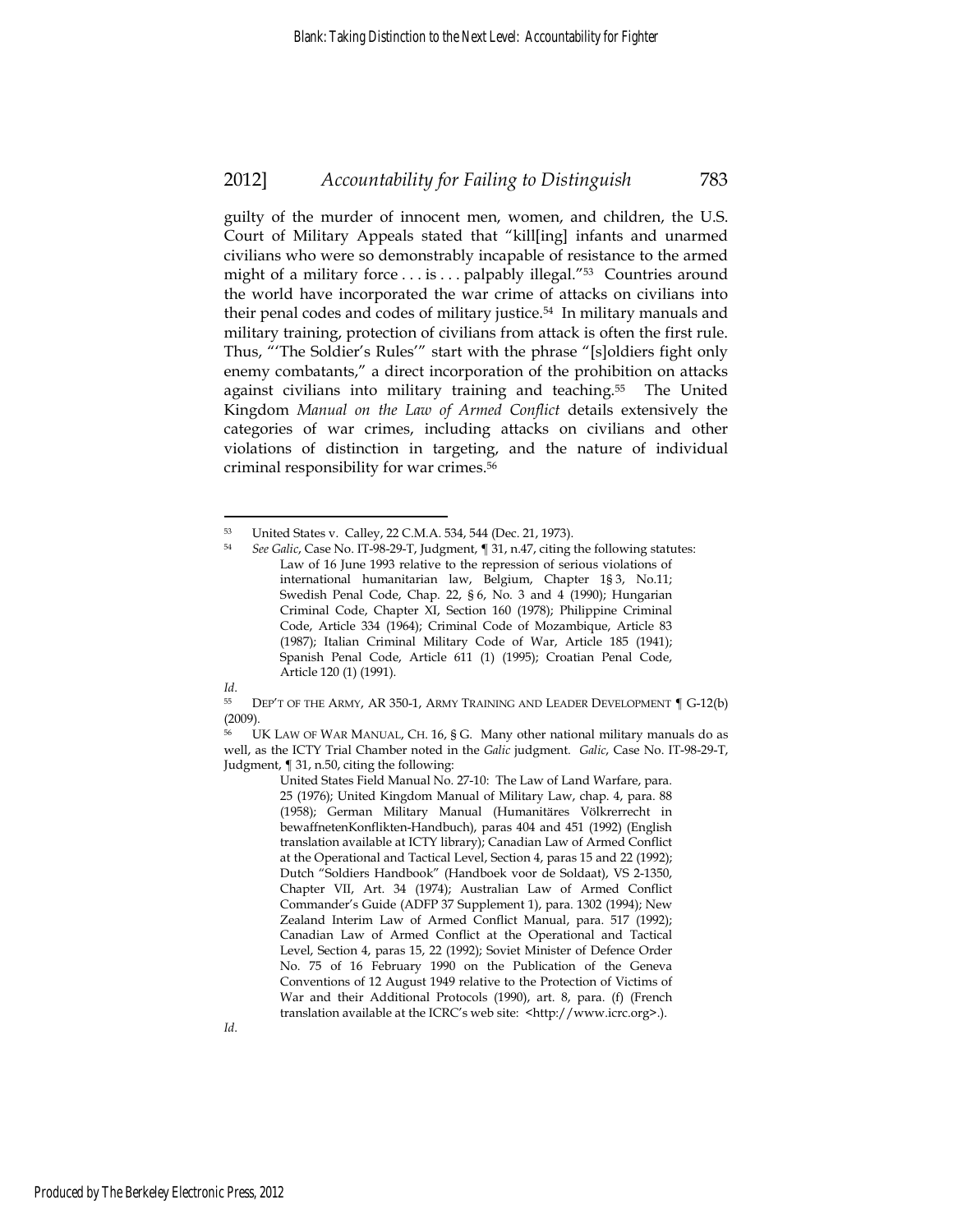All of these tools for criminalizing attacks on civilians and ensuring individual criminal responsibility for such attacks play a critical role in the implementation and enforcement of the obligations of the principle of distinction. Individuals who disregard this fundamental obligation and target civilians—whether deliberately or indiscriminately—can face criminal prosecution and individual accountability for their actions. Unfortunately, direct targeting of civilians remains far too prevalent in today's conflicts, but these efforts at individual accountability continue to make inroads into the protection of civilians and the punishment of those who fail to adhere to these standards. Without more, however, as detailed below, these efforts at operationalizing and accountability are only half the battle.

#### *C. Enforcing Distinction in the Conduct of Fighters*

The tragically all-too-common practices of fighters disguising themselves as civilians, launching attacks from and locating military objectives in civilian areas, and using civilians as human shields raise grave concerns for the implementation of LOAC. These tactics violate LOAC and also increase the danger that civilians face during armed conflict. Still worse, in many contemporary conflicts, militants or weaker states fighting against more powerful states use these tactics to achieve broader strategic purposes by increasing civilian casualties—such as diminished civilian support for the war effort, claims of war crimes by the stronger military, or strategic and policy limitations on the use of force that impact the outcome of the conflict. Enforcing the obligations of distinction at the tactical level of the conduct of militants and fighters thus goes well beyond the protection of civilians in the immediate vicinity of and affected by a particular incident—it can have substantial consequences for the protection of civilians writ large during conflict. And yet, as the discussion below demonstrates, little to no effort is made to hold fighters accountable—or even to condemn their failure to distinguish themselves from innocent civilians and for their use of the civilian population for their own gain in direct contravention of LOAC's fundamental principles.

#### 1. Perfidious Attacks

News stories from Afghanistan, Gaza, Lebanon, Colombia, and a number of other conflict areas repeatedly tell of persons fighting in civilian clothes. Indeed, this characteristic of contemporary conflict presents perhaps the greatest challenge to LOAC-compliant militaries: If a soldier cannot tell who is an innocent civilian and who is a hostile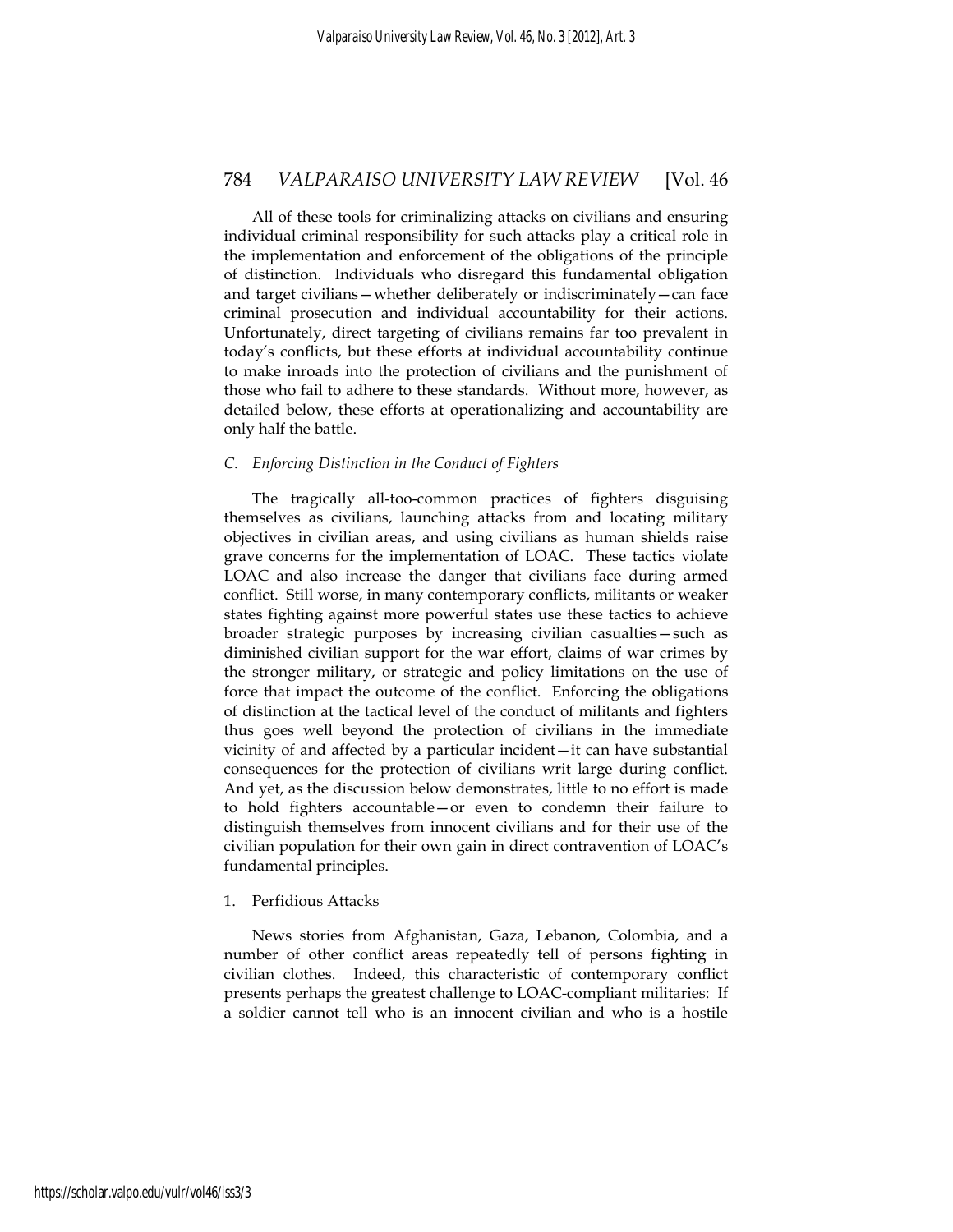person, distinguishing and identifying legitimate targets is an extraordinarily complex and difficult task. But it remains essential to the lawful conduct of military operations.

Simply fighting in civilian clothing or without a formal uniform is not in and of itself a violation of LOAC. Civilians who take part in hostilities do not run afoul of the law just by picking up a gun or firing a rocket. Rather, the immediate consequence of civilian participation in hostilities is that such persons lose their immunity from attack and become lawful targets of attack.57 When individuals deliberately use the appearance of protected status in order to launch an attack, however, they violate the law.

In many cases across a range of conflicts, fighters specifically exploit the protections LOAC grants to civilians in order to gain an advantage in attacking the state party or the more powerful party in the conflict. The traditional definition of perfidy is "[t]o kill or wound treacherously individuals belonging to the hostile nation or army," as set forth in Article 23(b) of the 1907 Hague Convention.<sup>58</sup> Suicide bombers disguising themselves as civilians to gain closer access to military checkpoints or other locations is a prime example of killing "treacherously." Article 37(1) of Additional Protocol I offers a more comprehensive formulation, forbidding killing, capturing, or injuring the enemy "by resort to perfidy."<sup>59</sup> In particular, the Protocol states that "[a]cts inviting the confidence of an adversary to lead him to believe that he is entitled to, or *is obliged to accord*, protection under the rules of international law applicable in armed conflict, with intent to betray that confidence, shall constitute perfidy."60 Based on notions of honor, this prohibition unquestionably forms part of customary international law.61

<u>.</u>

<sup>57</sup> *See* AP I, *supra* note 1, art. 51(3). 58 Convention (IV) Respecting the Laws and Customs of War on Land and Its Annex: Regulations Concerning the Laws and Customs of War on Land art. 23(b), Oct. 18, 1907, 36 Stat. 2277, T.S. 539 [hereinafter Hague IV]. The prohibition of killing treacherously goes back to the Lieber Code, which states that military necessity "admits of deception, but disclaims acts of perfidy." LIEBER CODE, *supra* note 9, art. 16, at 8.<br><sup>59</sup> AP I, *supra* note 1, art. 37(1). Examples of perfidy in Article 37(1)(a)–(d) include

feigning truce or surrender, feigning civilian status, or feigning protected status by using emblems of the U.N. or neutral states.

<sup>&</sup>lt;sup>60</sup> *Id.* (emphasis added).<br><sup>61</sup> YORAM DINSTEIN, THE CONDUCT OF HOSTILITIES UNDER THE LAW OF INTERNATIONAL ARMED CONFLICT 199 (2004); Michael N. Schmitt, *Asymmetrical Warfare and International Humanitarian Law*, 62 A.F. L. REV*.* 1, 22–23 (2008) (citing NWP 1-14M, ¶ 12.7); *see* INT'L & OPERATIONAL LAW DEP'T, THE JUDGE ADVOCATE GENERAL'S LEGAL CENTER & SCHOOL, JA-423, LAW OF WAR HANDBOOK 192 (Keith E. Puls ed., 2005), *available at*  http://www.loc.gov/rr/frd/Military\_Law/pdf/law-war-handbook-2005.pdf; SAN REMO MANUAL ON INTERNATIONAL LAW APPLICABLE TO ARMED CONFLICTS AT SEA Rule 111 (June 12, 1994); *see also* CIHL, *supra* note 11, Rule 65 (stating that the prohibition on perfidy is a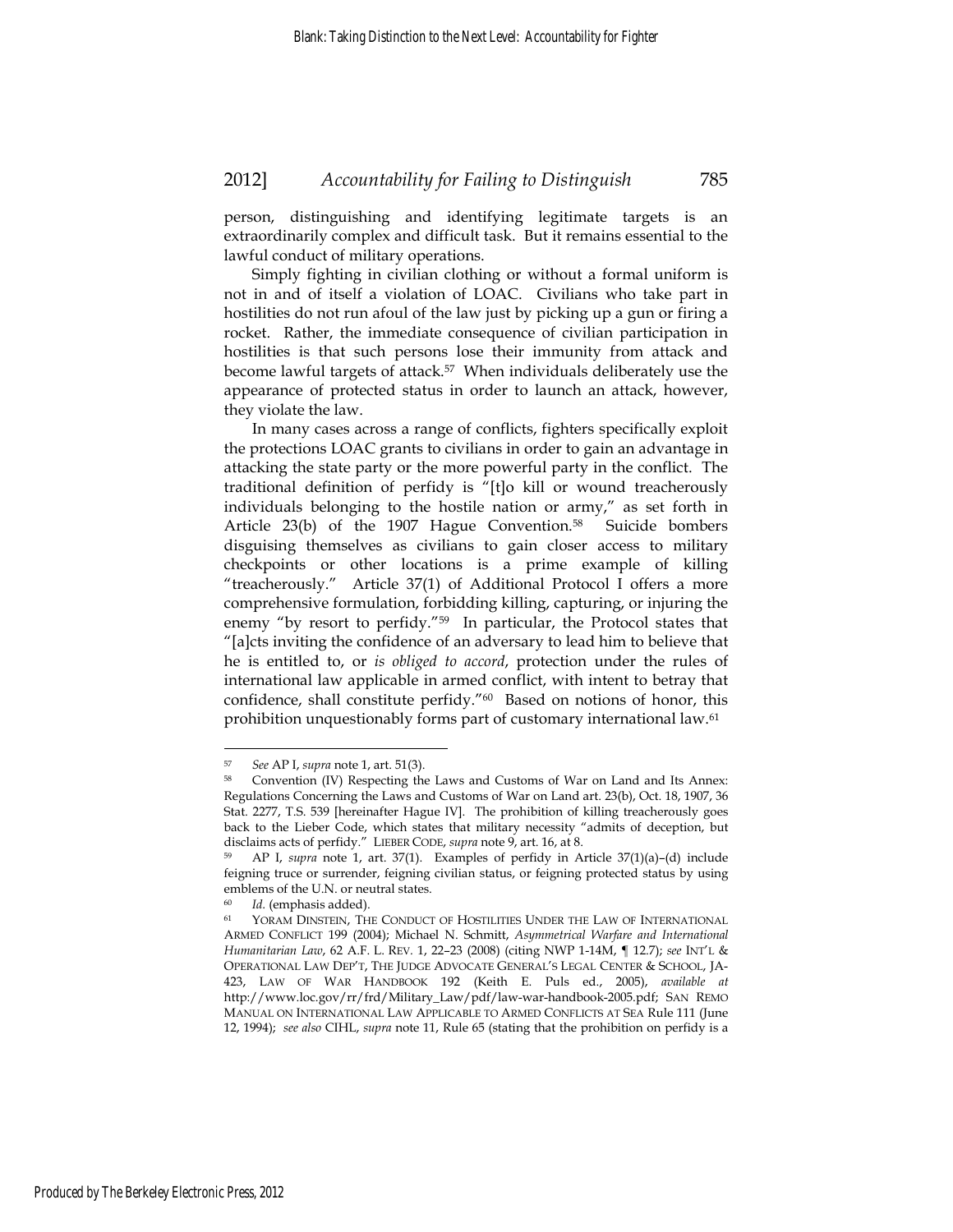As the Commentary to the Additional Protocols explains, "[t]he central element of the definition of perfidy is the deliberate claim to legal protection for hostile purposes. The enemy attacks under cover of the protection accorded by humanitarian law . . . ."62 Thus, when fighters intentionally disguise themselves as civilians to lead soldiers on the opposing side to believe that they need not take defensive action to guard against attack, they commit perfidy. It is important to distinguish such perfidious attacks from legitimate ruses of war, which also involve deception, but do not violate LOAC.

Ruses are legitimate tools of warfare; the Lieber Code states that "deception in war is admitted as a just and necessary means of hostility ... consistent with honorable warfare ...."<sup>63</sup> The key difference between a ruse and perfidy is that the latter must involve a deliberate attempt to benefit from the protections of LOAC by inducing the other side to believe that one is protected under LOAC. Examples of ruses include: (1) camouflaging a tank so that the enemy does not see it; (2) using disinformation to lead the enemy to believe that the attack will take place at a different time or a different place; or (3) faking communications to suggest the presence of multiple units or a larger force. Thus, it is not the act of hiding from the enemy or making oneself less noticeable that is the essence of perfidy, but the use of what appears to be protected status. "A soldier may attempt to become invisible in the landscape [by wearing a camouflage uniform], but not in a crowd [by pretending to be a civilian]."64 The indirect consequence of such actions is that civilians are placed at greater risk, since soldiers previously attacked by fighters disguised as civilians may be more likely to view those who appear to be civilians as dangerous and respond accordingly.

Past and present conflicts offer numerous examples of perfidious conduct. Suicide bombing—a classic example of perfidy, as noted above—is a regular tactic of numerous terrorist and insurgent groups in conflicts from Sri Lanka to Gaza to Pakistan. The Tamil Tigers in Sri Lanka, formally known as the Liberation Tigers of Tamil Eelam ("LTTE"), are the "fathers of modern-day suicide bombing," and they

long-standing rule of customary international law in both international and noninternational armed conflicts).

<sup>62</sup> SANDOZ, *supra* note 21, at 435 (footnote omitted) ("The definition is based on three elements: inviting the confidence of an adversary, the intent to betray that confidence (subjective element) and to betray it on a specific point, the existence of the protection afforded by international law applicable in armed conflict (objective element).").

<sup>&</sup>lt;sup>63</sup> LIEBER CODE, *supra* note 9, art. 101, at 31.<br><sup>64</sup> GARY D. SOLIS, THE LAW OF ARMED CONFLICT: INTERNATIONAL HUMANITARIAN LAW IN WAR 423 (2010).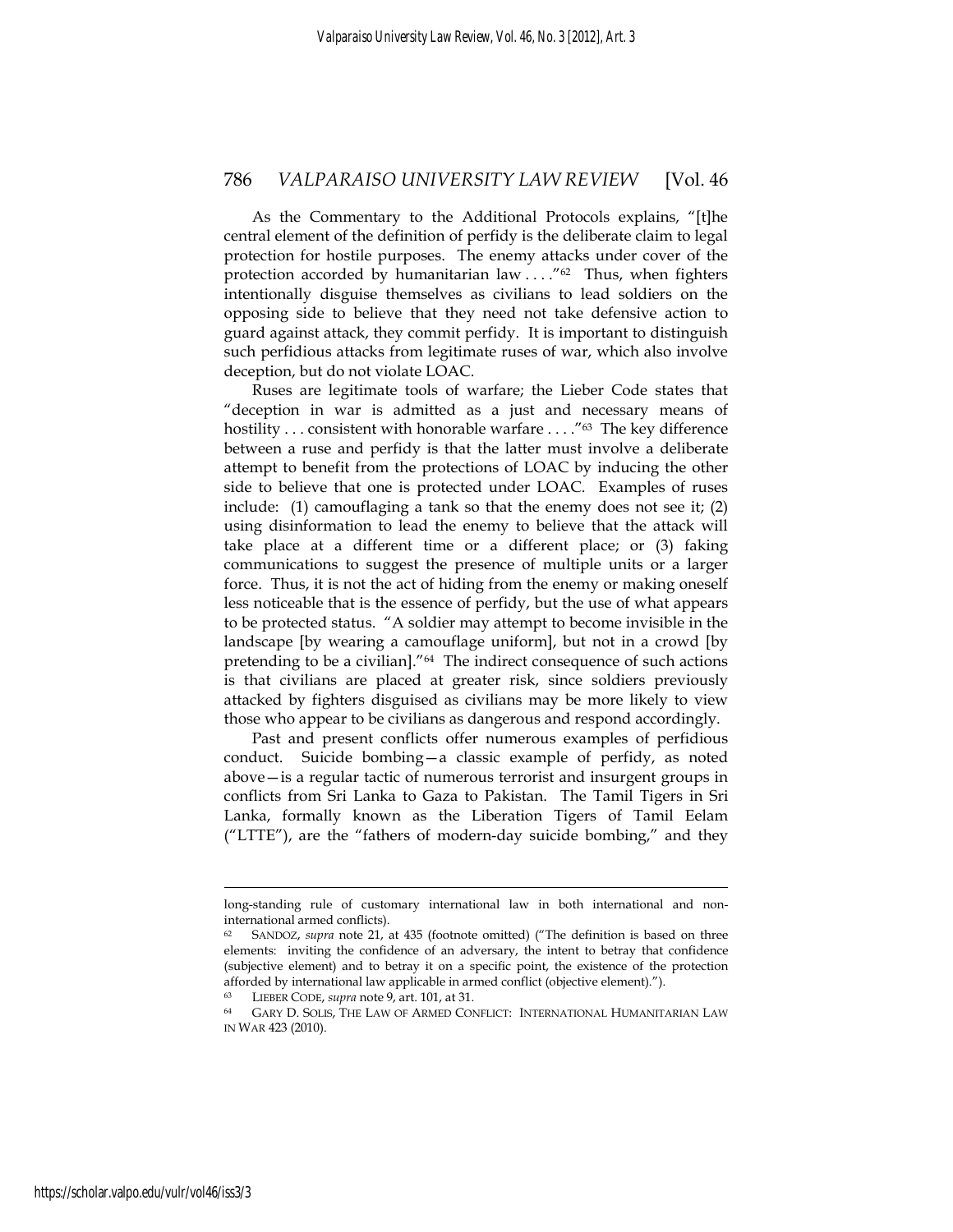accounted for one-third of all suicide bombings in the world in 2002.65 In most such attacks, the suicide bomber dresses as a civilian to gain better access to the target, such as a checkpoint or government building. For example, in February 2009, a female insurgent dressed as a civilian blew herself up at a government checkpoint for civilians fleeing the conflict zone, killing twenty-eight people and wounding dozens of others.<sup>66</sup>

After the conflict ended in May 2009, the United Nations ("U.N.") Secretary General appointed a Panel of Experts to examine "the accountability obligations arising from the last stages of the war" and to assess "the 'nature and scope of alleged violations.'"67 Among the hundred-plus pages of violations that the Panel details, it addresses a wide variety of violations of LOAC and human rights law, including the killing of civilians through suicide attacks. After referring to "[c]redible allegations" of "a number of suicide attacks, both in and outside of the conflict zone, against civilians  $[,$  ... [t] he Panel notes that these attacks constitute a clear violation of the ban on intentional or indiscriminate attacks on civilians."68 However, notwithstanding the fact that these suicide attacks also constitute perfidy—a violation of LOAC codified as far back as the Lieber Code—the Panel's report does not even mention perfidy or the fact that the perpetrators of these suicide attacks are violating their obligations under the principle of distinction, with severe consequences for civilian protections.69

One of the more widely reported and catastrophic examples of perfidy took place in Srebrenica in the summer of 1995. As the Bosnian Serbs overran the U.N.'s safe haven of Srebrenica, thousands of Bosnian Muslims fled the city, seeking safety elsewhere. As a long column of Bosnian Muslim men—who had been forcibly separated from their families—tried to reach Bosnian government territory and safety, they faced repeated attacks by Bosnian Serb forces. Eventually, "Bosnian Serb soldiers wearing stolen UN uniforms and driving stolen U.N. vehicles announced over megaphones [that they were U.N. peacekeepers and that they were] prepared to oversee the Bosnian Muslims' surrender and

<sup>65</sup> Alex Perry, *How Sri Lanka's Rebels Build a Suicide Bomber*, TIME (May 12, 2006), http://www.time.com/time/world/article/0,8599,1193862,00.html.

<sup>66</sup> *More Civilians Killed in Sri Lanka Fighting*, AMNESTY INT'L (Feb. 10, 2009), http://www.amnesty.org/en/news-and-updates/news/more-civilians-killed-sri-lankafighting-20090210.

U.N. SECRETARY-GENERAL, REPORT OF THE SECRETARY-GENERAL'S PANEL OF EXPERTS ON ACCOUNTABILITY IN SRI LANKA i (Mar. 31, 2004) [hereinafter SRI LANKA REPORT]. 68 *Id*. at 66. 69 LIEBER CODE, *supra* note 9, at art. 16 (stating that military necessity "admits of

deception, but disclaims acts of perfidy").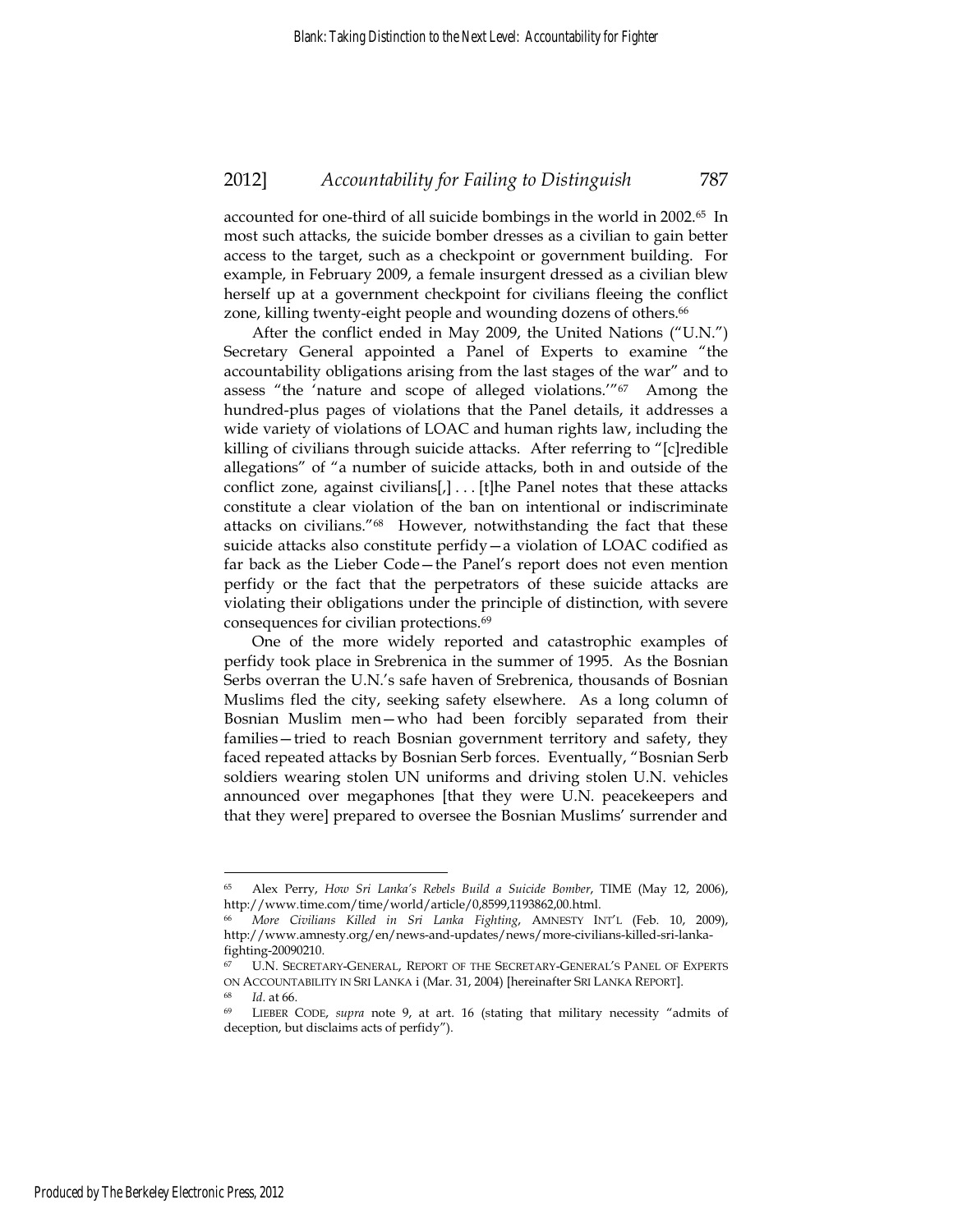guarantee they would not be harmed."70 The Bosnian Muslim men surrendered; shortly thereafter, the Bosnian Serb forces killed all of them and buried them in mass graves.<sup>71</sup>

The Bosnian Serbs' conduct is a textbook example of perfidy: They used the stolen U.N. uniforms and vehicles to gain the Bosnian Muslims' confidence, induce their surrender, and then kill them. None of the judgments of the ICTY involving crimes at Srebrenica discuss the violation of perfidy or directly condemn the Bosnian Serbs' use of U.N. uniforms and vehicles to gain the confidence of the Bosnian Muslim men before killing them. The crimes of genocide and crimes against humanity for which the perpetrators were held accountable are certainly far more heinous and far graver than perfidy, and the Tribunal's focus was to prosecute the most serious crimes stemming from the war in the former Yugoslavia, making the omission of perfidy significantly less important than it otherwise might have been. Nonetheless, a condemnation or even a recognition of the violation would contribute to the enforcement of accountability for this and other similar violations of distinction.

During Operation Cast Lead, the Israeli military operation in the Gaza Strip from December 2008 to January 2009, Palestinian armed groups generally operated in civilian clothing and from civilian areas, enabling them to take advantage of the protections that LOAC affords civilians. However, the Report of the U.N. Fact-Finding Mission on the Gaza Conflict ("Goldstone Report"), which investigated allegations of violations during the conflict, does not even mention perfidy in discussing the activities of Hamas and other armed groups, instead completely ignoring the true nature of their practices. The Goldstone

<u>.</u>

<sup>70</sup> David Rohde, *Perfidy and Treachery*, CRIMES OF WAR, http://www.crimesofwar.org/azguide/perfidy-and-treachery/ (last visited Mar. 29, 2012); *see* THE COMMISSION FOR INVESTIGATION OF THE EVENTS IN AND AROUND SREBRENICA 10TH AND 19TH JULY 1995, THE EVENTS IN AND AROUND SREBRENICA BETWEEN 10TH AND 19TH JULY 1995, at 15 (2004), *available at* http://trial-ch.org/fileadmin/user\_upload/documents/trialwatch/Srebrenica\_ Report2004.pdf [hereinafter MASSACRE AT SREBRENICA]; *see also* Prosecutor v. Karadzic & Mladic, Initial Indictment, IT-95-18-I, ¶ 19 (Int'l Crim. Trib. for the Former Yugoslavia Nov. 14, 1995) [hereinafter Karadzic & Mladic Indictment] ("In many instances, assurances of safety were provided to the Muslims by Bosnian Serb military personnel who were with other Bosnian Serb soldiers wearing stolen UN uniforms . . ."); SOLIS, *supra* note 64, at 431 (describing how the Bosnian Serb soldiers wore U.N. uniforms to convince the Bosnian Muslims that they would be safe if they surrendered).

<sup>71</sup> Karadzic & Mladic Indictment, *supra* note 70, ¶¶ 19–20; MASSACRE AT SREBRENICA, *supra* note 70; John Grimond, *Nowhere to Hide: How Bosnian Serbs Executed 7,000 Muslims Under the Eyes of the U.N. and the World*, N.Y. TIMES, May 11, 1997, http://www.nytimes.com/books/97/05/11/reviews/970511.11grimont.html (reviewing DAVID ROHDE, ENDGAME: THE BETRAYAL AND FALL OF SREBRENICA, EUROPE'S WORST MASSACRE SINCE WORLD WAR II (1997)).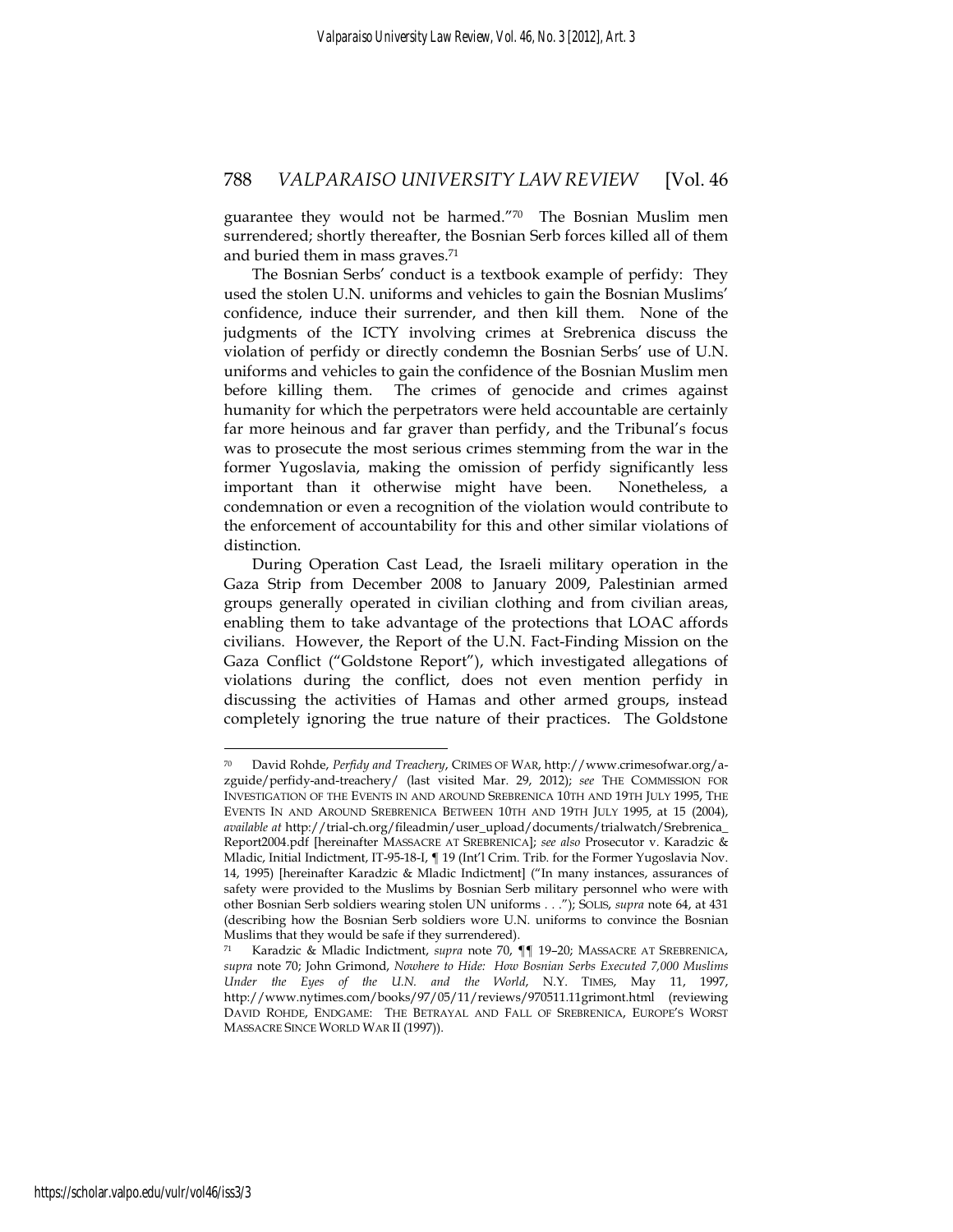Report recognizes that Palestinian armed groups fired rockets and mortars from urban areas, citing, for example, a January 2009 interview with three Palestinian militants in which they "stated that rockets and mortars were launched in close proximity to homes and alleyways in the hope that nearby civilians would deter Israel from responding."<sup>72</sup> Similarly, the Goldstone Report also notes that members of Palestinian armed groups did not wear uniforms. Instead, after "the start of the military operations, members of al-Qassam Brigades abandoned military dress and patrolled streets in civilian clothes."73 Notwithstanding these preliminary statements, however, the Goldstone Report does not even address the question of intent to deceive through the use of civilian clothes. "Palestinian militants were not just shielding the mortars from attack, but were attacking—firing mortars and rockets—while in civilian dress and while feigning civilian status—the fundamental element of perfidy."74 The failure to address the practice of militants attacking while disguised as civilians essentially encourages militants to embed themselves within the civilian population. After all, the Goldstone Report describes these exact tactics without identifying or condemning the LOAC violation at issue, effectively encouraging such tactics.

When international prosecutions or investigations into LOAC violations disregard perfidious tactics—whether inadvertently, deliberately, or, more justifiably, in favor of more serious crimes—the effect is to ratify such tactics. The absence of condemnation and accountability speaks volumes: Perfidy becomes an accepted practice. For example:

> If a guerrilla movement were systematically to take advantage of the surprise element that lies in attacking while posing as civilians until—as one expert said "a split second before the attack"—it would inevitably undermine the presumption, which is vital to maintain, namely that apparently unarmed persons in civilian

<sup>72</sup> U.N. Human Rights Council, *Human Rights In Palestine And Other Occupied Arab Territories: Report of the United Nations Fact Finding Mission on the Gaza Conflict*, ¶¶ 450–51, U.N. Doc. A/HRC/12/48 (Sept. 15, 2009) [hereinafter Goldstone Report] (internal quotation marks omitted).

<sup>73</sup> *Id.* ¶ 478 (internal quotation marks omitted). 74 Laurie R. Blank, *Finding Facts but Missing the Law: The Goldstone Report, Gaza and Lawfare*, 43 CASE W. RES. J. INT'L L. 280, 291 (2010) (citing Int'l Humanitarian Law Research Initiative, *Legal Aspects of Suicide Attacks in IHL*, *in* MONITORING INTERNATIONAL HUMANITARIAN LAW IN IRAQ). "However, the fact that the attackers in recent suicide operations have posed as civilians and therefore concealed their combatant status constitutes an act of perfidy prohibited under IHL." Int'l Humanitarian Law Research Initiative, *supra*.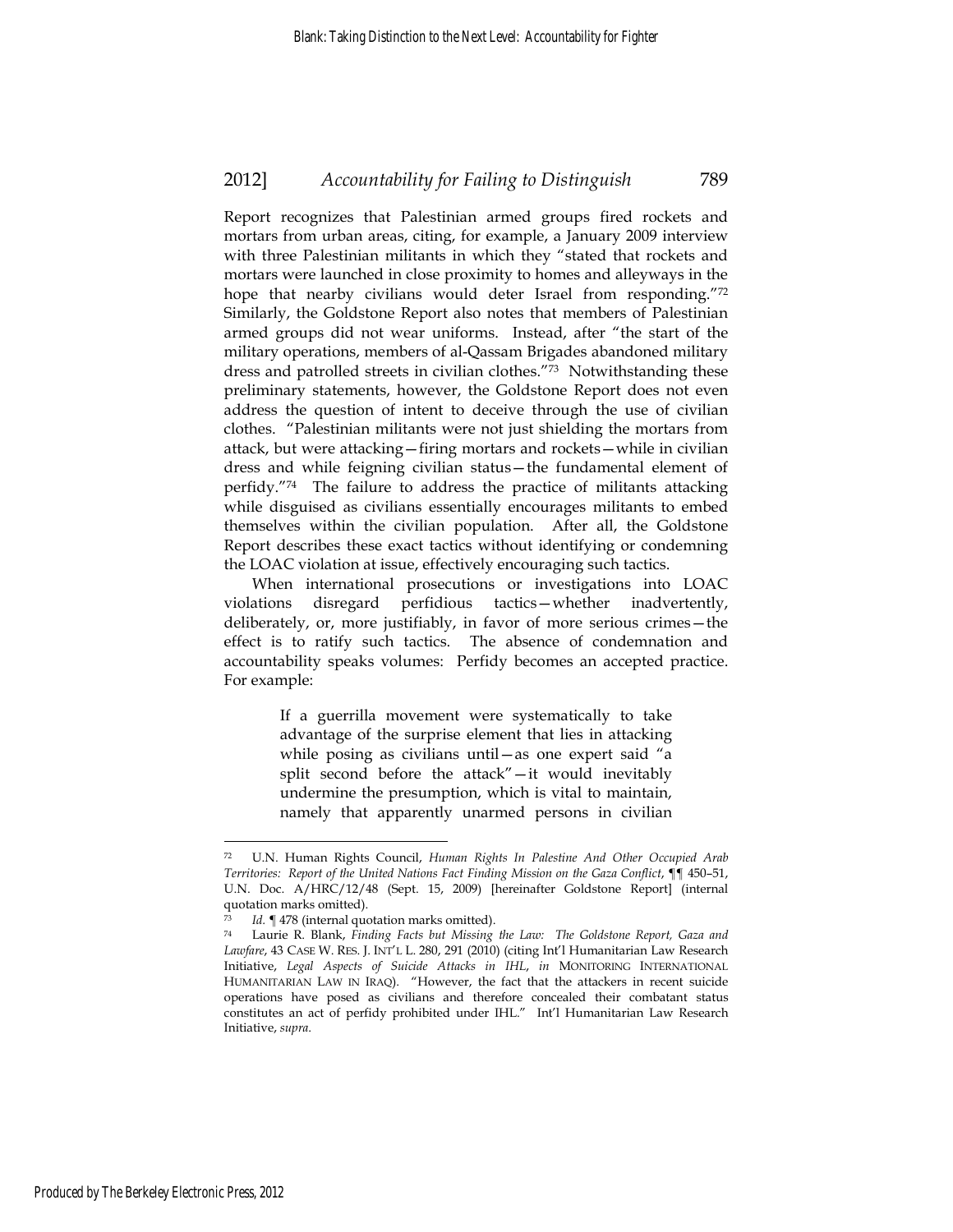dress, do not attack. The result of undermining or eliminating this presumption is bound to have dreadful consequences for the civilian population.75

The true victims of this failure of enforcement and accountability are the innocent civilians: (1) they are trapped—literally and figuratively in the conflict zone by fighters using them as cover for their perfidious tactics; and (2) they become the unintentional and tragic targets of soldiers who mistake them for legitimate targets when unable to distinguish between fighters and civilians.

#### 2. Hiding Military Objectives in the Civilian Population

The obligation to distinguish is not limited to individuals, but governs the use of objects as well. Recent conflicts in particular have involved extensive co-mingling of civilian and military objects, which poses a grave danger to civilians. Insurgents and other fighters in Afghanistan, Lebanon, Iraq, and Gaza, for example, make extensive use of civilian infrastructure to hide, store, and launch rockets, missiles, and other weapons. In Afghanistan, Taliban militants have stored heavy weaponry in mosques and reportedly positioned two large anti-aircraft guns in front of the office of a major international humanitarian aid organization.76 Such conduct makes targeting decisions extraordinarily difficult given the obligations to minimize civilian casualties and operate within the framework of proportionality. It also creates situations where a LOAC-compliant military often appears forced to choose between engaging a legitimate target and endangering civilians. "By shifting soldiers and military equipment into civilian neighborhoods and taking refuge in mosques, archeological sites and other nonmilitary facilities, Taliban forces [confront] U.S. authorities with the choice of risking civilian casualties and destruction of treasured Afghan assets or forgoing attacks."77

These practices highlight the obligation of precautions—an essential component of how parties implement LOAC's central purpose of

<sup>75</sup> MICHAEL BOTHE ET AL., NEW RULES FOR VICTIMS OF ARMED CONFLICTS 254 (1982); *see*  Derek Jinks, *Protective Parity and the Laws of War*, 79 NOTRE DAME L. REV. 1493, 1497 (2004) ("[T]he goal of protecting innocent civilians . . . requires a sharp line between combatants and non-combatants.").

<sup>76</sup> *See, e.g.*, Mark Mazzetti & Kevin Whitelaw, *Into the Thick of Things*, U.S. NEWS & WORLD REP., Nov. 5, 2001 ("Heavy weaponry is being sheltered in several mosques to deter attacks. The Taliban has even placed a tank and two large antiaircraft guns under trees in front of the office of CARE International . . . .").

<sup>77</sup> Bradley Graham & Vernon Loeb, *Taliban Dispersal Slows U.S.*, WASH. POST, Nov. 6, 2001, at 1.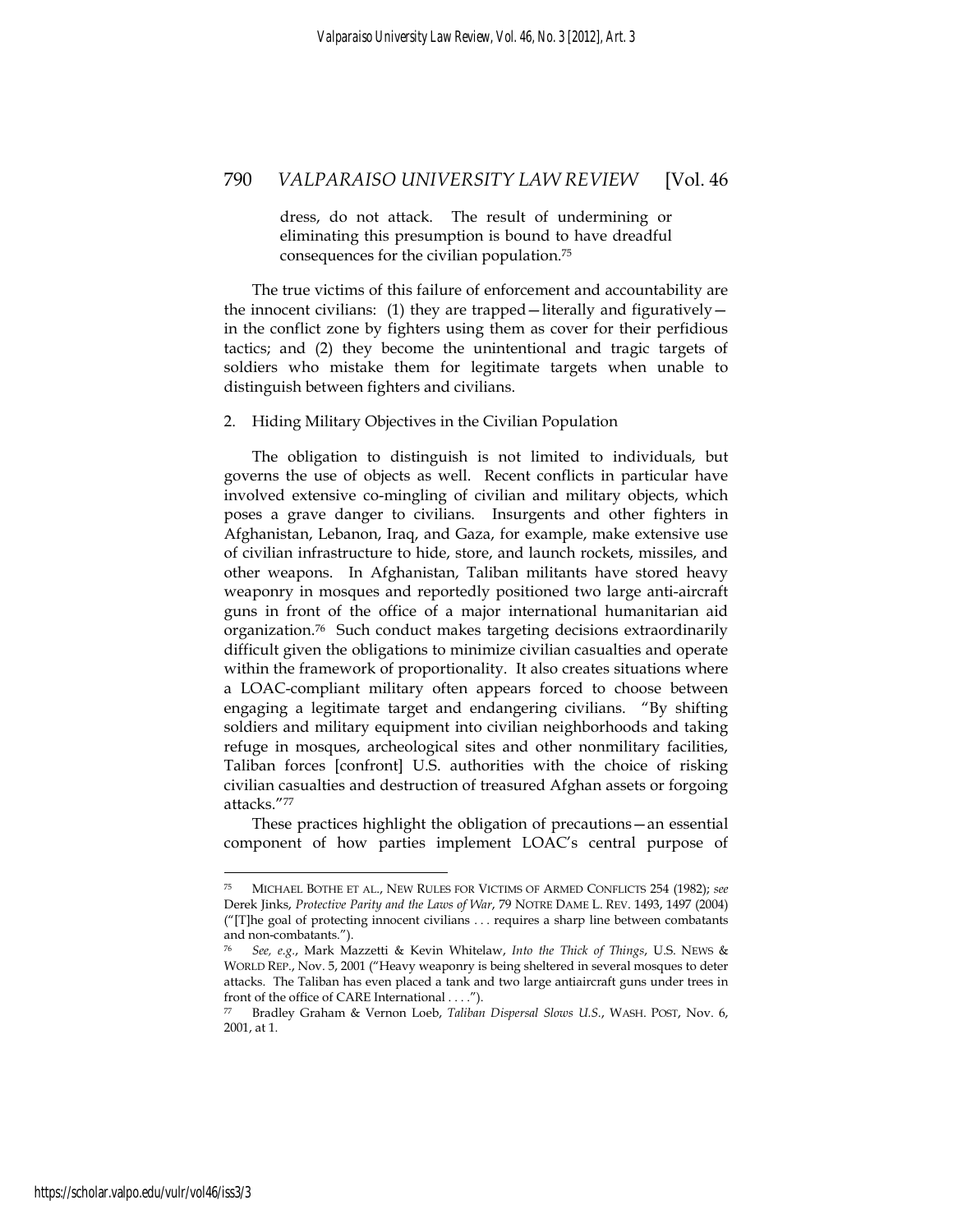protection of civilians during armed conflict. In many ways, the identification of military objectives and the proportionality considerations are, of course, precautions. But the obligations of the parties to a conflict to take precautionary measures go beyond that. Beginning at the broadest level, Article 57(1) of Additional Protocol I states: "In the conduct of military operations, constant care shall be taken to spare the civilian population, civilians and civilian objects."78 This provision is a direct outgrowth of, and supplement to, the Basic Rule in Article 48, which mandates that all parties distinguish between combatants and civilians and between military objects and civilian objects. Although the obligation to take constant care is a general principle, it has important ramifications for the conduct of hostilities and the protection of civilians: "It is quite clear that by respecting this obligation the Parties to the conflict will spare the civilian population, civilians and civilian objects."79 Moreover, the obligations to take precautions are "not simply [comprised of] hortatory norms encouraging good practice. They constitute obligatory standards of conduct whose violation would entail international responsibility."80

Most jurisprudence, news analyses, and legal commentary have focused on the attacking party's obligation to take precautions in identifying targets and launching attacks. Article 57 of Additional Protocol I sets forth precautions that attacking parties must take. First, parties must refrain from launching attacks that violate the principle of proportionality, as detailed above. Parties also must do everything feasible to ensure that targets are military objectives, and must choose the means and methods of attack with the aim of minimizing incidental civilian losses and damage. When choosing between two possible attacks offering similar military advantages, parties must choose the objective that offers the least likely amount of harm to civilians and civilian objects. Finally, the attacking party must, where feasible, give effective advance warning of attacks. Failure to take the necessary precautions can render an attack unlawful, even if launched against a legitimate target. For example, the European Court of Human Rights strongly criticized a Russian operation in a Chechen village for the failure to take any precautions for the protection of civilians in the planning or execution of the operation. Although the attack may have been against a legitimate target—insurgents entrenched in the village—it was unlawful because the court found no evidence "that it was planned

<sup>78</sup> AP I, *supra* note 1, art. 57(1). 79 SANDOZ, *supra* note 21, at 680. 80 Jean-Francois Quéguiner, *Precautions Under the Law Governing the Conduct of Hostilities*, 88 INT'L REV. RED CROSS 793, 794 (2006).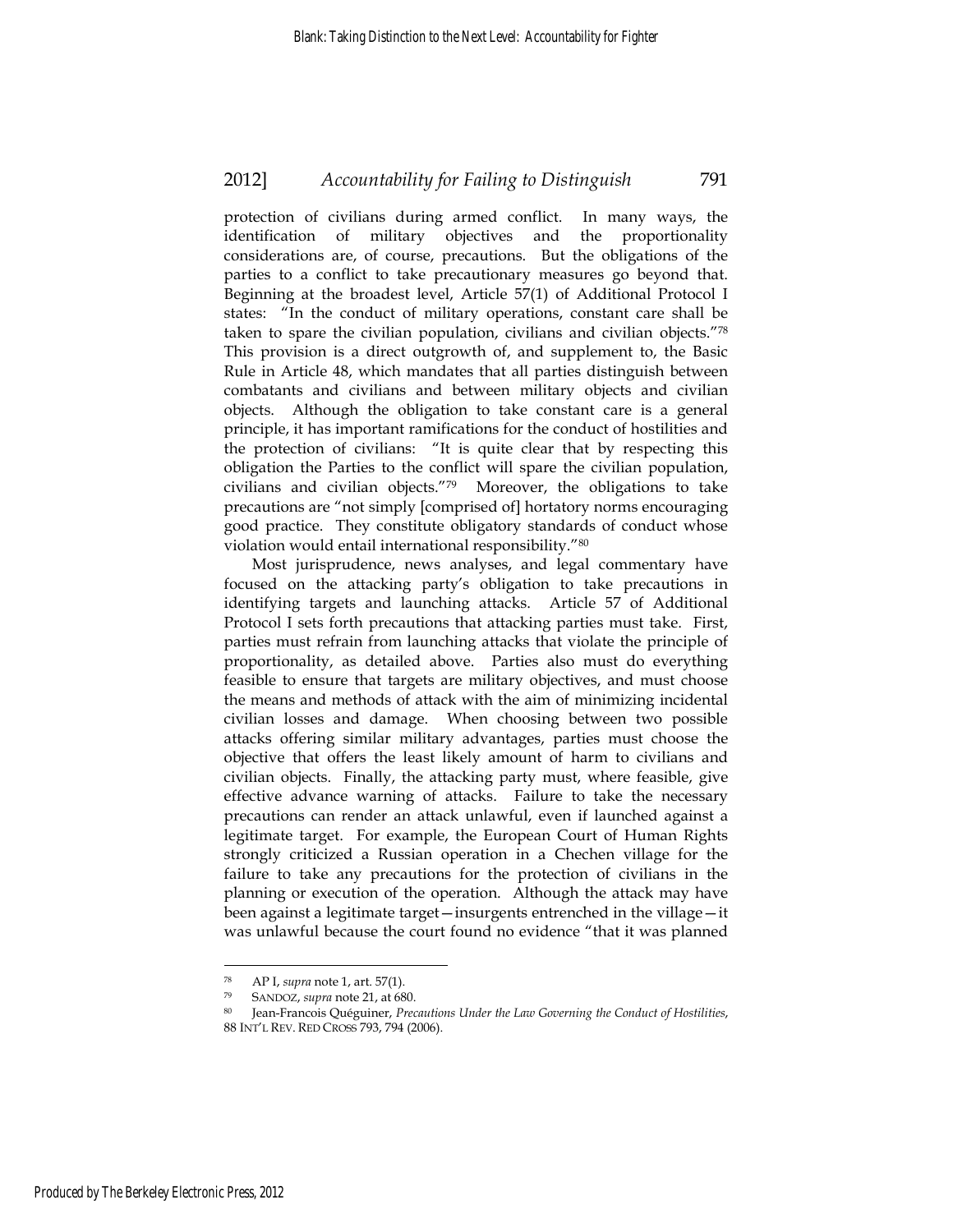and executed with the requisite care for the lives of the civilian population."81

However, importantly, Article 57's emphasis on the attacking party's obligations does not in any way diminish the defending party's obligations.82 Instead, the obligation to take precautions extends to the defending party as well. Article 58, entitled "Precautions against the effects of attacks," requires parties to:

> (a) . . . endeavour to remove the civilian population, individual civilians and civilian objects under their control from the vicinity of military objectives;

(b) [a]void locating military objectives within or near densely populated areas; [and]

(c) [t]ake the other necessary precautions to protect the civilian population, individual civilians and civilian objects under their control against the dangers resulting from military operations.83

As the Commentary to Additional Protocol I explains, "[b]elligerents may expect their adversaries to conduct themselves [lawfully] . . . and to respect the civilian population, but they themselves must also cooperate by taking all possible precautions for the benefit of their own population as is in any case in their own interest."84 Parties therefore have an obligation to protect their own civilians from the consequences of their own offensive actions as well as those of the enemy. Article 58, which expands on pre-existing norms, is considered customary international law.85

Although all three obligations in Article 58 play a critical role in protecting the civilian population from the dangers of armed hostilities,

<u>.</u>

<sup>81</sup> Isayeva v. Russia, App. No. 57950/00, 41 Eur. Ct. H.R. 847, ¶ 200 (2005); *see* Prosecutor

v. Kupreskic, Case No. IT-95-16-T, Judgment, ¶ 524 (Int'l Crim. Trib. for the Former Yugoslavia Jan. 14, 2000); Ethiopia v. Eritrea, 26 R.I.A.A. 1, ¶ 33 (Eth.-Eri. Claims Comm'n 2005), *available at* http://untreaty.un.org/cod/riaa/cases/vol\_XXVI/1-22.pdf; Int'l Crim. Trib. for the Former Yugoslavia, *Final Report to the Prosecutor by the Committee Established to Review the NATO Bombing Campaign Against the Federal Republic of Yugoslavia*, ¶ 88 (2000), *reprinted in* 39 I.L.M. 1257 (2000), *available at* http://www.icty.org/x/file/About/OTP/ otp\_report\_nato\_bombing\_en.pdf.

<sup>82</sup> Although the obligation to take "constant care" appears in Article 57, which addresses the attacking party, the Commentary suggests that both parties have such an obligation: "The term 'military operations' should be understood to mean any movements, manoeuvres and other activities whatsoever carried out by the armed forces with a view to combat." SANDOZ, *supra* note 21, at 680.<br>
83 AP I, *supra* note 1, art. 58.<br>
84 SANDOZ, *supra* note 21, at 692.<br>
85 *See, e.g., Kupreskic*, Case No. IT-95-16-T, Judgment, ¶ 524.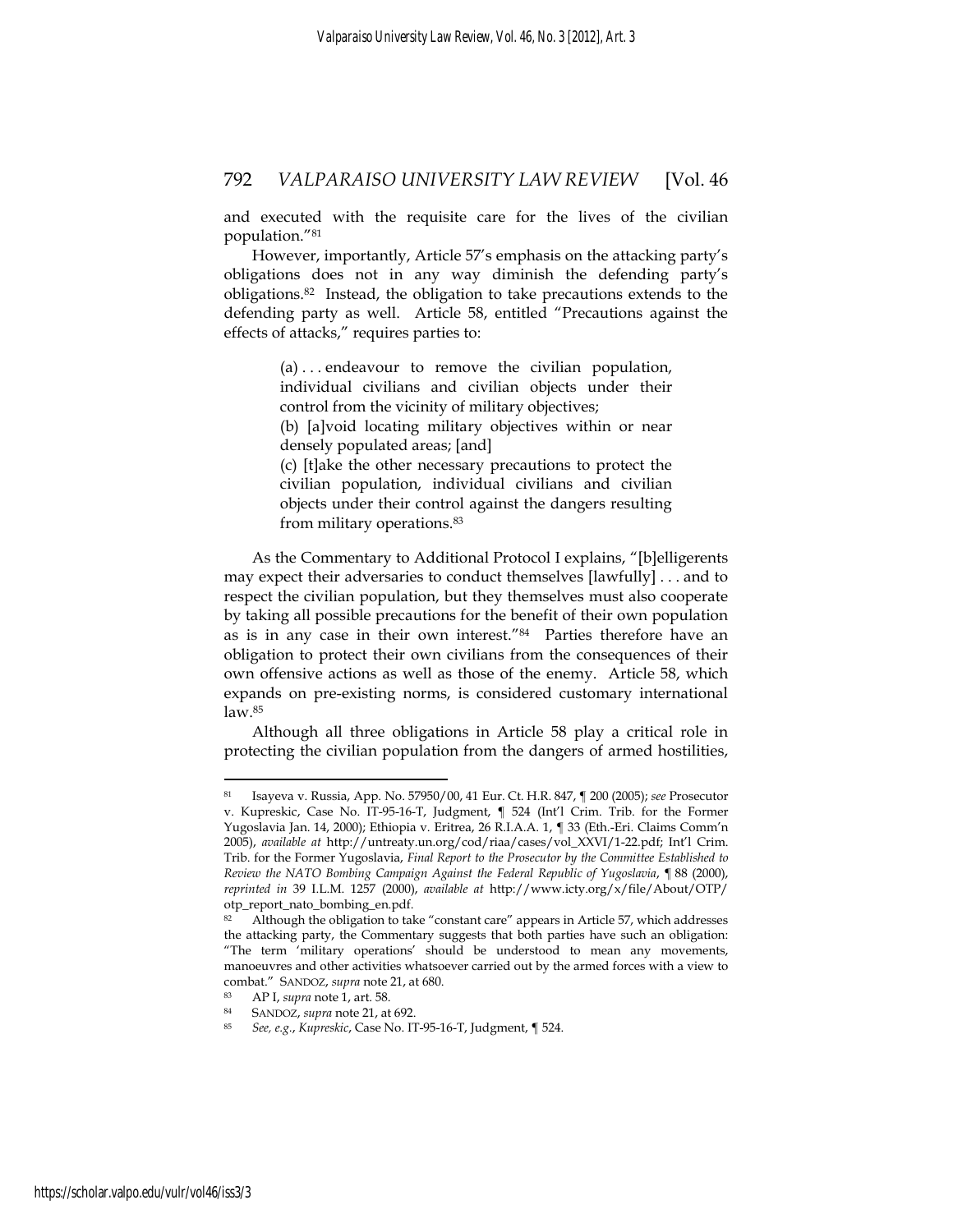the obligation to refrain from locating military objectives in densely populated areas is particularly relevant in today's conflicts. A Human Rights Watch report on Schools and Armed Conflict highlights these dangers. Although many of the incidents detailed therein involve the occupation of schools for headquarters or barracks for soldiers or militants, in addition to the positioning of military objectives in schools, the dangers for the civilian population are the same. As one mother in Thailand explained after removing her children from a school occupied by paramilitary forces for two years: "[W]hen they moved into the school, I feared there would be an attack on the school, so that is the reason I withdrew my children $[j]$ ... if there was an attack on the grounds, the children would be hit as well."86 In the same vein, the United States listed several examples in denouncing Iraqi mingling of military and civilian objects during the first Gulf War:

> (a) The Iraqi Government moved significant amounts of military weapons and equipment into civilian areas with the deliberate purpose of using innocent civilians and their homes as shields against attacks on legitimate military targets;

> (b) Iraqi fighter and bomber aircraft were dispersed into villages near military airfields where they were parked between civilian houses and even placed immediately adjacent to important archaeological sites and historic treasures;

> (c) Coalition aircraft were fired upon by anti-aircraft weapons in residential neighbourhoods in various cities. In Baghdad, anti-aircraft sites were located on hotel roofs;

> (d) In one case, military engineering equipment used to traverse rivers, including mobile bridge sections, was located in several villages near an important crossing point. The Iraqis parked each vehicle adjacent to a civilian house.87

Locating military objectives—and weapons, equipment, and headquarters for military personnel certainly qualify as military

<sup>86</sup> HUMAN RIGHTS WATCH, SCHOOLS AND ARMED CONFLICT 5 (2011), *available at* http://www.hrw.org/sites/default/files/reports/crd0711webwcover.pdf. 87 Letter from Perm. Rep. of the U.S., to the President of the U.N. Security Council, 2–3,

U.N. Doc. S/22341 (Mar. 8, 1991).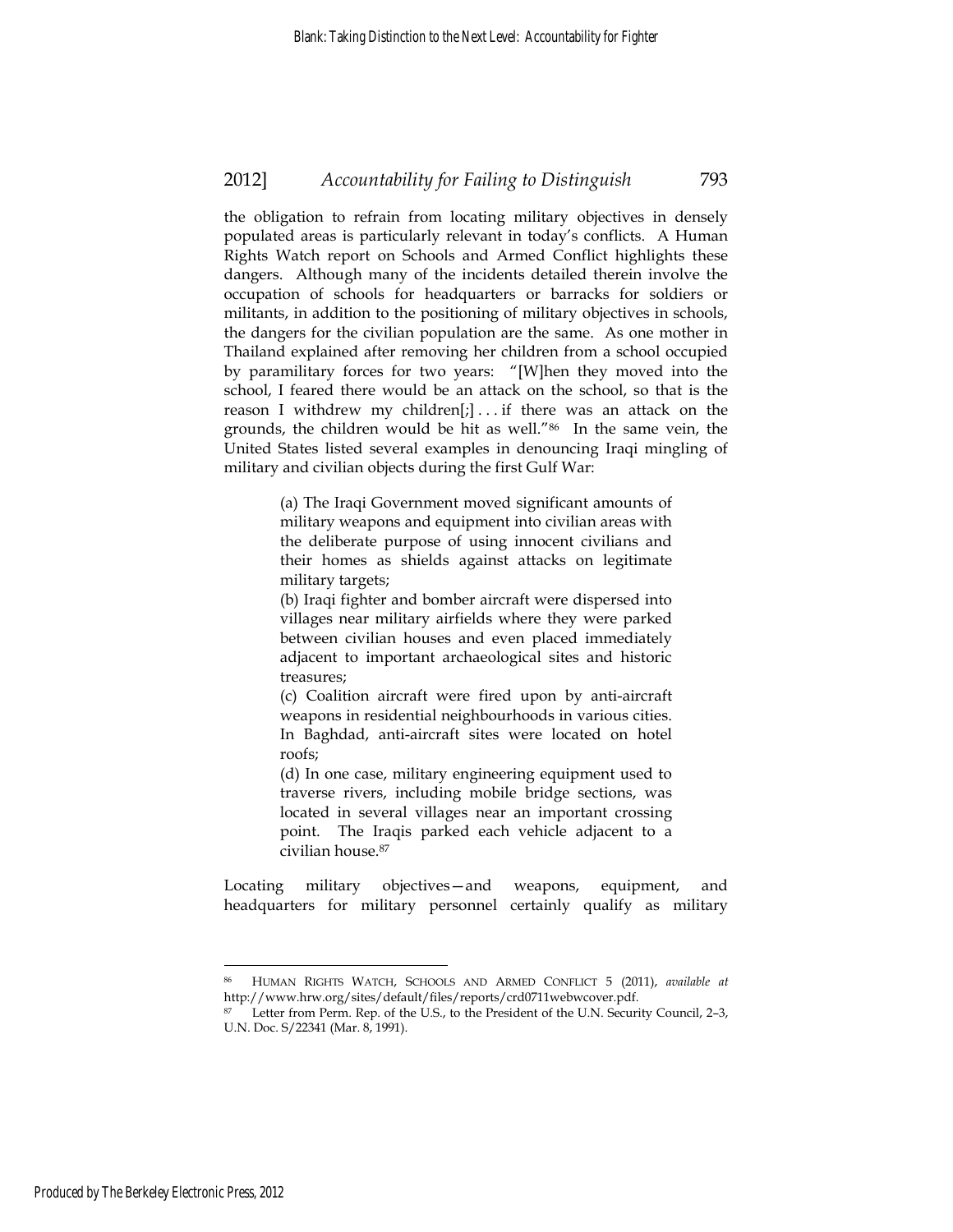objectives—within civilian buildings or densely populated civilian areas violates Article 58(b) and undermines efforts to protect civilians.

Not only are wars being fought within and among the civilian population—whether in southern Lebanon, Sri Lanka, northwest Pakistan, Afghanistan, the Gaza Strip, or other conflicts—but the defending party in the overwhelming majority of these situations is deliberately taking advantage of the civilian population, strategically and tactically, to gain an advantage over a more powerful military. Thus, in both 1991 and in 2003, the Iraqi regime purposely parked fighter jets in between residential buildings in Baghdad and other cities.<sup>88</sup> The Iraqi military stored ammunition in school classrooms, "including rocket-propelled grenades, 82mm and 100mm mortar shells, and 12.7mm machine gun bullets [and] . . . dug fighting positions with anti-aircraft guns in . . . schoolyard[s]."89 Hezbollah fighters place rocket launchers on the roofs of civilian buildings and fire rockets in close proximity to protected locales, and Hamas militants position mobile rocket launchers in schoolyards, mosques, next to residential buildings, and in other civilian locales.90 The tactical purpose is to protect the fighter jets, rocket launchers, or other military objectives by deterring attacks. The strategic purpose, which is significantly more insidious, is to use resulting civilian deaths as a broader strategic tool to accuse the attacking party of war crimes, diminish support for the war effort in that country, or otherwise change the course of the conflict. $91$  Thus, in pursuing their goal of "gain[ing] political leverage by portraying U.S. forces as insensitive to  $\text{LOAC}$  and human rights $[,]$ ... opponents unconstrained by humanitarian ethics now take the strategy to the next level, that of

Id.; HUMAN RIGHTS WATCH, OFF TARGET: THE CONDUCT OF THE WAR AND CIVILIAN CASUALTIES IN IRAQ 74 (2003), available at www.hrw.org/reports/2003/usa1203.<br>
SCHOOLS AND ARMED CONFLICT, supra note 86, at 61, n.131.<br>
<sup>90</sup> See HUMAN RIGHTS WATCH, MILITARY OPERATIONS BY LEBANESE GUERRILLA FORCES

<sup>(1997),</sup> *available at* http://www.hrw.org/reports/1997/isrleb/Isrleb-02.htm ("Because they positioned and launched rockets and mortar shells from sites close to the Qana base on April 18, Lebanese guerrilla forces also bear responsibility for the civilian casualties caused by the massive Israeli retaliatory fire. . . . [T]he guerrillas exhibited a willful disregard for the safety of the civilian population."); *see also* ANTHONY H. CORDESMAN, THE "GAZA WAR": A STRATEGIC ANALYSIS 43–47, 49, 51–52, 54–55 (2009), *available at* http://www.csis.org/media/csis/pubs/090202\_gaza\_war.pdf (describing how Hamas fired mortars from the Jabaliya school and uses mosques, houses, and cemeteries for military operations and to store weapons); *Lebanese Website Blames Hizbullah for Qana Deaths*, YNET NEWS (Aug. 1, 2006), http://www.ynetnews.com/articles/0,7340,L-3284514,00.html.

<sup>91</sup> *See* Laurie R. Blank, *A New Twist on an Old Story: Lawfare and the Mixing of Proportionalities*, 43 CASE W. RES. J. INT'L L. 707 (2011).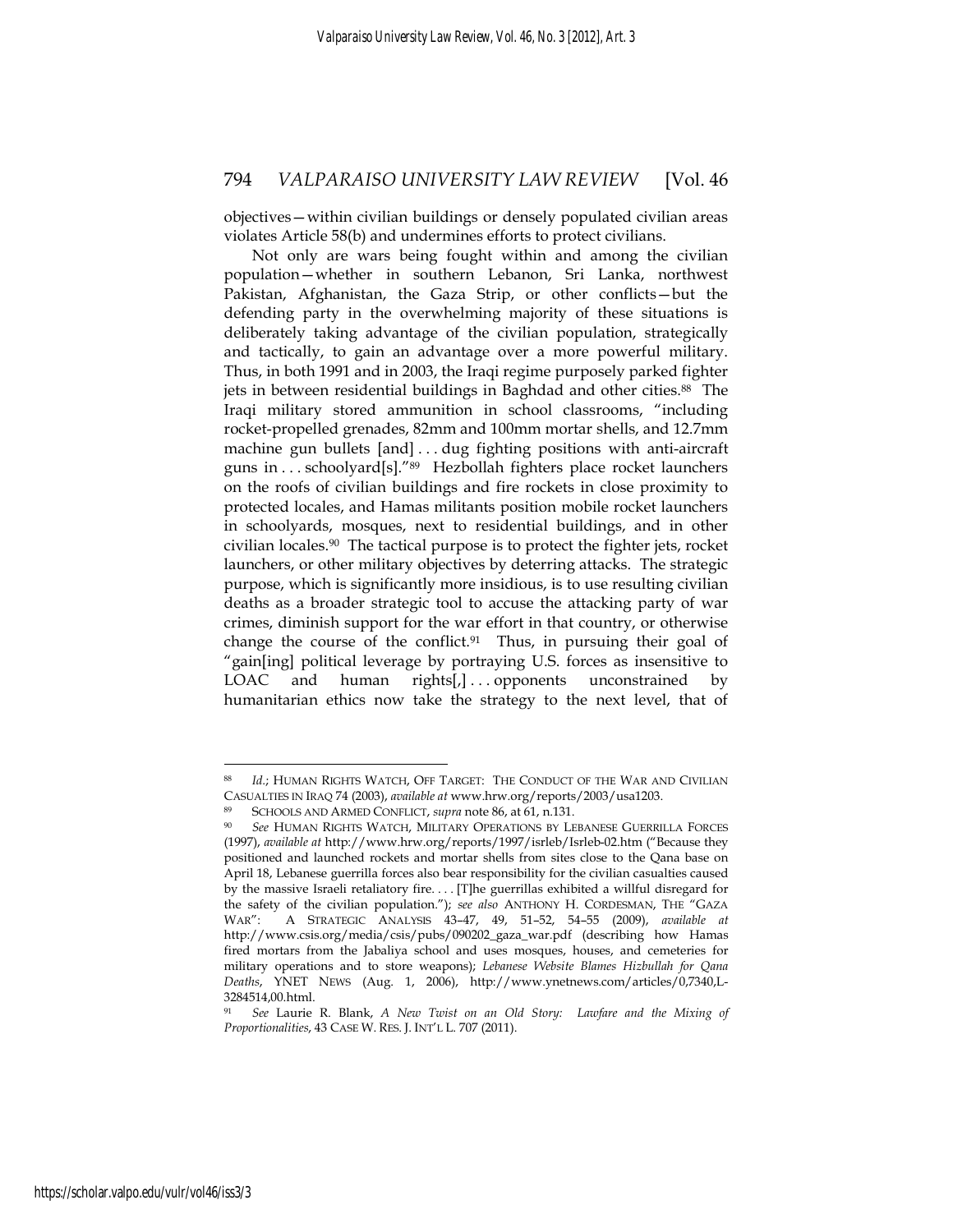orchestrating situations that deliberately endanger noncombatants."92 Civilians thus become a pawn at the strategic level as well, because they are used not only for tactical advantage (e.g., shelter) in specific situations, but also for broader strategic and political advantage as well. Both the tactical and strategic goals are only realized at the direct expense of the civilian population; both goals therefore run directly afoul of the "intransgressible principle[]"93 of distinction.

At the same time, it is important to emphasize that a defending party's violation of these obligations under Article 58 and customary international law in no way absolves the attacking party of its duty to take precautions and abide by the principles of distinction and proportionality.94 In highlighting the lack of enforcement for violations of defending party's precautions, therefore, this Article does not seek to shift responsibility from one party to the other. Rather, the goal is to achieve more complete and comprehensive implementation and enforcement of the principle of distinction and the obligations both parties have to protect civilians accordingly.

Although extraordinarily common during conflict, few violations of Article 58(b) draw attention or condemnation. Unlike human shielding, addressed below, violations of Article 58 are not war crimes. To that end, international tribunals, focused on the more heinous crimes of genocide, war crimes, and crimes against humanity, have simply made mere mentions of the obligations to avoid locating military objectives in heavily populated areas and to take other similar precautions, but have never pursued criminal accountability for such actions.95 Nonetheless, given both the prevalence of these violations and the consequences for both civilians and the overall enforcement of the law, more resounding condemnation of these violations could have a significant effect.

<sup>92</sup> Charles J. Dunlap, Jr., *Law and Military Interventions: Preserving Humanitarian Values in 21st Century Conflicts* 12–13 (Carr Ctr. for Human Rights Policy, Harvard Kennedy Sch. Program on Nat'l Security & Human Rights, Workshop Paper, 2001), *available at* http://www.ksg.harvard.edu/cchrp/Web%20Working%20Papers/Use%20of%20Force/D unlap2001.pdf.

<sup>&</sup>lt;sup>93</sup> Nuclear Weapons, *supra* note 2, ¶ 79.<br><sup>94</sup> Prosecutor v. Galic, Case No. IT-98-29-T, Judgment, ¶ 61 (Int'l Crim. Trib. for the Former Yugoslavia Dec. 5, 2003) ("As suggested by the Defence, the parties to a conflict are under an obligation to remove civilians, to the maximum extent feasible from the vicinity of military objectives and to avoid locating military objectives within or near densely populated areas. However, the failure of a party to abide by this obligation does not relieve the attacking side of its duty to abide by the principles of distinction and proportionality when launching an attack." (footnote omitted)).

<sup>95</sup> *See id*.; *see also* Prosecutor v. Milosevic, Case No. IT-98-29/1-T, Judgment, ¶ 949 (Int'l Crim. Trib. for the Former Yugoslavia Dec. 12, 2007).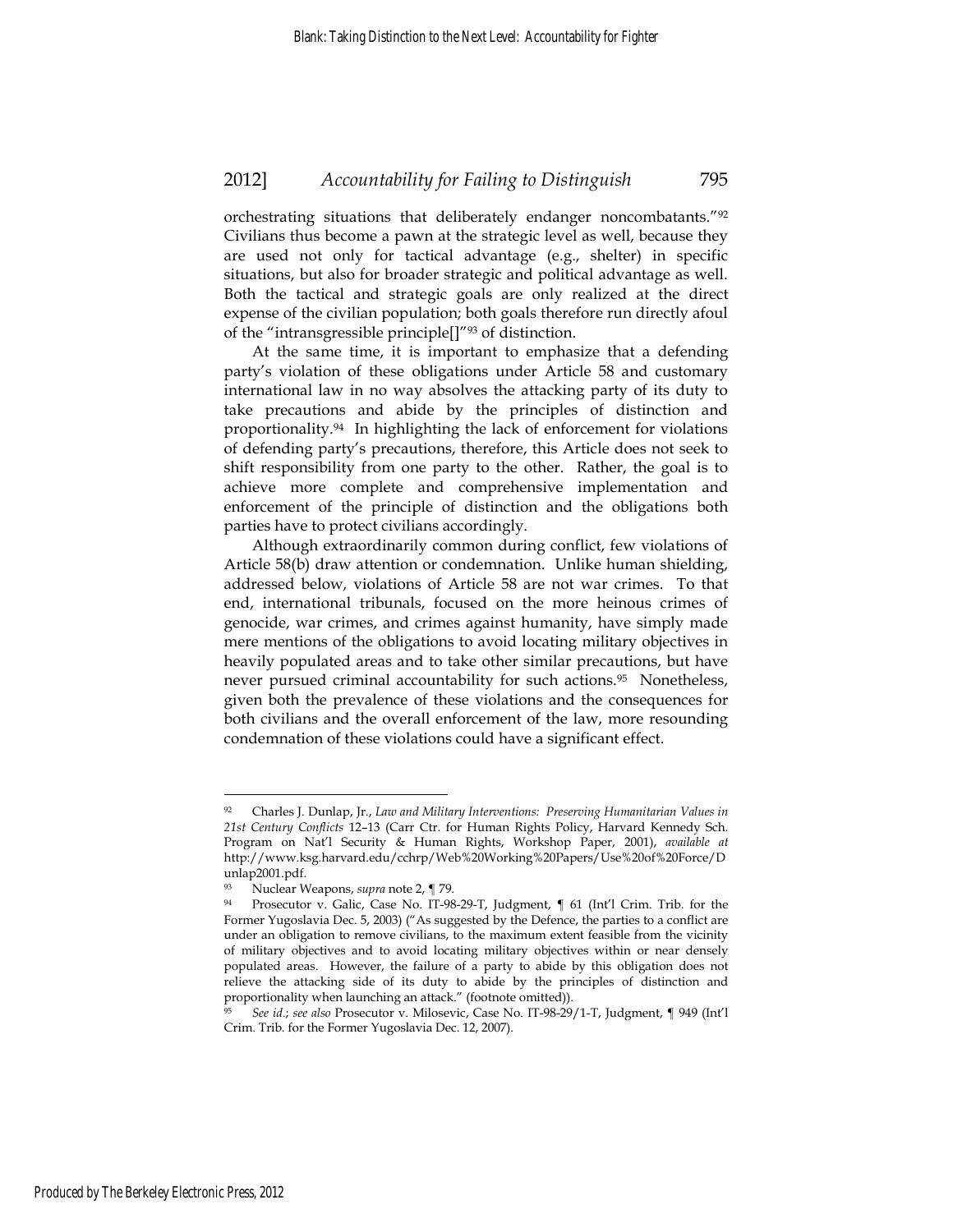International investigations and fact-finding missions have been more mixed. In one notable example, the U.N. Panel of Experts Report on Accountability in Sri Lanka specifically refers to the ban on locating military objectives in heavily populated areas, noting that "[c]redible allegations point to a violation of this provision insofar as they indicate patterns of conduct whereby . . . the LTTE deliberately located or used mortar pieces, other light artillery, military vehicles, mortar pits, bunkers, and trenches in proximity to civilian areas."96 The report explains further, in a clear statement of the grave dangers of using military equipment in the midst of civilian areas:

> The LTTE fired artillery from the [No Fire Zones], in proximity to [internally displaced person] populations, and fired from or stored military equipment near [internally displaced persons] or civilian installations such as hospitals. They did this even though they knew that it would provoke a response from the [Sri Lanka Artillery] and that any retaliating artillery would cause harm to civilians. Sometimes they fired from among civilians before quickly moving away, leaving the civilians on the receiving end of the return fire.<sup>97</sup>

This description fits equally well with the conduct of Hamas and other Palestinian armed groups during the conflict in Gaza. However, the Goldstone Report fails to mention Article 58 at all, even though the ban on locating military objectives in densely populated Gaza was highly relevant. The Goldstone Report concludes "that there are indications that Palestinian armed groups launched rockets from urban areas."98 It neglects to recognize, however, that in this particular conflict, the rocket launchers themselves were military objectives for Israel—one of the main goals of Operation Cast Lead was to eliminate the ability of Palestinian armed groups to fire rockets at civilian areas in southern Israel. Therefore, when Palestinian armed groups launched rockets from civilian areas in Gaza, they were locating military objectives in densely populated areas, in direct violation of Article 58(b) of Additional Protocol I.99 The failure to condemn this violation—indeed to even

<sup>96</sup> SRI LANKA REPORT, *supra* note 67, ¶ 239.<br><sup>97</sup> *Id*. ¶ 177(c).<br><sup>98</sup> Goldstone Report, *supra* note 72, ¶ 450.<br><sup>99</sup> In addition, the "LOAC requires that the defence should be conducted from the position which would cause the least danger to civilians and civilian objects." AUSTRALIA, DEFENCE FORCE MANUAL § 553, *cited in* CIHL, *supra* note 11, at 430. One could also argue that such attacks violated Article  $57(2)(a)(ii)$  as well, which obligates parties to "take all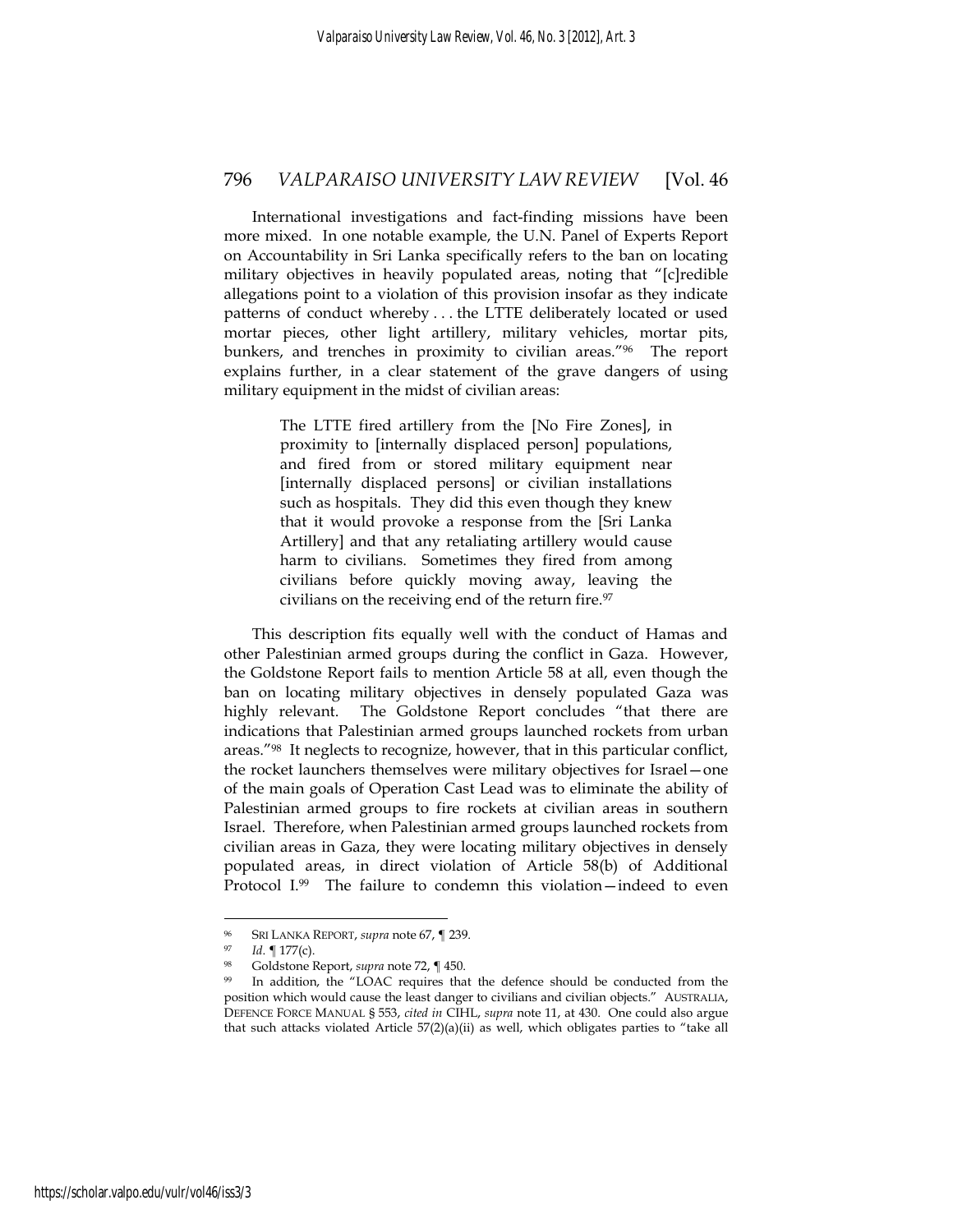mention it in many situations, whether Gaza or elsewhere—amounts to a failure to fully recognize the obligations of the defending party, especially in the complicated scenarios of contemporary conflicts. Just as the densely populated nature of Gaza does not relieve Israel of its obligations to distinguish between civilian and military objectives and to take precautions, it correspondingly does not relieve Palestinian armed groups of their obligations under Article 58.

The absence of—or at best minimal—condemnation of the practice of placing military equipment and objectives in civilian areas thus encourages those who wish to take advantage of the civilian population's presence. Without robust enforcement of this key obligation for the protection of civilians, parties will continue to locate rocket launchers, military equipment, and other military objectives in civilian areas with impunity. The effect, unfortunately, is to endanger civilians rather than protect them. For civilians caught in the zone of combat, and for military planners and commanders making targeting determinations, the continued force of this obligation is critical. Unfortunately, the absence of any mention of this obligation simply gives parties free rein to exploit the civilian population and to undermine, at the most fundamental level, one of the central principles of LOAC.

#### 3. Human Shields

Human shielding refers to the practice of civilians protecting military objectives from attack by gathering at the site of the objective and using their civilian immunity to deter attacks. In effect, human shielding directly undermines LOAC's delicate balance between military necessity and humanity by using the protections of the latter principle for military purposes. Multiple provisions of the Geneva Conventions and Additional Protocol I prohibit the use of the civilian population as a shield, with the primary prohibition appearing in Article 51(7) of Additional Protocol I:

> The presence or movements of the civilian population or individual civilians shall not be used to render certain points or areas immune from military operations, in particular in attempts to shield military objectives from attacks or to shield, favour or impede military

feasible precautions in the choice of means and methods of attack with a view to avoiding, and in any event to minimizing, incidental loss of civilian life, injury to civilians and damage to civilian objects." AP I, *supra* note 1, art. 57(2)(a)(ii).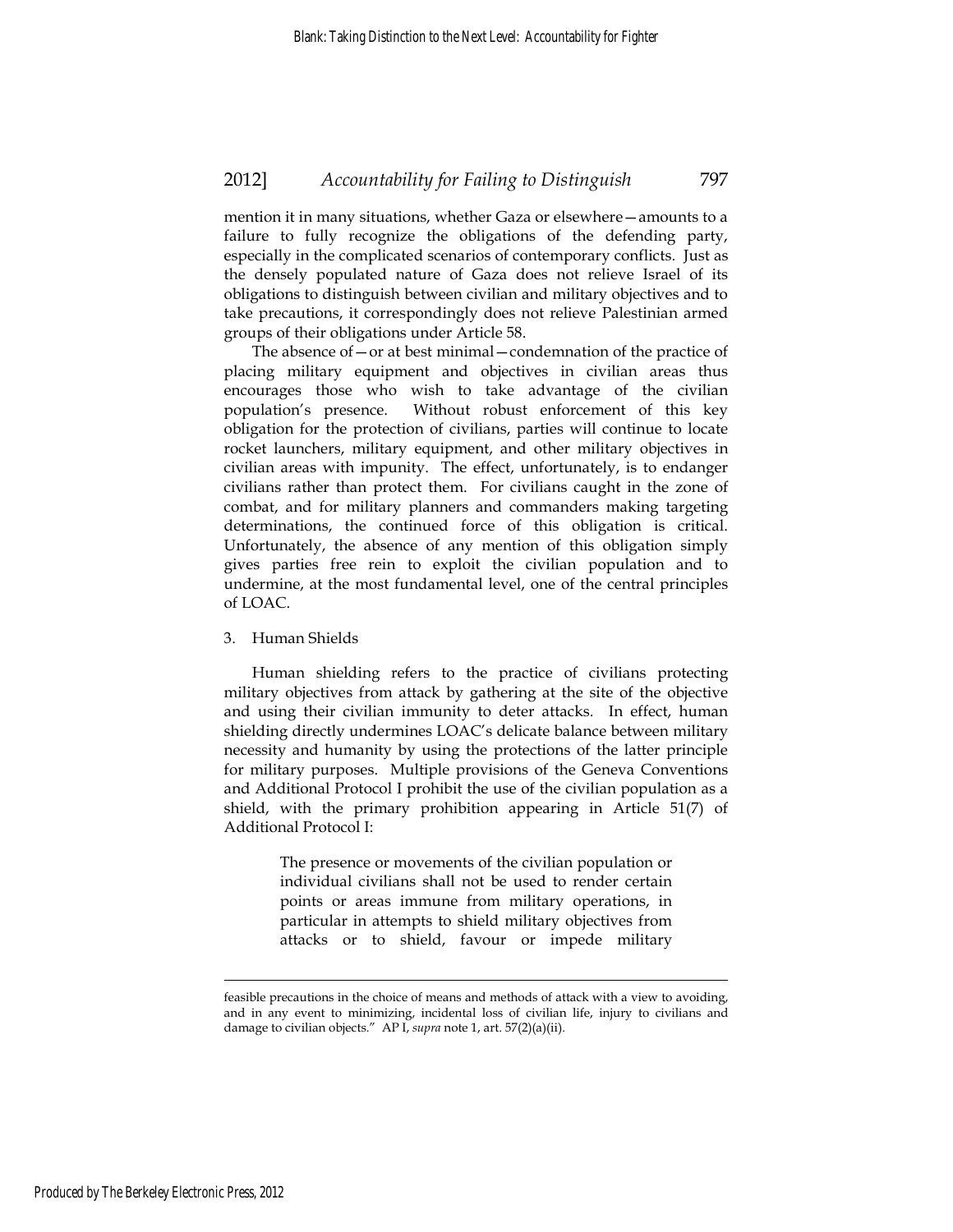operations. The Parties to the conflict shall not direct the movement of the civilian population or individual civilians in order to attempt to shield military objectives from attacks or to shield military operations.100

The prohibition on human shielding is part of customary international law and is included in numerous military manuals of countries around the world. In addition, it is a war crime under the Rome Statute of the International Court.101 The use of human shields flies directly in the face of a party's basic obligations under the principle of distinction by deliberately mingling civilians with military objects. As a U.N. report investigating an attack on U.N. forces in Somalia in 1993 stated:

> No principle is more central to the humanitarian law of war than the obligation to respect the distinction between combatants and non-combatants. That principle is violated and criminal responsibility thereby incurred when organizations deliberately target civilians or when they use civilians as shields or otherwise demonstrate a wanton indifference to the protection of noncombatants.102

Unfortunately, human shielding is all too common in a wide variety of armed conflicts around the world and has a long history. British troops placed Boer civilians on trains to prevent Boer commandos from attacking them during the Boer War, and General Sherman marched Confederate prisoners at the head of his forces on his march through Georgia during the U.S. Civil War.103 More recently, during the 1991

<sup>100</sup> AP I, *supra* note 1, art. 57(1); *see* GC III, *supra* note 1, art. 23 ("No prisoner of war may at any time be sent to, or detained in areas where he may be exposed to the fire of the combat zone, nor may his presence be used to render certain points or areas immune from military operations."); GC IV, *supra* note 1, art. 28 ("The presence of a protected person may not be used to render certain points or areas immune from military operations."); AP I, *supra* note 1, art. 12(4) ("Under no circumstances shall medical units be used in an attempt to shield military objectives from attack. Whenever possible, the Parties to the conflict shall ensure that medical units are so sited that attacks against military objectives do not imperil their safety.").

<sup>101</sup> Rome Statute, *supra* note 17, art. 8(b)(xxiii) ("Utilizing the presence of a civilian or other protected person to render certain points, areas or military forces immune from military operations.").

<sup>102</sup> *Report PURSUANT to PARAGRAPH 5 of Security Council Resolution 837 (1993) on the Investigation into the 5 June 1993 Attack on United Nations Forces in Somalia Conducted on behalf of the Secretary-General, Annex.* § 9, U.N. Doc. S/26351 (Aug. 24, 1993).<br><sup>103</sup> Robert E. Rodes, Jr., *On Clandestine Warfare*, 39 WASH. & LEE L. REV. 333, 341 (1982).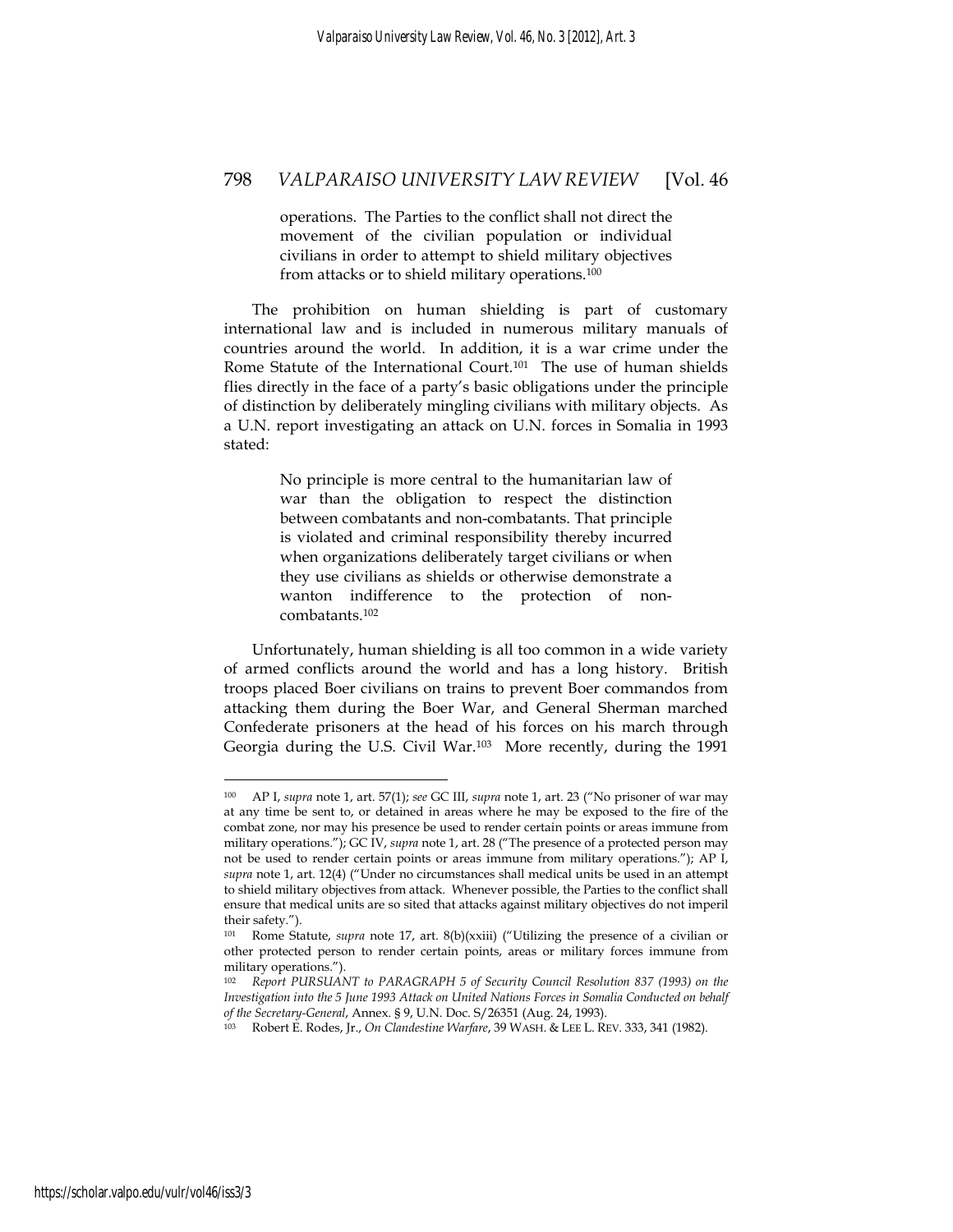Persian Gulf War, Saddam Hussein seized foreign citizens and used them to shield designated military targets, calling them "'special guests.'"104 Bosnian Serbs used civilian detainees as human shields to protect the army's advance during the war in Bosnia, and there were widespread reports of human shields on bridges and around military targets during the NATO bombing campaign against Serbia in 1999.105 In Liberia, rebel "fighters forced civilians out of the government hospital, where they had taken refuge, and used them as human shields for their positions" during fighting in Tubmanburg.106 The Security Council has condemned "use by the Taliban and other extremist groups of civilians as human shields" in Afghanistan.107 In one of the more horrifying and vivid examples of wholesale human shielding, LTTE fighters forcibly prevented civilians from leaving LTTE-controlled areas in the designated No Fire Zones, "ensuring their continued presence as a human buffer."108 As the U.N. Report on Sri Lanka concludes, the use of civilians "as a strategic human buffer" and "as dispensable 'cannon fodder' . . . added significantly to the total death toll in the conflict."109 Additional examples abound in conflicts from Chechnya to Lebanon and beyond.110

A few national and international courts have prosecuted and convicted soldiers, militia, and other fighters for the use of human

<sup>104</sup> *See* Michael N. Schmitt, *Human Shields in International Humanitarian Law*, 47 COLUM. J. TRANSNAT'L L. 292, 295 (2009) (noting that the U.N. Security Council condemned this conduct in Resolution 664).

<sup>105</sup> U.N. Commission on Human Rights, *Special Rapporteur on the Situation of Human Rights in the Former Yugoslavia, Fifth Periodic Report*, §§ 36, 37, 39, 84, U.N. Doc. E/CN.4/1994/47 (Nov. 17, 1993); *NATO Says Human Shields Account for Bombing Deaths*, CNN.COM (May 17, 1999), http://articles.cnn.com/1999-05-17/world/9905\_17\_kosovo.03\_ 1\_nato-spokesman-jamie-shea-human-shields-bombing-pentagon?\_s=PM:WORLD.

<sup>106</sup> U.N. Secretary General, *Fifteenth Progress Report on UNOMIL*, § 24, U.N. Doc. S/1996/47 (Jan. 23, 1996).

<sup>107</sup> S.C. Res. 1776,  $\sqrt{82}$ , U.N. Doc. S/RES/1776 (Sept. 19, 2007).

<sup>108</sup> SRI LANKA REPORT, *supra* note 67, ¶ 98. 109 *Id*. ¶ 177(a). 110 *See, e.g.*, U.N. Secretary General, *Report Prepared Pursuant to General Assembly Resolution ES-JO/JO*, U.N. Doc. A/ES-10/186 (July 30, 2002); REUVEN ERLICH, HEZBOLLAH'S USE OF LEBANESE CIVILIANS AS HUMAN SHIELDS (2006); HUMAN RIGHTS WATCH, WHY THEY DIED: CIVILIAN CASUALTIES IN LEBANON DURING THE 2006 WAR 52–60 (2007); Stéphanie Bouchié de Belle, *Chained to Cannons or Wearing Targets on their T-Shirts: Human Shields in International Humanitarian Law*, 90 INT'L REV. RED CROSS 883, 884 (2008) (referencing human shielding in Chechnya and Afghanistan); Ron Synovitz, *U.S. Says Al-Qaeda Used Afghan Children as Human Shields*, RADIO FREE EUROPE/RADIO LIBERTY (June 18, 2007), http://www.rferl.org/content/article/1077179.html; *see also* Schmitt, *supra* note 104, at 315 ("[I]n November 2006 Hamas radio issued an appeal for women to converge on a mosque in Beit Hanoun where Israeli security forces had trapped militants. The Palestinian women entered the mosque, clothed some of the militants in female attire, and acted as shields for them as they escaped.") (citing *Gaza Women Killed in Mosque Siege*, BBC NEWS (Nov. 3, 2006), http://news.bbc.co.uk/2/hi/middleeast/6112386.stm).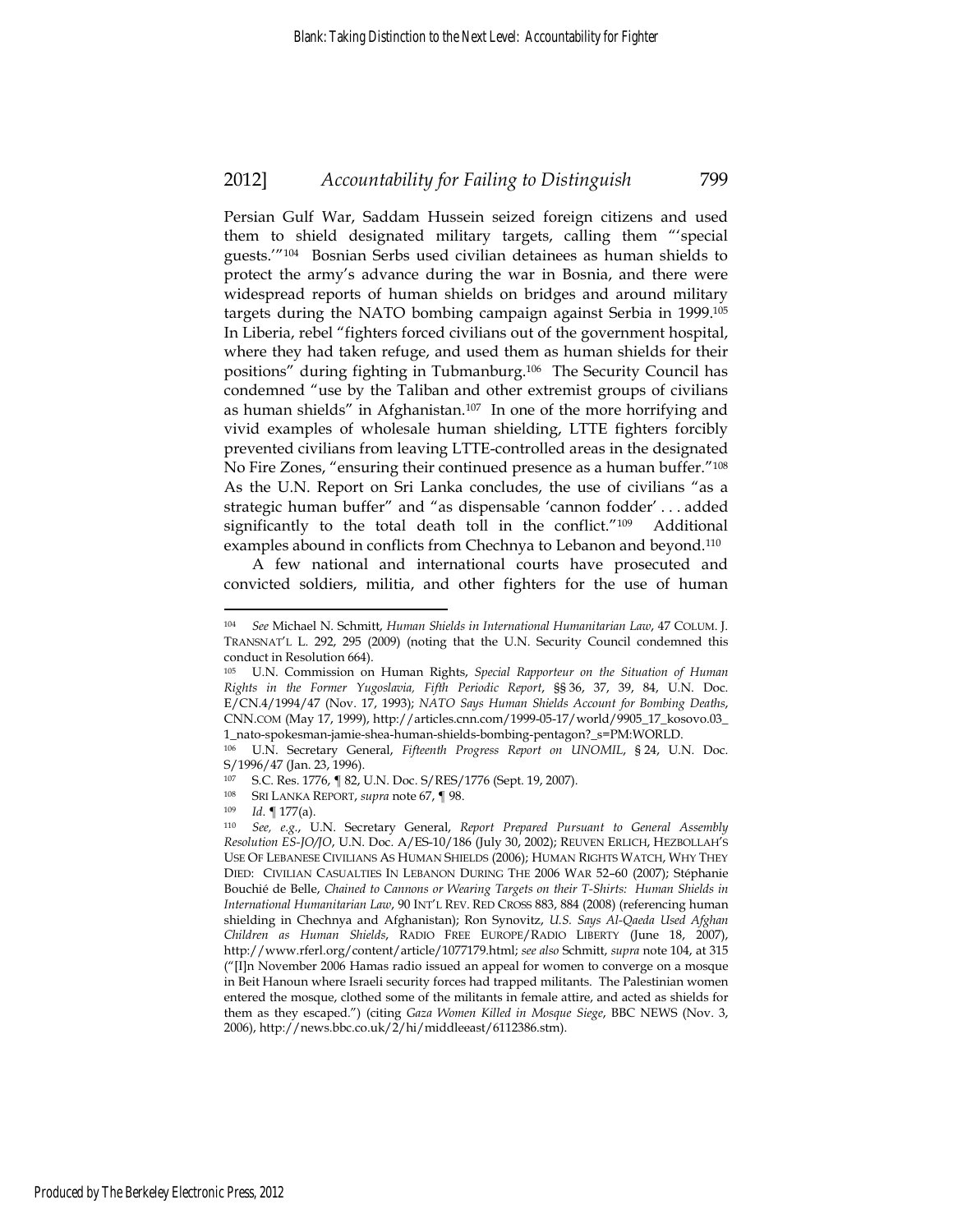shields in some cases, although the number of prosecutions is quite small relative to the number of violations. In two separate cases, the ICTY convicted both Serbs and Croats for using civilian detainees to shield military objectives or military operations.111 In the ongoing prosecution of Radovan Karadzic, the ICTY has also already condemned the use of U.N. peacekeepers as human shields, finding that the accused "physically secured or otherwise held the U.N. peacekeepers against their will at potential NATO air targets, including ammunition bunkers, [a] radar site and a nearby communications centre in order to render these locations immune from further NATO air strikes."112 However, in all of these cases, the tribunal treated the human shielding as a component of other war crimes, such as inhumane treatment, rather than convicting the accused directly for the crime of using human shields.<sup>113</sup> Israeli courts have condemned the practice as well, outlawing the use of civilians as human shields and as part of an early warning system.114

Given the widespread use of human shields, significantly greater efforts are needed to prosecute perpetrators of this serious war crime. Like the other LOAC violations addressed in this Article, human shielding poses a direct and severe challenge to the principle of distinction and to the protection of civilians during armed conflict. Indeed, those who use human shields exploit the obligation of distinction and upend LOAC's balance between military necessity and humanity by deliberately mingling civilians and military objects and, still worse, using civilians directly to protect military targets. These

<sup>111</sup> *See* Prosecutor v. Blaskic, Case No. IT-95-14-A, Appeals Judgment, ¶ 652–654 (Int'l Crim. Trib. for the Former Yugoslavia July 29, 2004); Prosecutor v. Naletilić & Martinović, Case No. IT-98-34-T, Judgment, ¶¶ 765, 769 (Int'l Crim. Trib. for the Former Yugoslavia Mar. 31, 2003). Two early prosecutions for human shielding occurred after World War II. British Military Court, Luneberg, Student Case (Case No. 24) (May 6–10, 1946), *reprinted in* 4 LAW REPORTS OF TRIALS OF WAR CRIMINALS: SELECTED AND PREPARED BY THE UNITED NATIONS WAR CRIMES COMMISSION 118 (1947) [hereinafter LAW REPORTS OF TRIALS OF WAR CRIMINALS] (convicting General Karl Student for mistreating prisoners of war, including using them as a screen to protect advancing German troops); U.S. Military Tribunal, Nuremberg, Trial of Wilhelm Von Leeb and Thirteen Others (Case No. 72, High Command Trial) (Dec. 30, 1947–Oct. 28, 1948), *reprinted in* 12 LAW REPORTS OF TRIALS OF WAR CRIMINALS, *supra* (declaring that using prisoners of war as a shield is contrary to

international law).<br><sup>112</sup> Karadzic & Mladic Indictment, *supra* note 70, Counts 15-16.

<sup>113</sup> Blaskic, Case No. IT-95-14-A, Appeals Judgment, ¶ 716; *see* Prosecutor v. Aleksovski, Case No. IT-95-14/I-T, Judgment, ¶ 229 (Int'l Crim. Trib. for the Former Yugoslavia June 25, 1999) (characterizing human shielding as "an outrage upon personal dignity").

<sup>114</sup> *See* Adalah—The Legal Center for Arab Minority Rights in Israel v. The Minister of Defense, HCJ 3799/02, June 23, 2005 (outlawing the use of civilians to give warnings before military operations); *see also* Ethan Bronner, *Israeli Soldiers Convicted of Using Boy as Shield*, N.Y. TIMES, Oct. 4, 2010, at A7 (reporting that two Israeli soldiers were convicted for using a Palestinian boy to check bags for explosives during Operation Cast Lead in Gaza).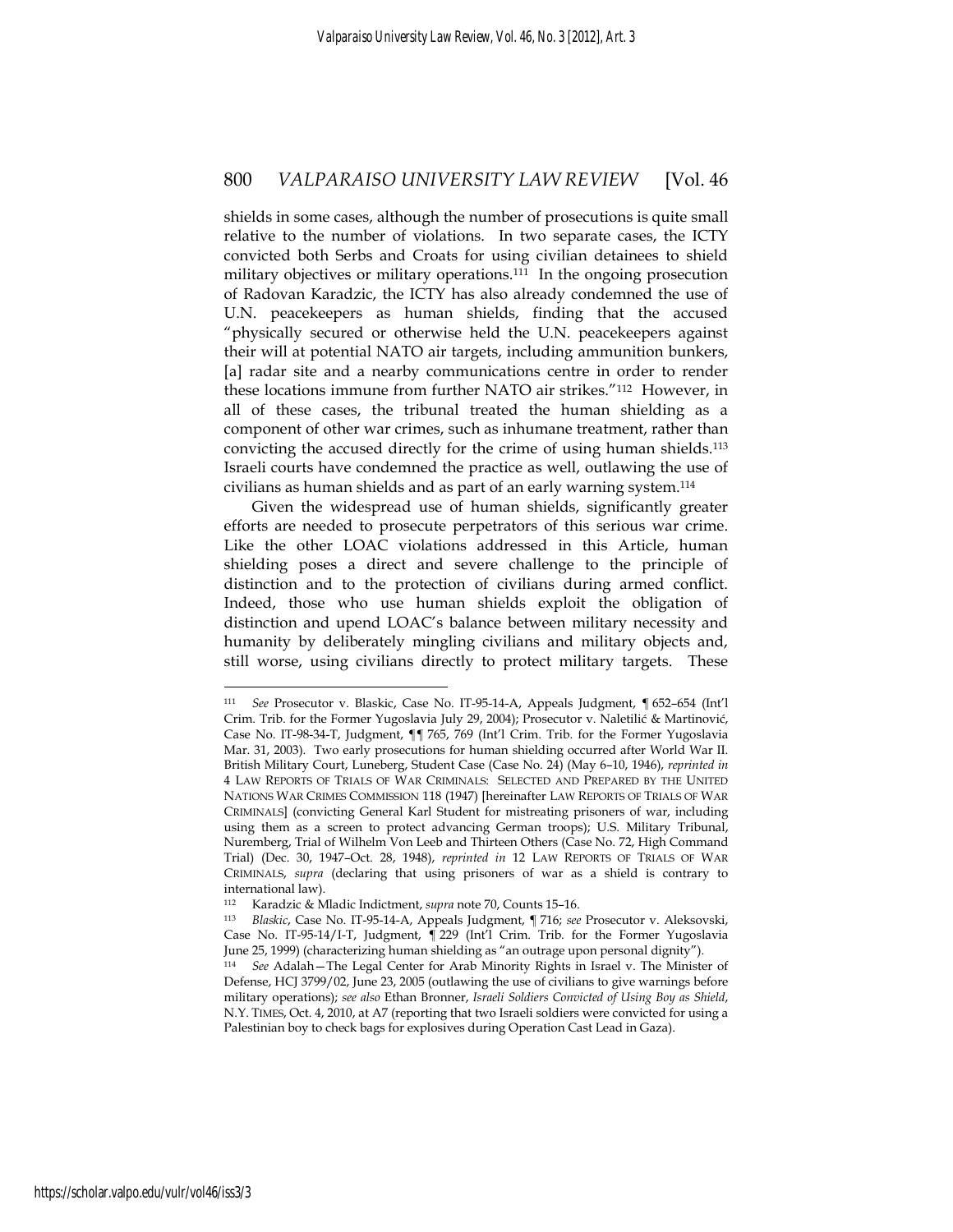perpetrators thus take the already highly problematic practice of fighting from within a civilian population to the next level—from exposing civilians to the consequences of military operations to using them as a shield, and thus potentially guaranteeing their death or injury. Until such crimes are prosecuted extensively—and as the specific crime of human shielding rather than as a component of another crime—the practice will not stop, and civilians will continue to be used as pawns by parties seeking any advantage, even at the cost of causing the death of their own civilians in many cases.

#### IV. TAKING DISTINCTION TO THE NEXT LEVEL: LOOKING FORWARD

In the years since World War II, we have seen an extensive and comprehensive development of the law pertaining to the protection of civilians in armed conflict, ranging from the Fourth Geneva Convention—the first law of war treaty specifically devoted to the protection of civilians—to numerous international, hybrid, and national judicial mechanisms for the prosecution of the most heinous crimes committed against innocent civilians. Many militaries engage in extensive training and implement highly tailored ROE during military operations to provide soldiers with a range of tools for differentiating hostile persons from innocent civilians to fulfill the obligation to take constant care to protect civilians. All of these developments implement and enforce the principle of distinction, one of the central foundations of LOAC. Without a doubt, preventing and criminalizing deliberate and indiscriminate attacks on civilians is essential to protecting civilians during armed conflict. But maximizing the role of distinction in times of war demands more. It demands that the obligation to distinguish civilians from fighters and civilian objects from military objects occur not only at the level of targeting but at the level of conduct as well.

At present, innocent civilians face grave danger because of the conduct of the forces fighting ostensibly on their behalf, because both government forces and militants use the cover of the civilian population to gain advantage during combat operations, regardless of the risk to those innocent civilians. Such forces not only have a political or moral obligation to protect their own civilians; LOAC places a legal obligation on them to do so as well. In the absence of robust efforts to enforce those obligations, however, LOAC's mandates will not be fulfilled.

To that end, militaries need to prosecute their own soldiers who violate distinction's central tenets, whether by fighting as civilians, using human shields, or locating military equipment and objectives in civilian buildings. International and regional tribunals must give these violations greater attention and condemnation, even when tasked with